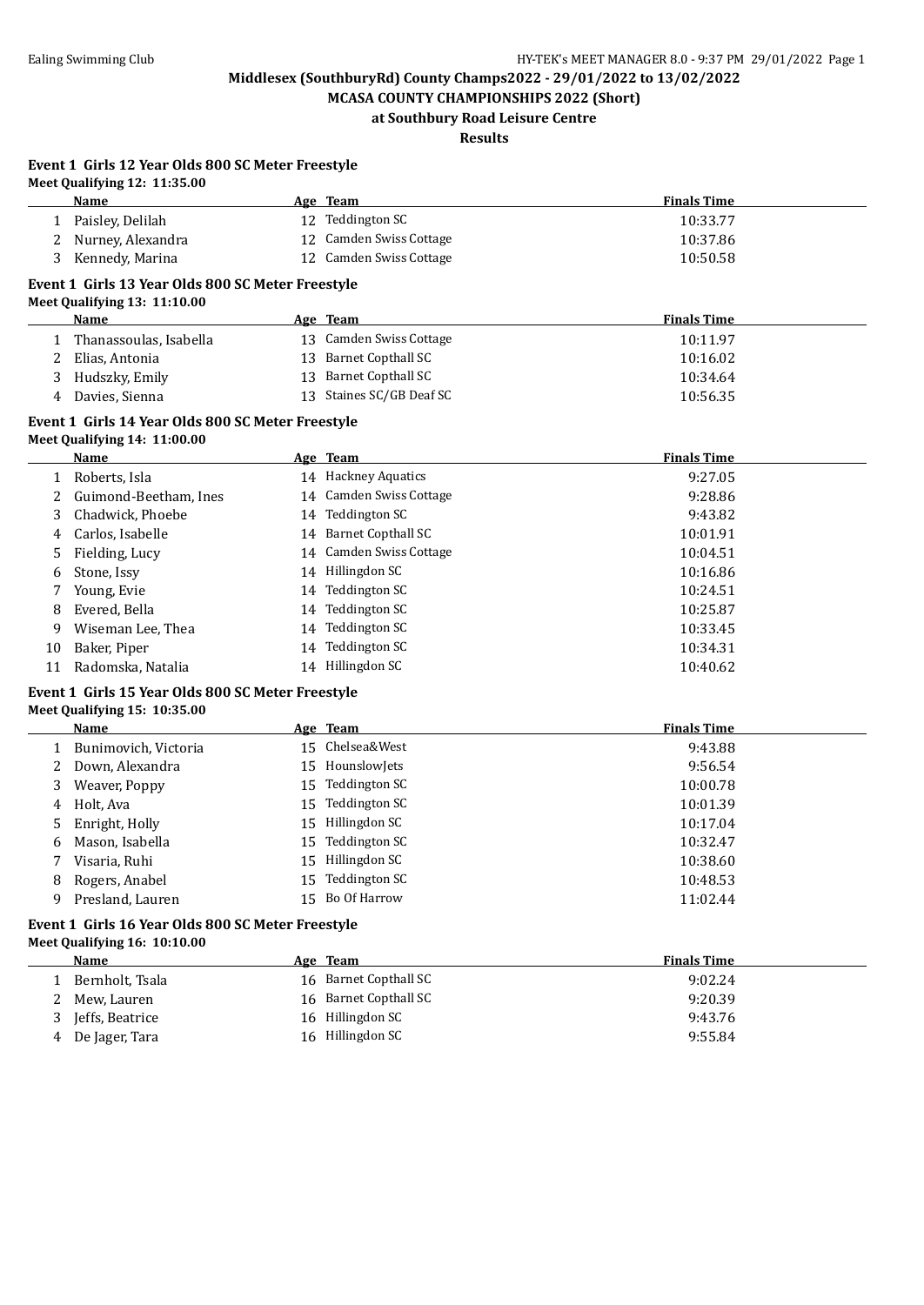**Event 1 Girls 17 & Over 800 SC Meter Freestyle**

**Middlesex (SouthburyRd) County Champs2022 - 29/01/2022 to 13/02/2022**

**MCASA COUNTY CHAMPIONSHIPS 2022 (Short) at Southbury Road Leisure Centre**

**Results**

|    | Name                                                                              |    | Age Team              | <b>Finals Time</b> |
|----|-----------------------------------------------------------------------------------|----|-----------------------|--------------------|
|    | 1 Britton, Phyllida                                                               |    | 25 Ealing SC          | 8:59.63            |
|    | 2 Arundale, Jessica                                                               |    | 17 Barnet Copthall SC | 9:09.72            |
| 3  | O'Toole, Cara                                                                     |    | 19 Ealing SC          | 9:10.01            |
| 4  | Chadwick, Isobel                                                                  |    | 18 Barnet Copthall SC | 9:26.98            |
|    | Event 2 Boys 12 Year Olds 1500 SC Meter Freestyle<br>Meet Qualifying 12: 22:50.00 |    |                       |                    |
|    | Name                                                                              |    | Age Team              | <b>Finals Time</b> |
|    | 1 Bhatia, Advay                                                                   |    | 12 Hillingdon SC      | 21:02.19           |
|    | Event 2 Boys 13 Year Olds 1500 SC Meter Freestyle<br>Meet Qualifying 13: 22:00.00 |    |                       |                    |
|    | Name                                                                              |    | Age Team              | <b>Finals Time</b> |
|    | 1 Croke, Thomas                                                                   |    | 13 Barnet Copthall SC | 18:48.50           |
| 2  | Danilet, Victor Vasile                                                            |    | 13 Barnet Copthall SC | 19:38.26           |
| 3  | Ionel-Asauleac, Andrew                                                            |    | 13 Barnet Copthall SC | 19:38.63           |
| 4  | Chirita, Josh                                                                     |    | 13 Hillingdon SC      | 19:42.20           |
| 5. | Jeffers, Liam                                                                     |    | 13 Teddington SC      | 20:11.43           |
|    | Event 2 Boys 14 Year Olds 1500 SC Meter Freestyle<br>Meet Qualifying 14: 20:30.00 |    |                       |                    |
|    | Name                                                                              |    | Age Team              | <b>Finals Time</b> |
|    | 1 Hiotis-Sclavenitis, Romanos                                                     |    | 14 Barnet Copthall SC | 19:35.84           |
|    | 2 Beran, Crosby                                                                   |    | 14 Hillingdon SC      | 19:42.37           |
|    |                                                                                   |    |                       |                    |
|    | Event 2 Boys 15 Year Olds 1500 SC Meter Freestyle<br>Meet Qualifying 15: 19:30.00 |    |                       |                    |
|    | Name                                                                              |    | Age Team              | <b>Finals Time</b> |
|    | 1 Harris-Eze, Kenechukwu                                                          |    | 15 Barnet Copthall SC | 17:19.98           |
| 2  | Tedesco, Daniele                                                                  |    | 15 Ealing SC          | 18:12.08           |
| 3  | Lawrence, Alfie                                                                   |    | 15 Staines SC         | 18:21.49           |
| 4  | Flack, Oliver                                                                     |    | 15 Teddington SC      | 18:43.94           |
| 5. | Wilkes, Lee                                                                       |    | 15 Hillingdon SC      | 18:48.79           |
| 6  | Gohar, Fabio                                                                      |    | 15 Teddington SC      | 18:59.13           |
| 7  | Ridard, Luca                                                                      |    | 15 Haringey Aquatics  | 19:13.14           |
|    | Event 2 Boys 16 Year Olds 1500 SC Meter Freestyle<br>Meet Qualifying 16: 19:00.00 |    |                       |                    |
|    | Name                                                                              |    | Age Team              | <b>Finals Time</b> |
| 1  | Tomkins, Jake                                                                     |    | 16 Barnet Copthall SC | 16:10.88           |
| 2  | Evans, Tommy                                                                      |    | 16 Teddington SC      | 17:06.58           |
| 3  | Sennis, Jacob                                                                     | 16 | Ealing SC             | 17:25.61           |
| 4  | Bainbridge, Billy                                                                 |    | 16 Teddington SC      | 17:30.49           |
| 5  | Rayment, Adam                                                                     |    | 16 Hillingdon SC      | 17:49.81           |
| 6  | Holland, Jamie                                                                    |    | 16 Haringey Aquatics  | 18:36.87           |
|    |                                                                                   |    |                       |                    |
|    | Event 2 Boys 17 & Over 1500 SC Meter Freestyle                                    |    |                       |                    |
|    | Meet Qualifying 17&0: 18:30.00<br><b>Name</b>                                     |    | Age Team              | <b>Finals Time</b> |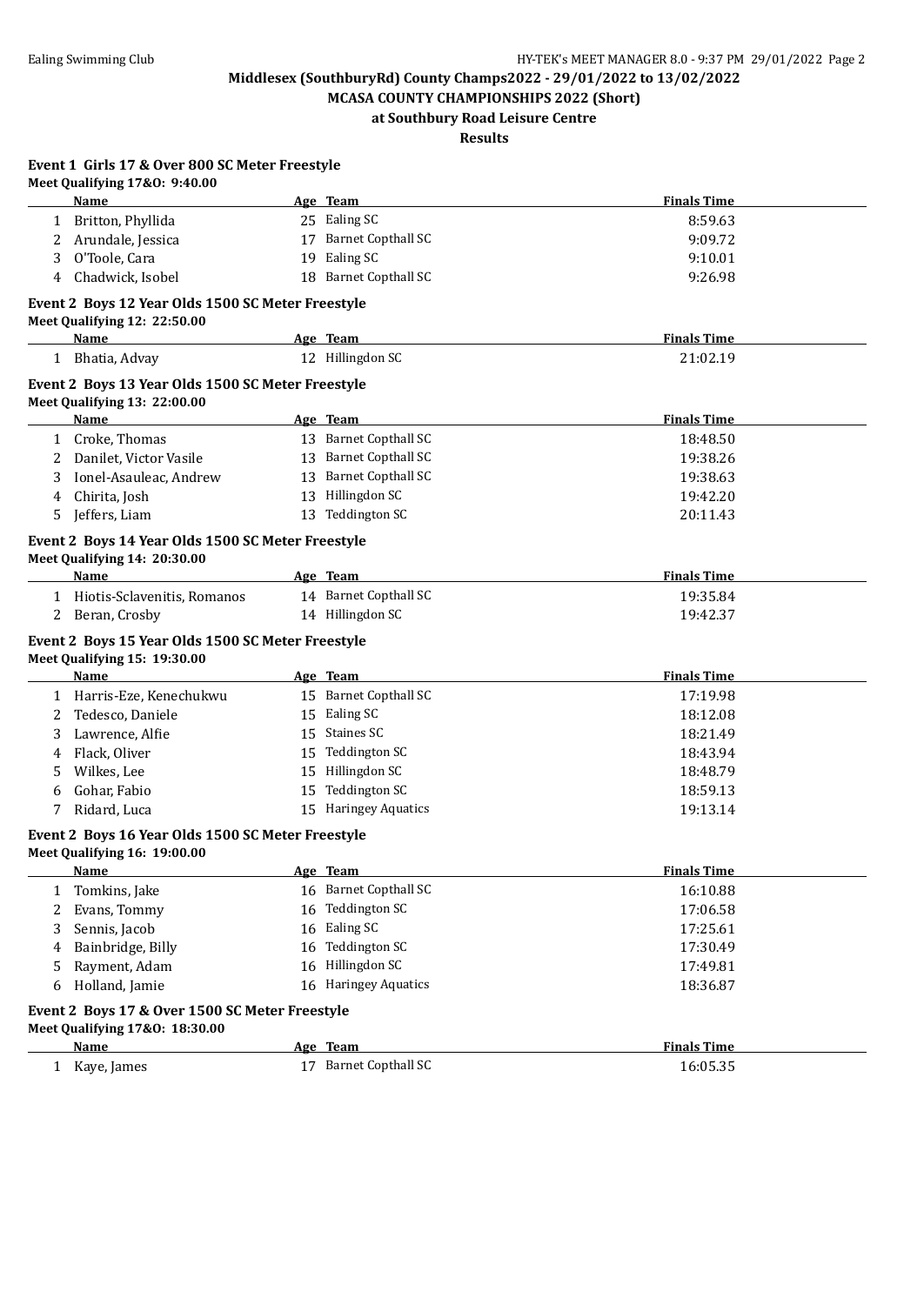**MCASA COUNTY CHAMPIONSHIPS 2022 (Short) at Southbury Road Leisure Centre**

# **Results**

|               | (Event 2 Boys 17 & Over 1500 SC Meter Freestyle) |    |                             |                    |                    |   |
|---------------|--------------------------------------------------|----|-----------------------------|--------------------|--------------------|---|
|               | Name                                             |    | Age Team                    |                    | <b>Finals Time</b> |   |
|               | 2 Carlos, Kai                                    |    | 17 Barnet Copthall SC       |                    | 16:05.64           |   |
| 3             | Austin, Alex                                     |    | 18 Hillingdon SC            |                    | 17:02.22           |   |
| 4             | Drienovsky, Daniel                               | 17 | <b>Barnet Copthall SC</b>   |                    | 17:11.73           |   |
|               | Event 3 Girls 10-11 50 SC Meter Butterfly        |    |                             |                    |                    |   |
|               | Meet Qualifying 10-11: 42.97                     |    |                             |                    |                    |   |
|               | <b>Name</b>                                      |    | Age Team                    | <b>Prelim Time</b> | <b>Finals Time</b> |   |
| <b>Finals</b> |                                                  |    |                             |                    |                    |   |
| $\mathbf{1}$  | Da Silva, Jemima                                 |    | 11 Camden Swiss Cottage     | 34.31              | 34.52              |   |
| 2             | Porter, Eleanor                                  |    | 11 Camden Swiss Cottage     | 36.24              | 34.75              |   |
| 3             | Orfanidis, Maya                                  |    | 10 Chelsea&West             | 37.31              | 36.01              |   |
| 4             | Jelbaoui, Leyla                                  |    | 11 Barnet Copthall SC       | 35.85              | 36.07              |   |
| 5.            | Colquhoun, Maia                                  |    | 11 Chelsea&West             | 38.15              | 36.84              |   |
| 6             | Nosinova, Sofia                                  |    | 11 Barnet Copthall SC       | 37.31              | 36.96              |   |
| 7             | Woodhouse, Christie                              |    | 11 Hillingdon SC            | 39.62              | 38.76              |   |
| 8             | Dowd, Martha                                     |    | 11 Hackney Aquatics         | 39.21              | 39.38              |   |
|               | Event 3 Girls 10-11 50 SC Meter Butterfly        |    |                             |                    |                    |   |
|               | Meet Qualifying 10-11: 42.97                     |    |                             |                    |                    |   |
|               | Name                                             |    | Age Team                    | <b>Seed Time</b>   | <b>Prelim Time</b> |   |
|               | <b>Preliminaries</b>                             |    |                             |                    |                    |   |
| $\mathbf{1}$  | Da Silva, Jemima                                 |    | 11 Camden Swiss Cottage     |                    | 34.31              | q |
| 2             | Jelbaoui, Leyla                                  |    | 11 Barnet Copthall SC       |                    | 35.85              | q |
| 3             | Porter, Eleanor                                  |    | 11 Camden Swiss Cottage     |                    | 36.24              | q |
| $^*4$         | Orfanidis, Maya                                  |    | 10 Chelsea&West             |                    | 37.31              | q |
| $^*4$         | Nosinova, Sofia                                  |    | 11 Barnet Copthall SC       |                    | 37.31              | q |
| 6             | Colquhoun, Maia                                  |    | 11 Chelsea&West             |                    | 38.15              | q |
| 7             | Dowd, Martha                                     |    | 11 Hackney Aquatics         |                    | 39.21              | q |
| 8             | Woodhouse, Christie                              |    | 11 Hillingdon SC            |                    | 39.62              | q |
| 9             | Garner, Mia                                      |    | 11 Bo Of Harrow             |                    | 39.88              |   |
| 10            | Willhoft-King, Phoebe                            |    | 11 Anaconda SC              |                    | 40.08              |   |
| 11            | Chamorro, Eva                                    |    | 11 Camden Swiss Cottage     |                    | 40.10              |   |
| 12            | Forsyth, Margarita                               |    | 11 Enfield Swim Squad       |                    | 41.10              |   |
| 13            | North, Zara                                      |    | 11 Chelsea&West             |                    | 41.22              |   |
|               | Event 3 Girls 12 Year Olds 50 SC Meter Butterfly |    |                             |                    |                    |   |
|               | Meet Qualifying 12: 40.09                        |    |                             |                    |                    |   |
|               | <u>Name</u>                                      |    | <u>Age Team</u>             | <u>Prelim Time</u> | <u>Finals Time</u> |   |
| <b>Finals</b> |                                                  |    |                             |                    |                    |   |
| $\mathbf{1}$  | Nurney, Alexandra                                |    | 12 Camden Swiss Cottage     | 31.72              | 31.58              |   |
| 2             | Paisley, Delilah                                 | 12 | <b>Teddington SC</b>        | 32.91              | 32.63              |   |
| 3             | Shao, Charlotte                                  | 12 | <b>Camden Swiss Cottage</b> | 33.43              | 33.03              |   |
| 4             | Baring, Olivia                                   | 12 | <b>Brompton SC</b>          | 33.72              | 33.39              |   |
| 5             | Kennedy, Marina                                  | 12 | Camden Swiss Cottage        | 36.06              | 35.57              |   |
| 6             | Vendramin Giardina, Vittoria                     | 12 | <b>Brompton SC</b>          | 35.92              | 36.11              |   |
| 7             | Fielding, Amy                                    | 12 | Camden Swiss Cottage        | 36.30              | 36.37              |   |
| 8             | Yardley, Grace                                   | 12 | <b>Brompton SC</b>          | 36.14              | 36.64              |   |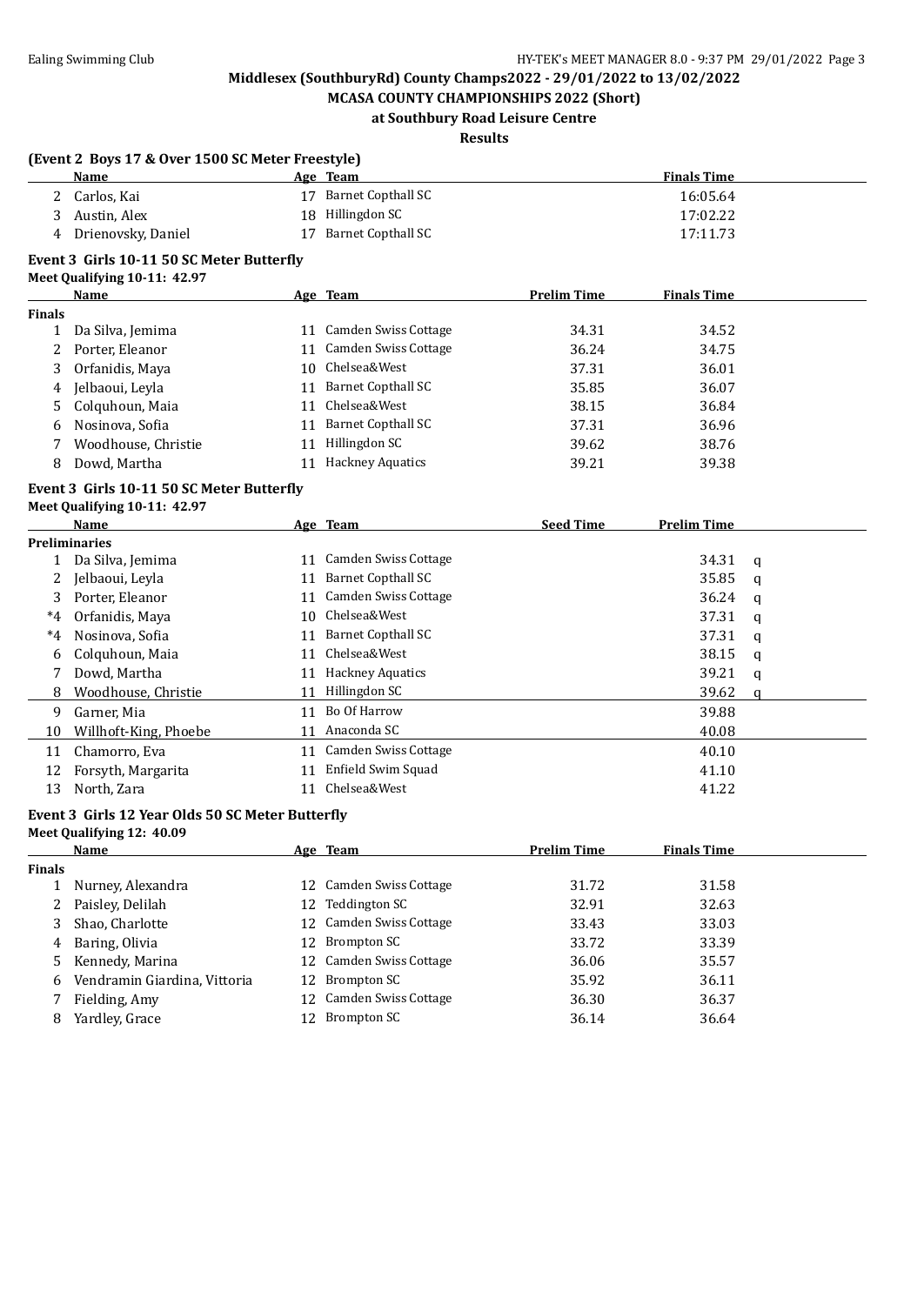**MCASA COUNTY CHAMPIONSHIPS 2022 (Short) at Southbury Road Leisure Centre**

#### **Results**

#### **Event 3 Girls 12 Year Olds 50 SC Meter Butterfly Meet Qualifying 12: 40.09**

|     | Name                             |    | Age Team                    | <b>Seed Time</b> | <b>Prelim Time</b> |   |
|-----|----------------------------------|----|-----------------------------|------------------|--------------------|---|
|     | <b>Preliminaries</b>             |    |                             |                  |                    |   |
|     | Nurney, Alexandra                | 12 | Camden Swiss Cottage        |                  | 31.72              | a |
| 2.  | Paisley, Delilah                 | 12 | Teddington SC               |                  | 32.91              | q |
| 3   | Shao, Charlotte                  | 12 | <b>Camden Swiss Cottage</b> |                  | 33.43              | a |
| 4   | Baring, Olivia                   | 12 | Brompton SC                 |                  | 33.72              | q |
| 5   | Vendramin Giardina, Vittoria     | 12 | Brompton SC                 |                  | 35.92              | a |
| b   | Kennedy, Marina                  | 12 | <b>Camden Swiss Cottage</b> |                  | 36.06              | q |
|     | Yardley, Grace                   | 12 | Brompton SC                 |                  | 36.14              | q |
| 8   | Fielding, Amy                    | 12 | <b>Camden Swiss Cottage</b> |                  | 36.30              | a |
| 9   | Trusted, Summer                  | 12 | Brompton SC                 |                  | 36.33              |   |
| 10  | Ruzzaman, Ruby                   | 12 | Camden Swiss Cottage        |                  | 36.49              |   |
| 11  | Ingleton, Isobella               | 12 | Ealing SC                   |                  | 36.80              |   |
| 12  | Singer, Eleanor                  | 12 | Enfield Swim Squad          |                  | 36.81              |   |
| 13  | Hayakawa, Mei                    | 12 | <b>Barnet Copthall SC</b>   |                  | 37.47              |   |
| 14  | Storey, India                    | 12 | <b>Brompton SC</b>          |                  | 37.49              |   |
| 15  | Zobel, Ellie                     | 12 | <b>Camden Swiss Cottage</b> |                  | 37.89              |   |
| 16  | Byron Nour, Laila                | 12 | Bo Of Harrow                |                  | 38.11              |   |
| 17  | Bougani-Pournara, Ilioni         | 12 | Brompton SC                 |                  | 38.51              |   |
| 18  | Bunimovich, Olivia               | 12 | Chelsea&West                |                  | 39.03              |   |
| --- | Tran, Evie                       | 12 | <b>Camden Swiss Cottage</b> |                  | DQ 37.61           |   |
|     | 4.4 Start before starting signal |    |                             |                  |                    |   |

### **Event 3 Girls 13 Year Olds 50 SC Meter Butterfly**

**Meet Qualifying 13: 37.33**

|               | Name                     |     | Age Team                | <b>Prelim Time</b> | <b>Finals Time</b> |  |
|---------------|--------------------------|-----|-------------------------|--------------------|--------------------|--|
| <b>Finals</b> |                          |     |                         |                    |                    |  |
|               | Onobrauche, Malaika      | 13. | Barnet Copthall SC      | 31.32              | 31.23              |  |
|               | 2 Thanassoulas, Isabella |     | 13 Camden Swiss Cottage | 32.83              | 32.90              |  |
| 3             | Maclean, Daisy           | 13  | Camden Swiss Cottage    | 34.57              | 33.38              |  |
|               | 4 Kc, Evanshui           | 13  | Ealing SC               | 33.92              | 33.47              |  |
|               | 5 Dramitinos, Eva        | 13  | Chelsea&West            | 34.30              | 34.06              |  |
| 6             | Panayi, Zoe              | 13. | Barnet Copthall SC      | 34.50              | 34.68              |  |
|               | Cradock, Phe             | 13  | Teddington SC           | 34.89              | 34.70              |  |
| 8             | Sharrock, Alice          | 13  | Bo Of Harrow            | 34.47              | 34.82              |  |

#### **Event 3 Girls 13 Year Olds 50 SC Meter Butterfly Meet Qualifying 13: 37.33**

|   | <b>Name</b>              |     | Age Team                | <b>Seed Time</b> | <b>Prelim Time</b> |          |
|---|--------------------------|-----|-------------------------|------------------|--------------------|----------|
|   | <b>Preliminaries</b>     |     |                         |                  |                    |          |
|   | Onobrauche, Malaika      | 13. | Barnet Copthall SC      |                  | 31.32              | - q      |
|   | 2 Thanassoulas, Isabella |     | 13 Camden Swiss Cottage |                  | 32.83              | - a      |
|   | 3 Kc, Evanshui           | 13. | Ealing SC               |                  | 33.92              | <b>a</b> |
| 4 | Dramitinos, Eva          |     | 13 Chelsea&West         |                  | 34.30              | a        |
|   | 5 Sharrock, Alice        | 13  | Bo Of Harrow            |                  | 34.47              | a        |
| 6 | Panayi, Zoe              | 13. | Barnet Copthall SC      |                  | 34.50              | a        |
|   | Maclean, Daisy           | 13. | Camden Swiss Cottage    |                  | 34.57              | a        |
|   | 8 Cradock, Phe           | 13. | Teddington SC           |                  | 34.89              |          |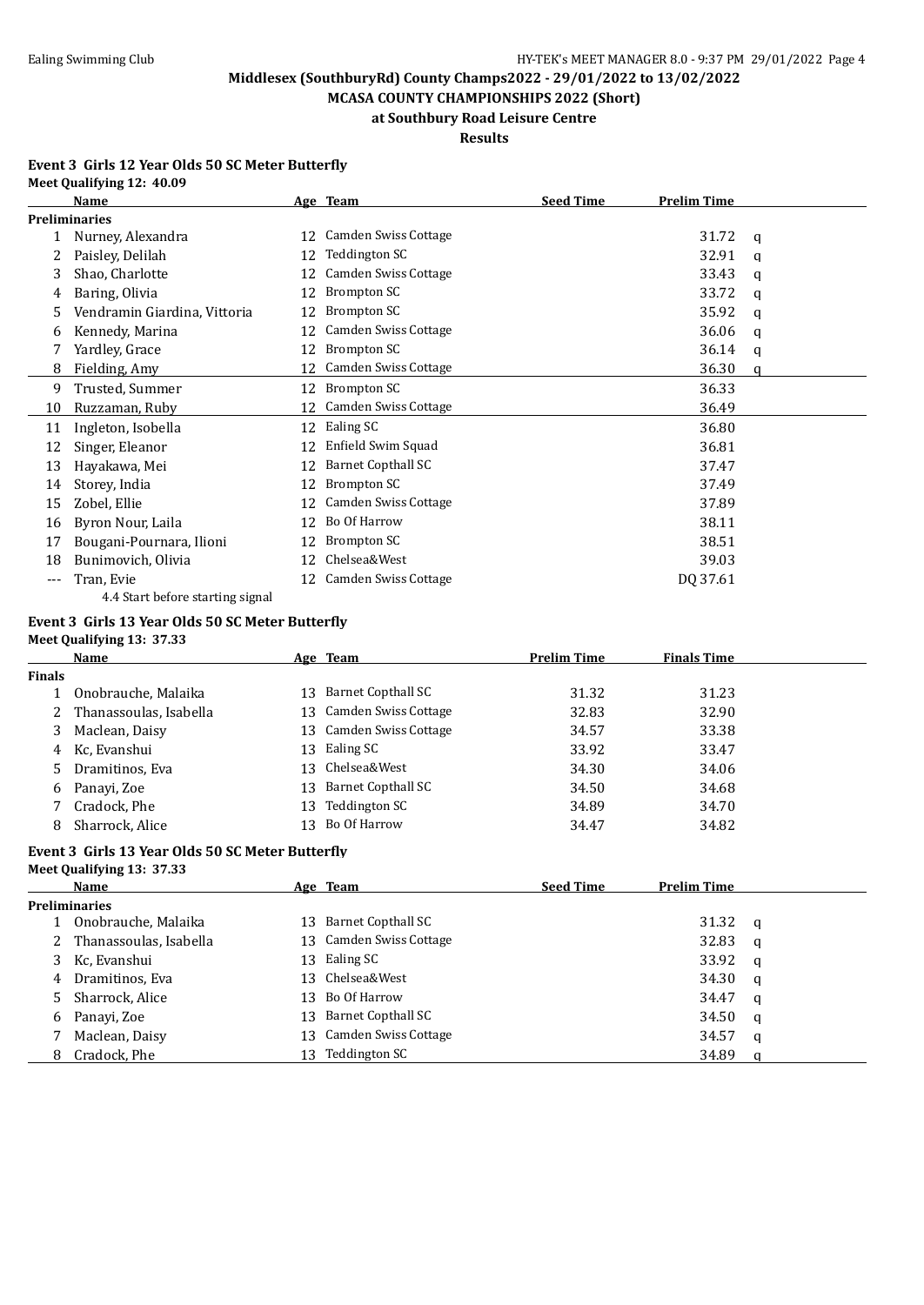**MCASA COUNTY CHAMPIONSHIPS 2022 (Short) at Southbury Road Leisure Centre**

**Results**

### **Preliminaries ... (Event 3 Girls 13 Year Olds 50 SC Meter Butterfly)**

|    | Name              |    | Age Team                  | <b>Seed Time</b> | <b>Prelim Time</b> |
|----|-------------------|----|---------------------------|------------------|--------------------|
| 9  | Main, Rosie       | 13 | Brompton SC               |                  | 34.92              |
| 10 | Jackson, Tess     |    | 13 Camden Swiss Cottage   |                  | 35.30              |
| 11 | Elias, Antonia    | 13 | <b>Barnet Copthall SC</b> |                  | 35.52              |
| 12 | Zaimi, Chloe      | 13 | Chelsea&West              |                  | 35.67              |
| 13 | Al Faisal, Maya   |    | 13 Chelsea&West           |                  | 35.68              |
| 14 | Allen, Eve        | 13 | Hillingdon SC             |                  | 35.77              |
| 15 | Bostan, Crina     | 13 | <b>Barnet Copthall SC</b> |                  | 35.99              |
| 16 | Fairbairn, Khai   | 13 | <b>Haringey Aquatics</b>  |                  | 36.32              |
| 17 | Holder, Poppy     | 13 | Teddington SC             |                  | 36.50              |
| 18 | Musto, Emi        | 13 | Camden Swiss Cottage      |                  | 36.61              |
| 19 | Boots, Julia      | 13 | Chelsea&West              |                  | 36.77              |
| 20 | Veilex, Charlotte | 13 | Chelsea&West              |                  | 37.77              |
| 21 | Riach, Rebecca    | 13 | Hillingdon SC             |                  | 37.93              |

# **Event 3 Girls 14 Year Olds 50 SC Meter Butterfly**

# **Meet Qualifying 14: 36.00**

|        | <b>Name</b>           |    | Age Team                | <b>Prelim Time</b> | <b>Finals Time</b> |
|--------|-----------------------|----|-------------------------|--------------------|--------------------|
| Finals |                       |    |                         |                    |                    |
|        | Guimond-Beetham, Ines |    | 14 Camden Swiss Cottage | 30.51              | 29.55              |
| 2      | Spence, Indigo        |    | 14 Chelsea&West         | 30.08              | 29.80              |
| 3      | Jenkins, Clare        | 14 | Natare W Lon/Brompton   | 30.12              | 30.28              |
| 4      | Wagjiani, Ayla        | 14 | Hillingdon SC           | 31.16              | 31.10              |
| 5.     | Shchepovskikh, Ksenia |    | 14 Camden Swiss Cottage | 32.02              | 31.11              |
| 6      | Young, Evie           | 14 | Teddington SC           | 32.35              | 32.46              |
|        | Kessler, Penny        |    | 14 Camden Swiss Cottage | 32.20              | 32.50              |
| 8      | Jamal, Bianca         | 14 | Camden Swiss Cottage    | 32.20              | 32.69              |
|        |                       |    |                         |                    |                    |

### **Event 3 Girls 14 Year Olds 50 SC Meter Butterfly**

**Meet Qualifying 14: 36.00**

|    | <b>Name</b>           |    | Age Team                    | <b>Seed Time</b> | Prelim Time |   |
|----|-----------------------|----|-----------------------------|------------------|-------------|---|
|    | Preliminaries         |    |                             |                  |             |   |
|    | Spence, Indigo        | 14 | Chelsea&West                |                  | 30.08       | a |
| 2  | Jenkins, Clare        |    | 14 Natare W Lon/Brompton    |                  | 30.12       | a |
| 3  | Guimond-Beetham, Ines |    | 14 Camden Swiss Cottage     |                  | 30.51       | a |
| 4  | Wagjiani, Ayla        |    | 14 Hillingdon SC            |                  | 31.16       | q |
| 5  | Shchepovskikh, Ksenia | 14 | Camden Swiss Cottage        |                  | 32.02       | q |
| *6 | Kessler, Penny        | 14 | Camden Swiss Cottage        |                  | 32.20       | a |
| *6 | Jamal, Bianca         | 14 | <b>Camden Swiss Cottage</b> |                  | 32.20       | q |
| 8  | Young, Evie           | 14 | Teddington SC               |                  | 32.35       | a |
| 9  | Fielding, Lucy        |    | 14 Camden Swiss Cottage     |                  | 32.37       |   |
| 10 | Tyner, Jessica        | 14 | Enfield Swim Squad          |                  | 32.50       |   |
| 11 | Naranjo, Constanze    |    | 14 Barnet Copthall SC       |                  | 32.77       |   |
| 12 | Stanley, Livy         | 14 | Hillingdon SC               |                  | 32.78       |   |
| 13 | Kurati, Kaltrina      | 14 | Chelsea&West                |                  | 32.97       |   |
| 14 | Evered, Bella         | 14 | Teddington SC               |                  | 33.09       |   |
| 15 | Makici, Ornea         | 14 | Camden Swiss Cottage        |                  | 33.12       |   |
| 16 | Reder, Lilianna       | 14 | L B Hounslow                |                  | 33.32       |   |
| 17 | Hesketh, Josie        |    | 14 Haringey Aquatics        |                  | 33.45       |   |
| 18 | Brannigan, Keira      |    | 14 Hillingdon SC            |                  | 33.62       |   |
|    |                       |    |                             |                  |             |   |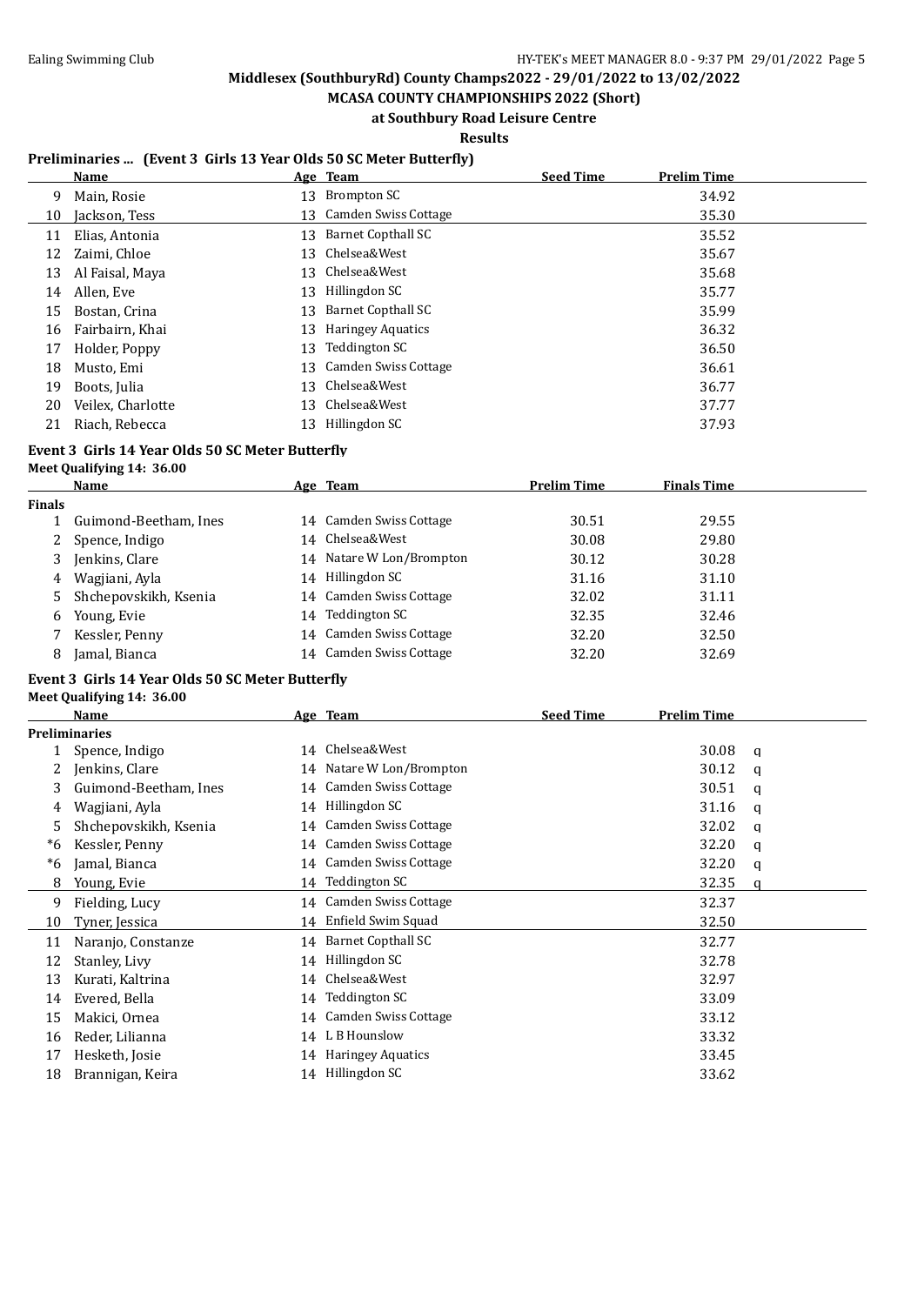**MCASA COUNTY CHAMPIONSHIPS 2022 (Short) at Southbury Road Leisure Centre**

**Results**

### **Preliminaries ... (Event 3 Girls 14 Year Olds 50 SC Meter Butterfly)**

|       | Name                |    | Age Team                | <b>Seed Time</b> | <b>Prelim Time</b> |
|-------|---------------------|----|-------------------------|------------------|--------------------|
| 19    | Botha, Lila         |    | 14 Ealing SC            |                  | 33.73              |
| 20    | Leksander, Laura    | 14 | Bo Of Harrow            |                  | 33.78              |
| 21    | Baker, Piper        | 14 | Teddington SC           |                  | 33.82              |
| 22    | Tohme, Chloe        | 14 | Brompton SC             |                  | 33.98              |
| 23    | Stone, Issy         | 14 | Hillingdon SC           |                  | 34.16              |
| 24    | Noffke, Emma        | 14 | Camden Swiss Cottage    |                  | 34.35              |
| 25    | Bowman, Agynes      | 14 | <b>Hackney Aquatics</b> |                  | 34.54              |
| 26    | Evans, Chloe        | 14 | Brompton SC             |                  | 34.62              |
| 27    | Karagianni, Anisa   |    | 14 L B Hounslow         |                  | 34.70              |
| 28    | Osorio, Keira       | 14 | Chelsea&West            |                  | 34.74              |
| 29    | Deakin, Ellena      | 14 | Teddington SC           |                  | 34.77              |
| 30    | Sleap, Sophie       | 14 | Teddington SC           |                  | 35.13              |
| 31    | Kohli, Diya         | 14 | Hillingdon SC           |                  | 35.29              |
| 32    | Wavamuno, Chantelle | 14 | L B Hounslow            |                  | 35.42              |
| 33    | Radomska, Natalia   | 14 | Hillingdon SC           |                  | 35.96              |
| 34    | Worley, Emma        | 14 | Bethnal Green SC        |                  | 36.23              |
| $---$ | Beletskaya, Anna    | 14 | Enfield Swim Squad      |                  | DQ 33.81           |

# 4.4 Start before starting signal

# **Event 3 Girls 15 Year Olds 50 SC Meter Butterfly**

| Meet Qualifying 15: 34.68 |  |
|---------------------------|--|
|---------------------------|--|

**Meet Qualifying 15: 34.68**

|               | Name                 | Age Team                | <b>Prelim Time</b> | <b>Finals Time</b> |  |
|---------------|----------------------|-------------------------|--------------------|--------------------|--|
| <b>Finals</b> |                      |                         |                    |                    |  |
|               | Bunimovich, Victoria | 15 Chelsea&West         | 31.75              | 31.52              |  |
| 2             | Martin, Faith        | 15 Hounslowlets         | 32.25              | 31.82              |  |
| 3             | Paisley, Cicely      | 15 Ealing SC            | 32.81              | 32.38              |  |
| 4             | Adams, Holly         | 15 Staines SC           | 33.48              | 32.84              |  |
|               | 5 Zarkovic, Mia      | 15 Brompton SC          | 32.65              | 33.07              |  |
| 6             | Andrews, Erin        | 15 Camden Swiss Cottage | 33.55              | 33.21              |  |
|               | Whittaker, Martha    | 15 L B Hounslow         | 33.62              | 33.44              |  |
| 8             | Enright, Holly       | 15 Hillingdon SC        | 33.63              | 33.86              |  |

### **Event 3 Girls 15 Year Olds 50 SC Meter Butterfly**

|    | Name                 |    | Age Team                | <b>Seed Time</b> | <b>Prelim Time</b> |   |
|----|----------------------|----|-------------------------|------------------|--------------------|---|
|    | <b>Preliminaries</b> |    |                         |                  |                    |   |
|    | Bunimovich, Victoria |    | 15 Chelsea&West         |                  | 31.75              | a |
| 2  | Martin, Faith        |    | 15 Hounslowlets         |                  | 32.25              | a |
| 3  | Zarkovic, Mia        |    | 15 Brompton SC          |                  | 32.65              | a |
| 4  | Paisley, Cicely      | 15 | Ealing SC               |                  | 32.81              | a |
| 5. | Adams, Holly         | 15 | Staines SC              |                  | 33.48              | a |
| 6  | Andrews, Erin        |    | 15 Camden Swiss Cottage |                  | 33.55              | q |
|    | Whittaker, Martha    |    | 15 L B Hounslow         |                  | 33.62              | a |
| 8  | Enright, Holly       | 15 | Hillingdon SC           |                  | 33.63              |   |
| 9  | Fletcher, Lily       | 15 | Hillingdon SC           |                  | 33.66              |   |
| 10 | Hole, Chloe          | 15 | Teddington SC           |                  | 33.68              |   |
| 11 | Down, Alexandra      | 15 | HounslowJets            |                  | 33.85              |   |
| 12 | Holden, Charlotte    |    | 15 Camden Swiss Cottage |                  | 33.89              |   |
| 13 | Visaria, Ruhi        | 15 | Hillingdon SC           |                  | 34.01              |   |
|    |                      |    |                         |                  |                    |   |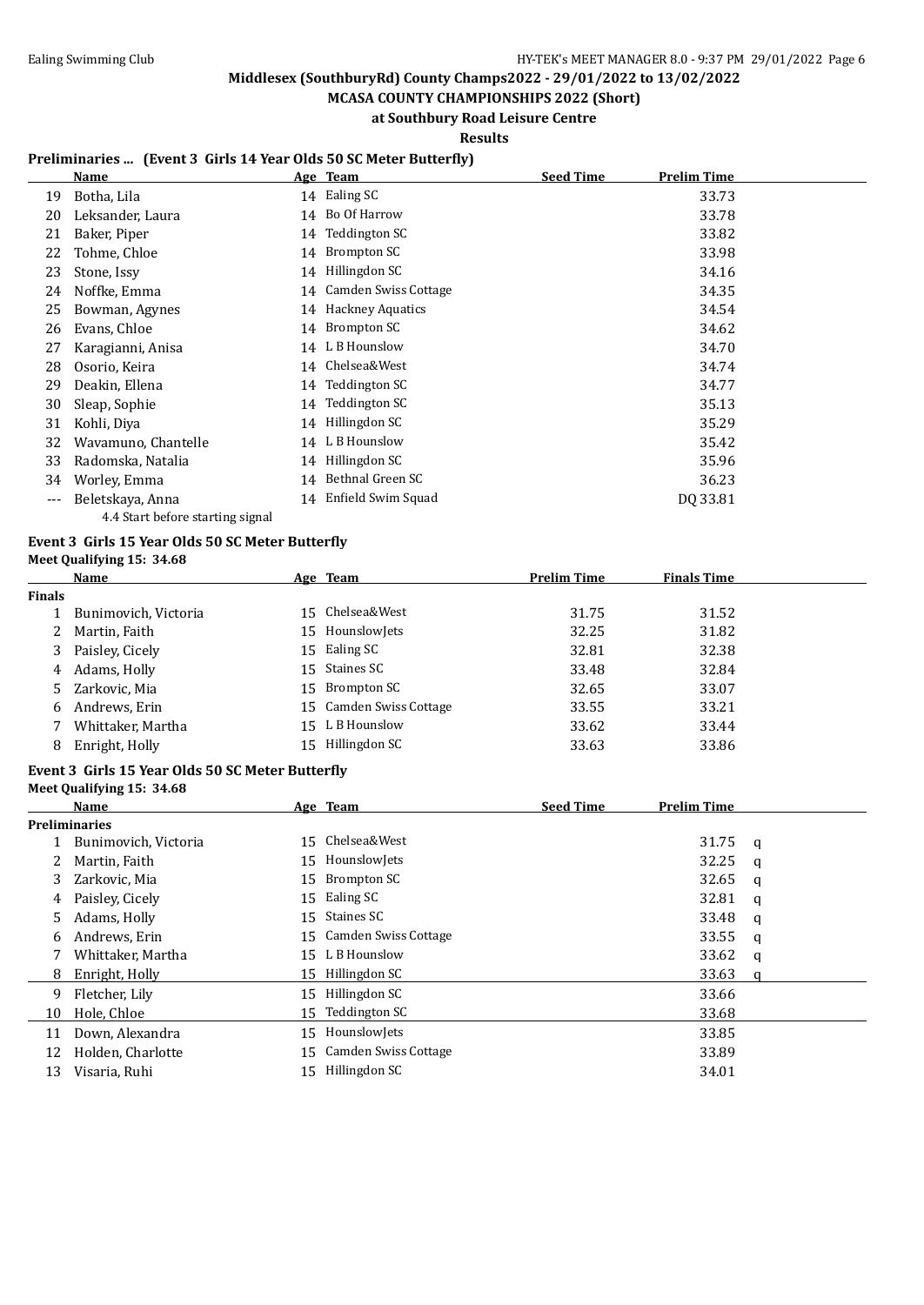**MCASA COUNTY CHAMPIONSHIPS 2022 (Short) at Southbury Road Leisure Centre**

**Results**

#### **Preliminaries ... (Event 3 Girls 15 Year Olds 50 SC Meter Butterfly)**

|     | Name                 | <u>Age Team</u>          | <b>Seed Time</b> | <b>Prelim Time</b> |
|-----|----------------------|--------------------------|------------------|--------------------|
| 14  | Man, Katie           | 15 Natare W Lon/Brompton |                  | 34.48              |
|     | 15 Butterworth, Edie | 15 Anaconda SC           |                  | 34.81              |
|     | 16 Mason, Isabella   | 15 Teddington SC         |                  | 34.85              |
|     | 17 Todorova, Yoana   | 15 Bethnal Green SC      |                  | 34.93              |
| 18. | Kallow, Jasmin       | 15 Hackney Aquatics      |                  | 35.22              |
|     |                      |                          |                  |                    |

### **Event 3 Girls 16 Year Olds 50 SC Meter Butterfly**

|  | Meet Qualifying 16: 33.00 |  |  |
|--|---------------------------|--|--|
|--|---------------------------|--|--|

|        | <b>Name</b>        | Age Team                | <b>Prelim Time</b> | <b>Finals Time</b> |
|--------|--------------------|-------------------------|--------------------|--------------------|
| Finals |                    |                         |                    |                    |
|        | Dewhurst, Annabel  | 16 Anaconda SC          | 29.10              | 29.50              |
|        | 2 Hayes, Mabel     | 16 Anaconda SC          | 29.89              | 29.64              |
|        | 3 Grove, Thomasina | 16 Chelsea&West         | 29.22              | 29.70              |
| 4      | Adelaja, Toluwani  | 16 Barnet Copthall SC   | 29.54              | 29.81              |
| 5.     | Waite, Lily        | 16 Anaconda SC          | 30.25              | 30.02              |
| 6      | Van Zyl, Kayla     | 16 Hillingdon SC        | 30.64              | 30.68              |
|        | Mcclune, Elizabeth | 16 Staines SC           | 31.10              | 30.99              |
| 8      | Cetinalp, Derya    | 16 Camden Swiss Cottage | 31.79              | 31.65              |
|        |                    |                         |                    |                    |

#### **Event 3 Girls 16 Year Olds 50 SC Meter Butterfly Meet Qualifying 16: 33.00**

|     | Name                 |    | Age Team                  | <b>Seed Time</b> | <b>Prelim Time</b> |   |
|-----|----------------------|----|---------------------------|------------------|--------------------|---|
|     | <b>Preliminaries</b> |    |                           |                  |                    |   |
|     | Dewhurst, Annabel    |    | 16 Anaconda SC            |                  | 29.10              | a |
|     | Grove, Thomasina     |    | 16 Chelsea&West           |                  | 29.22              | q |
| 3   | Adelaja, Toluwani    |    | 16 Barnet Copthall SC     |                  | 29.54              | a |
| 4   | Hayes, Mabel         |    | 16 Anaconda SC            |                  | 29.89              | q |
| 5   | Waite, Lily          |    | 16 Anaconda SC            |                  | 30.25              | a |
| 6   | Van Zyl, Kayla       |    | 16 Hillingdon SC          |                  | 30.64              | q |
|     | Mcclune, Elizabeth   |    | 16 Staines SC             |                  | 31.10              | a |
| 8   | Cetinalp, Derya      |    | 16 Camden Swiss Cottage   |                  | 31.79              | a |
| 9   | Mucen, Selin         |    | 16 Chelsea&West           |                  | 32.51              |   |
| 10  | De Alwis, Malika     |    | 16 Hillingdon SC          |                  | 32.54              |   |
| 11  | Ibrahim, Faith       |    | 16 Ealing SC              |                  | 32.82              |   |
| 12  | Human, Alexa         | 16 | Brompton SC               |                  | 33.30              |   |
| 13  | O'Leary, Aoife       | 16 | Hillingdon SC             |                  | 34.61              |   |
| --- | Leonard, Emily       | 16 | Natare W Lon/Chelsea&West |                  | <b>NS</b>          |   |
| --- | Shaw, Charlotte      |    | 16 Camden Swiss Cottage   |                  | <b>NS</b>          |   |
| --- | Pattle, Grace        |    | 16 Chelsea&West           |                  | <b>NS</b>          |   |

#### **Event 3 Girls 17 & Over 50 SC Meter Butterfly Meet Qualifying 17&O: 32.00**

|               | Name            |     | Age Team              | <b>Prelim Time</b> | <b>Finals Time</b> |  |
|---------------|-----------------|-----|-----------------------|--------------------|--------------------|--|
| <b>Finals</b> |                 |     |                       |                    |                    |  |
|               | Musial, Zoe     |     | 18 Chelsea&West       | 28.77              | 28.53              |  |
|               | 2 Hobsley, Jo   |     | 18 Barnet Copthall SC | 30.54              | 30.21              |  |
|               | 3 Bhugun, Emma  | 17  | Chelsea&West          | 30.68              | 31.17              |  |
|               | 4 O'Toole, Cara | 19. | Ealing SC             | 30.98              | 31.33              |  |
|               | 5 Cole, Evelyn  | 17  | Anaconda SC           | 31.51              | 31.64              |  |
|               | 6 Train, Ella   |     | 18 Ealing SC          | 31.73              | 31.65              |  |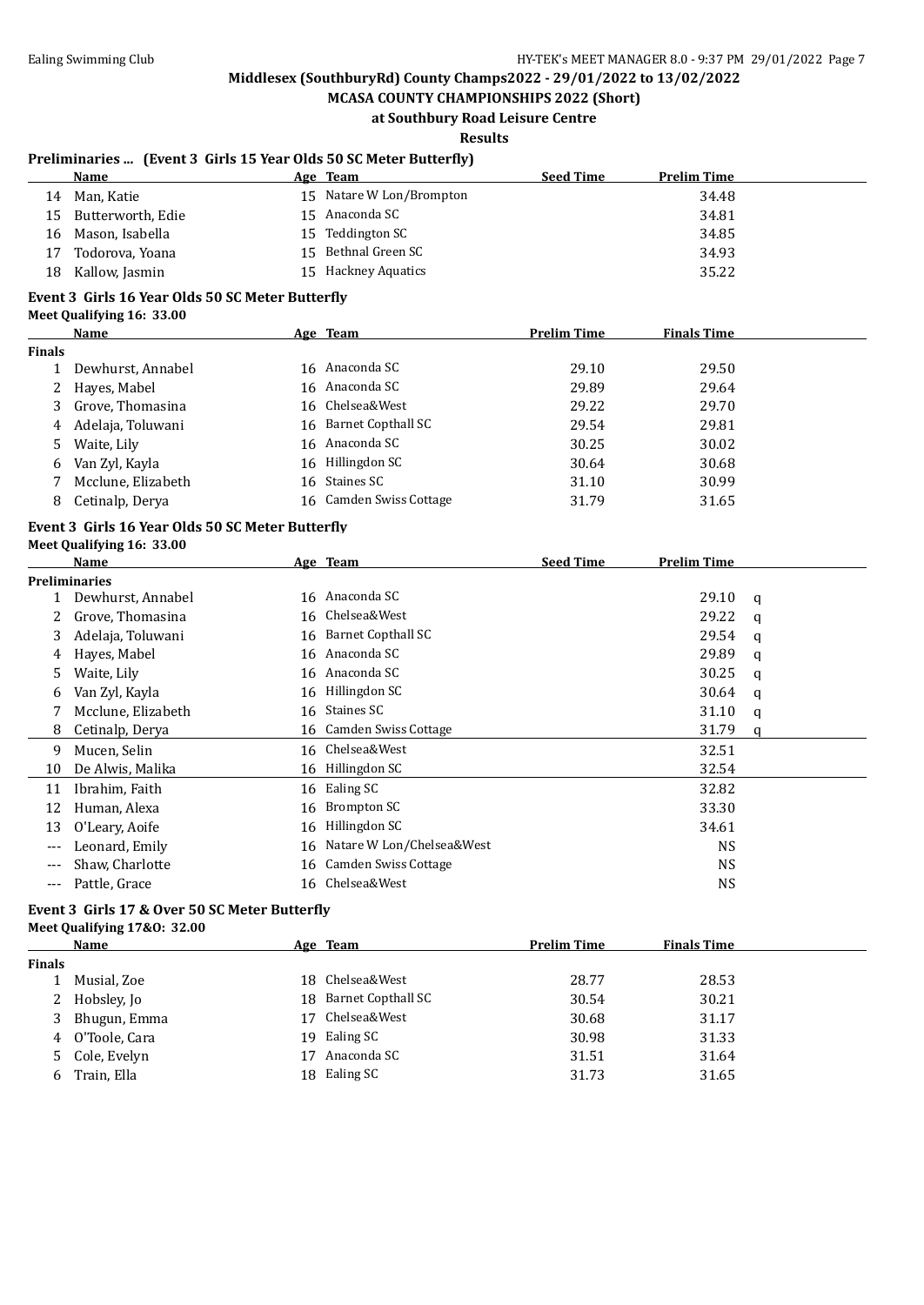**Finals ... (Event 3 Girls 17 & Over 50 SC Meter Butterfly)**

## **Middlesex (SouthburyRd) County Champs2022 - 29/01/2022 to 13/02/2022**

**MCASA COUNTY CHAMPIONSHIPS 2022 (Short) at Southbury Road Leisure Centre**

**Results**

|               | Name                                          |     | Age Team                     | <b>Prelim Time</b> | <b>Finals Time</b> |   |
|---------------|-----------------------------------------------|-----|------------------------------|--------------------|--------------------|---|
| 7             | Sautschak, Emma                               |     | 17 Hillingdon SC             | 31.66              | 31.70              |   |
| 8             | Llewellyn, Emma                               |     | 17 Brompton SC               | 31.99              | 32.19              |   |
|               | Event 3 Girls 17 & Over 50 SC Meter Butterfly |     |                              |                    |                    |   |
|               | Meet Qualifying 17&0: 32.00                   |     |                              |                    |                    |   |
|               | Name                                          |     | Age Team                     | <b>Seed Time</b>   | <b>Prelim Time</b> |   |
|               | <b>Preliminaries</b>                          |     |                              |                    |                    |   |
| $\mathbf{1}$  | Musial, Zoe                                   | 18. | Chelsea&West                 |                    | 28.77              | q |
| 2             | Hobsley, Jo                                   | 18  | <b>Barnet Copthall SC</b>    |                    | 30.54              | q |
| 3             | Bhugun, Emma                                  | 17  | Chelsea&West                 |                    | 30.68              | q |
| 4             | O'Toole, Cara                                 | 19  | Ealing SC                    |                    | 30.98              | q |
| 5             | Cole, Evelyn                                  |     | 17 Anaconda SC               |                    | 31.51              | q |
| 6             | Sautschak, Emma                               | 17  | Hillingdon SC                |                    | 31.66              | q |
| 7             | Train, Ella                                   | 18  | Ealing SC                    |                    | 31.73              | q |
| 8             | Llewellyn, Emma                               | 17  | <b>Brompton SC</b>           |                    | 31.99              | q |
| 9             | Kelsall, Natalia                              | 17  | <b>Brompton SC</b>           |                    | 32.19              |   |
| $---$         | Paisley, Tallulah                             |     | 18 Natare W Lon/Chelsea&West |                    | <b>NS</b>          |   |
|               | Event 4 Boys 10-11 50 SC Meter Butterfly      |     |                              |                    |                    |   |
|               | Meet Qualifying 10-11: 43.45                  |     |                              |                    |                    |   |
|               | Name                                          |     | Age Team                     | <b>Prelim Time</b> | <b>Finals Time</b> |   |
| <b>Finals</b> |                                               |     |                              |                    |                    |   |
| $\mathbf{1}$  | Eler, Kaplan                                  |     | 11 Chelsea&West              | 37.11              | 36.42              |   |
| 2             | Subba, Joseph                                 |     | 11 Bo Of Harrow              | 36.79              | 37.25              |   |
| 3             | Mathers, Finn                                 |     | 11 Camden Swiss Cottage      | 37.67              | 37.37              |   |
| 4             | Szczygiel, Alexander                          |     | 11 Haringey Aquatics         | 39.43              | 38.04              |   |
| 5             | Yeow, Charlie                                 |     | 11 Brompton SC               | 38.82              | 38.62              |   |
| 6             | Nicorici, Alex                                |     | 10 Camden Swiss Cottage      | 38.54              | 38.97              |   |
| 7             | Butorac, Zoran                                | 11  | <b>Barnet Copthall SC</b>    | 39.34              | 39.31              |   |
| 8             | Lawrence, Daniel                              | 10  | Staines SC                   | 39.65              | 39.82              |   |
|               |                                               |     |                              |                    |                    |   |
|               | Event 4 Boys 10-11 50 SC Meter Butterfly      |     |                              |                    |                    |   |
|               | Meet Qualifying 10-11: 43.45                  |     |                              |                    |                    |   |
|               | Name                                          |     | Age Team                     | <b>Seed Time</b>   | <b>Prelim Time</b> |   |
|               | <b>Preliminaries</b><br>1 Subba, Joseph       |     | 11 Bo Of Harrow              |                    | 36.79              |   |
| 2             |                                               |     | 11 Chelsea&West              |                    | 37.11              | q |
|               | Eler, Kaplan                                  |     | 11 Camden Swiss Cottage      |                    |                    | q |
| 3             | Mathers, Finn                                 |     |                              |                    | 37.67              | q |
| 4             | Nicorici, Alex                                |     | 10 Camden Swiss Cottage      |                    | 38.54              | q |
| 5             | Yeow, Charlie                                 |     | 11 Brompton SC               |                    | 38.82              | q |
| 6             | Butorac, Zoran                                | 11  | <b>Barnet Copthall SC</b>    |                    | 39.34              | q |
| 7             | Szczygiel, Alexander                          | 11  | <b>Haringey Aquatics</b>     |                    | 39.43              | q |
| 8             | Lawrence, Daniel                              |     | 10 Staines SC                |                    | 39.65              | a |
| 9             | Venuti, Nicolas                               |     | 11 Chelsea&West              |                    | 39.92              |   |
| 10            | Ares, Michael                                 | 11  | Chelsea&West                 |                    | 40.06              |   |
| 11            | Sugasa, Murray                                | 11  | Chelsea&West                 |                    | 40.27              |   |
| 12            | Thanassoulas, Alexander                       |     | 11 Camden Swiss Cottage      |                    | 41.66              |   |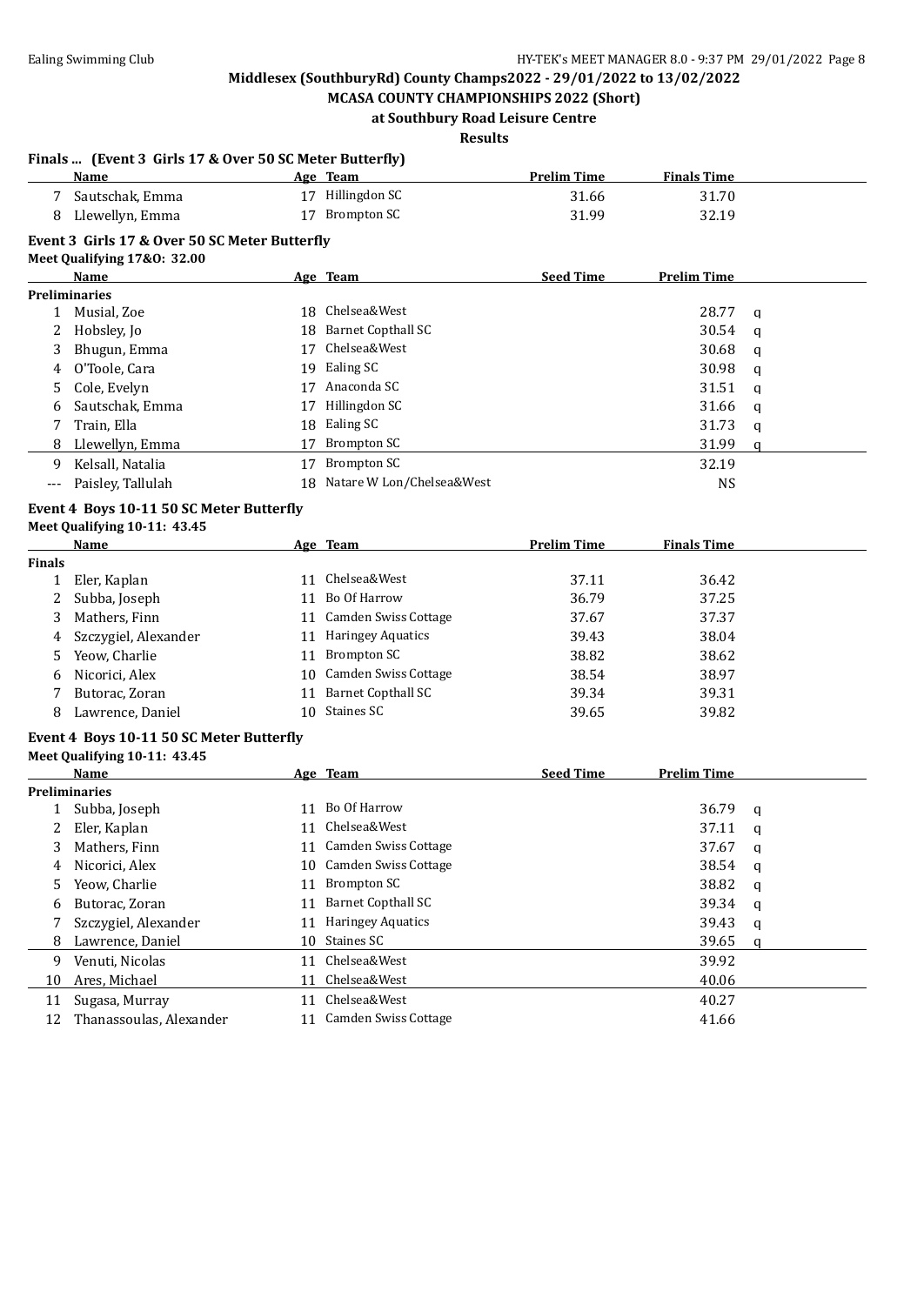**MCASA COUNTY CHAMPIONSHIPS 2022 (Short) at Southbury Road Leisure Centre**

**Results**

#### **Event 4 Boys 12 Year Olds 50 SC Meter Butterfly Meet Qualifying 12: 40.52**

|               | Name                                                                         |    | Age Team                        | <b>Prelim Time</b> | <b>Finals Time</b> |   |
|---------------|------------------------------------------------------------------------------|----|---------------------------------|--------------------|--------------------|---|
| <b>Finals</b> |                                                                              |    |                                 |                    |                    |   |
| $\mathbf{1}$  | Podurgiel, Benjamin                                                          |    | 12 Chelsea&West                 | 33.68              | 33.54              |   |
| 2             | Pryce-Jones, Luke                                                            | 12 | Chelsea&West                    | 34.15              | 34.14              |   |
| 3             | Vermaat, Marty                                                               | 12 | Camden Swiss Cottage            | 34.70              | 34.45              |   |
| 4             | Arandjelovic, Bogdan                                                         |    | 12 Ealing SC                    | 35.13              | 35.00              |   |
| 5             | Gillam, Henry                                                                | 12 | Camden Swiss Cottage            | 35.41              | 35.25              |   |
| 6             | Selmani, Amar                                                                |    | 12 Barnet Copthall SC           | 35.27              | 35.34              |   |
| 7             | Winpenny, Alfie                                                              |    | 12 Teddington SC                | 35.80              | 35.50              |   |
| 8             | Fidan, Zachary                                                               |    | 12 Teddington SC                | 35.72              | 36.07              |   |
|               | Event 4 Boys 12 Year Olds 50 SC Meter Butterfly<br>Meet Qualifying 12: 40.52 |    |                                 |                    |                    |   |
|               | <b>Name</b>                                                                  |    | Age Team                        | <b>Seed Time</b>   | <b>Prelim Time</b> |   |
|               | <b>Preliminaries</b>                                                         |    |                                 |                    |                    |   |
| 1             | Podurgiel, Benjamin                                                          |    | 12 Chelsea&West                 |                    | 33.68              | q |
| 2             | Pryce-Jones, Luke                                                            |    | 12 Chelsea&West                 |                    | 34.15              | a |
| 3             | Vermaat, Marty                                                               |    | 12 Camden Swiss Cottage         |                    | 34.70              | a |
| 4             | Arandjelovic, Bogdan                                                         |    | 12 Ealing SC                    |                    | 35.13              | q |
| 5             | Selmani, Amar                                                                | 12 | <b>Barnet Copthall SC</b>       |                    | 35.27              | a |
| 6             | Gillam, Henry                                                                | 12 | <b>Camden Swiss Cottage</b>     |                    | 35.41              | q |
| 7             | Fidan, Zachary                                                               |    | 12 Teddington SC                |                    | 35.72              | q |
| 8             | Winpenny, Alfie                                                              |    | 12 Teddington SC                |                    | 35.80              | a |
| 9             | Panna, Daniel                                                                |    | 12 Brompton SC                  |                    | 35.98              |   |
| 10            | Shearman, Enzo                                                               |    | 12 Hackney Aquatics             |                    | 36.24              |   |
| 11            | Calver, Sebastian                                                            |    | 12 Anaconda SC                  |                    | 36.35              |   |
| 12            | Frainer-Law, Leon                                                            | 12 | Ealing SC                       |                    | 37.07              |   |
| 13            | Finch, Ollie                                                                 | 12 | Camden Swiss Cottage            |                    | 37.26              |   |
| 14            | Bhatia, Advay                                                                | 12 | Hillingdon SC                   |                    | 37.49              |   |
| 15            | Kaemmerer, Konstantin                                                        | 12 | Chelsea&West                    |                    | 37.78              |   |
| 16            | Pawlik, Ben                                                                  |    | 12 Hillingdon SC                |                    | 37.81              |   |
| 17            | Winpenny, Dylan                                                              | 12 | Teddington SC                   |                    | 37.93              |   |
| 18            | Malik, Ro                                                                    | 12 | <b>Brompton SC</b>              |                    | 37.99              |   |
| 19            | Mcerlain, Freddie                                                            | 12 | <b>Brompton SC</b>              |                    | 39.51              |   |
| 20            | Minerva, Lorenzo                                                             | 12 | Chelsea&West                    |                    | 40.27              |   |
| 21            | Redford, Jack                                                                |    | 12 Barnet Copthall SC/Camden SC |                    | 41.21              |   |
| 22            | Yalovets, Timofiy                                                            |    | 12 L B Hounslow                 |                    | 41.86              |   |

#### **Event 4 Boys 13 Year Olds 50 SC Meter Butterfly Meet Qualifying 13: 38.80**

|               | Name              |     | Age Team           | <b>Prelim Time</b> | <b>Finals Time</b> |
|---------------|-------------------|-----|--------------------|--------------------|--------------------|
| <b>Finals</b> |                   |     |                    |                    |                    |
|               | Chirita, Josh     | 13  | Hillingdon SC      | 29.93              | 29.46              |
| 2             | Knight, Luke      | 13  | Brompton SC        | 31.27              | 30.32              |
| 3             | Keers, Jack       |     | 13 Teddington SC   | 31.02              | 30.65              |
|               | 4 Jazebi, Daniel  |     | 13 Chelsea&West    | 32.20              | 31.89              |
|               | 5 Croke, Thomas   | 13  | Barnet Copthall SC | 32.39              | 31.95              |
|               | 6 Morgan, Malakai | 13  | Enfield Swim Squad | 32.62              | 31.97              |
|               | Schwimmer, Alex   | 13. | Brompton SC        | 32.80              | 32.73              |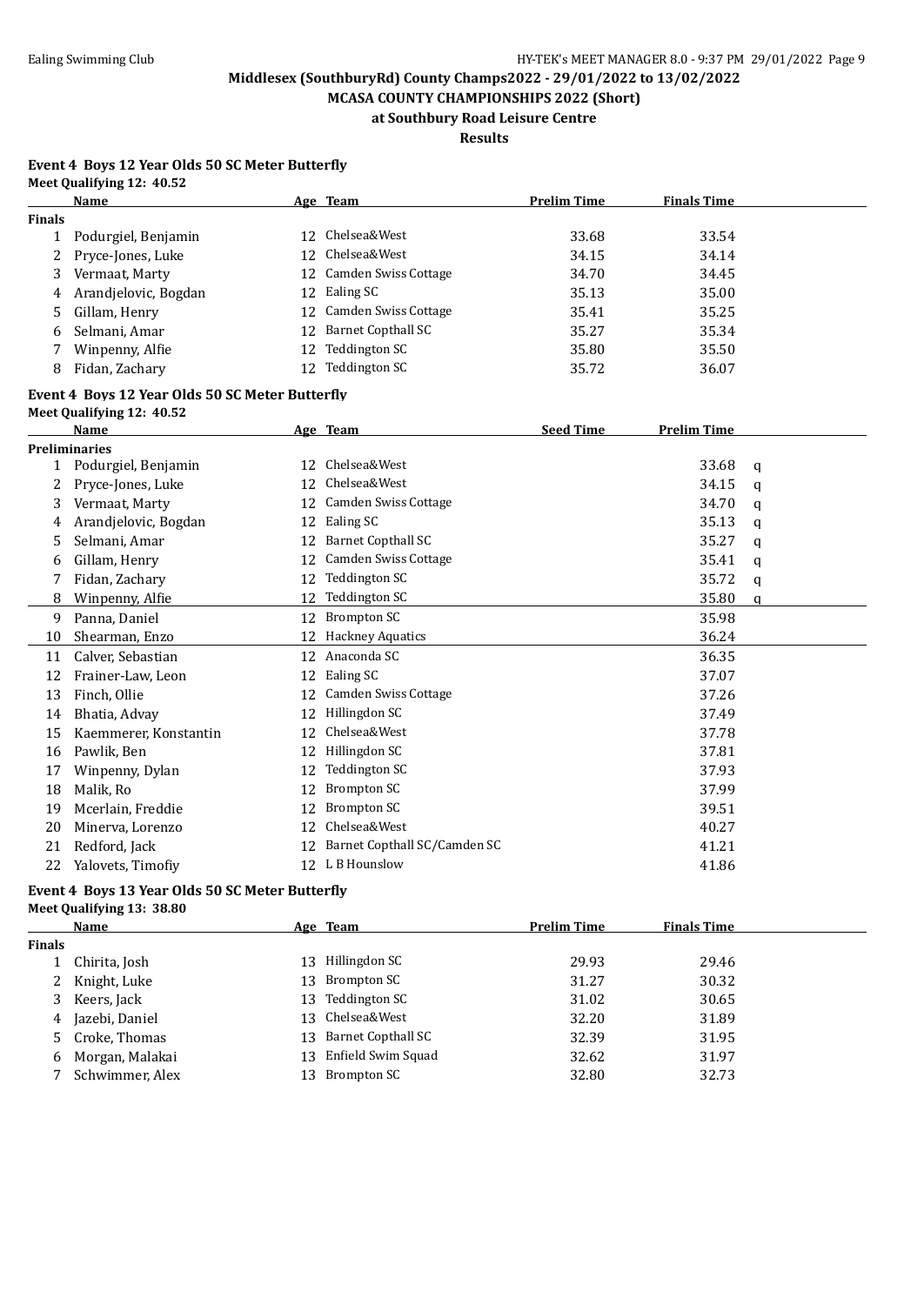**MCASA COUNTY CHAMPIONSHIPS 2022 (Short) at Southbury Road Leisure Centre**

### **Results**

#### **Finals ... (Event 4 Boys 13 Year Olds 50 SC Meter Butterfly)**

|              | Name                                            |    | Age Team                  | <b>Prelim Time</b> | <b>Finals Time</b> |             |
|--------------|-------------------------------------------------|----|---------------------------|--------------------|--------------------|-------------|
| 8            | Jeffers, Liam                                   |    | 13 Teddington SC          | 33.11              | 33.29              |             |
|              | Event 4 Boys 13 Year Olds 50 SC Meter Butterfly |    |                           |                    |                    |             |
|              | Meet Qualifying 13: 38.80                       |    |                           |                    |                    |             |
|              | <b>Name</b>                                     |    | Age Team                  | <b>Seed Time</b>   | <b>Prelim Time</b> |             |
|              | <b>Preliminaries</b>                            |    |                           |                    |                    |             |
| $\mathbf{1}$ | Chirita, Josh                                   |    | 13 Hillingdon SC          |                    | 29.93              | $\mathbf q$ |
| 2            | Keers, Jack                                     | 13 | <b>Teddington SC</b>      |                    | 31.02              | q           |
| 3            | Knight, Luke                                    | 13 | <b>Brompton SC</b>        |                    | 31.27              | a           |
| 4            | Jazebi, Daniel                                  | 13 | Chelsea&West              |                    | 32.20              | q           |
| 5            | Croke, Thomas                                   | 13 | <b>Barnet Copthall SC</b> |                    | 32.39              | q           |
| 6            | Morgan, Malakai                                 | 13 | Enfield Swim Squad        |                    | 32.62              | q           |
| 7            | Schwimmer, Alex                                 | 13 | <b>Brompton SC</b>        |                    | 32.80              | q           |
| 8            | Jeffers, Liam                                   | 13 | Teddington SC             |                    | 33.11              | $\alpha$    |
| 9            | Lyttle, Sebastian                               |    | 13 Anaconda SC            |                    | 33.89              |             |
| 10           | Awan, Rayan                                     | 13 | Enfield Swim Squad        |                    | 34.08              |             |
| 11           | Lam, Yin Fung                                   |    | 13 Bo Of Harrow           |                    | 34.17              |             |
| 12           | Tatanov, Zdravko                                | 13 | Enfield Swim Squad        |                    | 34.19              |             |
| 13           | Krol, Mateusz                                   | 13 | Chelsea&West              |                    | 34.44              |             |
| 14           | Hall, Samuel                                    | 13 | Teddington SC             |                    | 34.45              |             |
| 15           | Greenwalker, Arthur                             | 13 | <b>Teddington SC</b>      |                    | 34.89              |             |
| 16           | Parmar, Aaran                                   | 13 | Hillingdon SC             |                    | 35.26              |             |
| 17           | Taboada, Sander                                 | 13 | Camden Swiss Cottage      |                    | 35.29              |             |
| 18           | Toth, Kristof                                   | 13 | Hillingdon SC             |                    | 35.43              |             |
| 19           | Cinquegrana, Ciaran                             | 13 | Staines SC                |                    | 35.44              |             |
| 20           | Carstairs, Adam                                 | 13 | Bo Of Harrow              |                    | 35.55              |             |
| 21           | Lonnen, Frederick                               | 13 | HounslowJets              |                    | 35.78              |             |
| 22           | Gholami, Jason                                  | 13 | Camden Swiss Cottage      |                    | 35.98              |             |
| 23           | Tang, Alfred Loktin                             | 13 | HounslowJets              |                    | 36.27              |             |
| 24           | Zhao, Justin                                    | 13 | Teddington SC             |                    | 36.65              |             |
| 25           | Ionel-Asauleac, Andrew                          | 13 | <b>Barnet Copthall SC</b> |                    | 36.72              |             |
| 26           | Guzy, Matthew                                   | 13 | <b>Hackney Aquatics</b>   |                    | 36.88              |             |
| 27           | Quinn, Logan                                    | 13 | Hillingdon SC             |                    | 36.90              |             |
| 28           | Gold, Isaac                                     | 13 | <b>Broomfield Park</b>    |                    | 38.75              |             |
| ---          | Choinski, Filip                                 |    | 13 Ealing SC              |                    | <b>NS</b>          |             |

#### **Event 4 Boys 14 Year Olds 50 SC Meter Butterfly**

**Meet Qualifying 14: 35.70**

|               | Name                | Age Team                | <b>Prelim Time</b> | <b>Finals Time</b> |
|---------------|---------------------|-------------------------|--------------------|--------------------|
| <b>Finals</b> |                     |                         |                    |                    |
|               | Porter, Llewellyn   | 14 Camden Swiss Cottage | 26.69              | 27.00              |
|               | 2 Pytlowany, Hubert | 14 Ealing SC            | 29.79              | 29.40              |
|               | 3 Robinson, Edward  | 14 Chelsea&West         | 30.48              | 30.69              |
| 4             | Selmani, Yassin     | 14 Barnet Copthall SC   | 30.74              | 30.84              |
|               | 5 Singh, Sauren     | 14 Camden Swiss Cottage | 30.78              | 31.16              |
| 6             | Jelbaoui, Amir      | 14 Barnet Copthall SC   | 31.37              | 31.26              |
|               | Metzgen, Daniel     | 14 Brompton SC          | 31.66              | 31.63              |
| 8             | Lesesne, Eric       | 14 Chelsea&West         | 31.59              | 31.76              |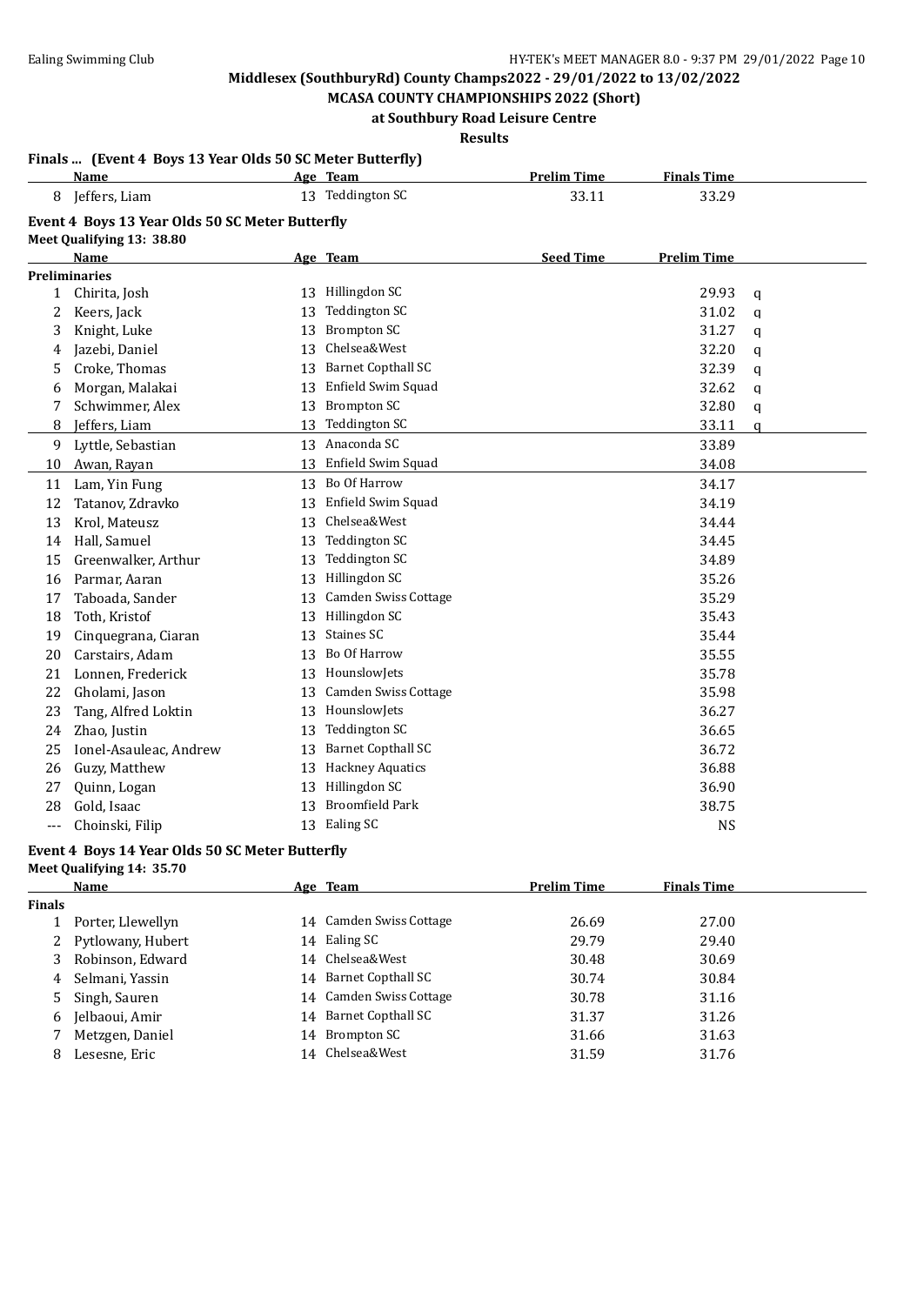**MCASA COUNTY CHAMPIONSHIPS 2022 (Short) at Southbury Road Leisure Centre**

# **Results**

#### **Event 4 Boys 14 Year Olds 50 SC Meter Butterfly Meet Qualifying 14: 35.70**

|              | Name                      |    | Age Team                     | <b>Seed Time</b> | <b>Prelim Time</b> |   |
|--------------|---------------------------|----|------------------------------|------------------|--------------------|---|
|              | <b>Preliminaries</b>      |    |                              |                  |                    |   |
| $\mathbf{1}$ | Porter, Llewellyn         | 14 | <b>Camden Swiss Cottage</b>  |                  | 26.69              | q |
| 2            | Pytlowany, Hubert         | 14 | Ealing SC                    |                  | 29.79              | q |
| 3            | Robinson, Edward          | 14 | Chelsea&West                 |                  | 30.48              | q |
| 4            | Selmani, Yassin           | 14 | <b>Barnet Copthall SC</b>    |                  | 30.74              | q |
| 5            | Singh, Sauren             | 14 | <b>Camden Swiss Cottage</b>  |                  | 30.78              | q |
| 6            | Jelbaoui, Amir            | 14 | <b>Barnet Copthall SC</b>    |                  | 31.37              | q |
|              | Lesesne, Eric             | 14 | Chelsea&West                 |                  | 31.59              | q |
| 8            | Metzgen, Daniel           |    | 14 Brompton SC               |                  | 31.66              | a |
| 9            | Danylenko, Dima           | 14 | Chelsea&West                 |                  | 31.75              |   |
| 10           | Gorgun, Ada               |    | 14 Brompton SC               |                  | 32.36              |   |
| 11           | Streltsov, Daniel         |    | 14 Natare W Lon/Chelsea&West |                  | 32.44              |   |
| 12           | Eler, Aslan               | 14 | Chelsea&West                 |                  | 32.60              |   |
| 13           | Beran, Crosby             | 14 | Hillingdon SC                |                  | 32.73              |   |
| 14           | Pasheli, Sapir            | 14 | <b>Camden Swiss Cottage</b>  |                  | 32.79              |   |
| 15           | Kimaro, David             | 14 | <b>Hackney Aquatics</b>      |                  | 32.97              |   |
| 16           | Lawrie, Jack              | 14 | Enfield Swim Squad           |                  | 33.55              |   |
| 17           | Roberts, Thomas           | 14 | <b>Hackney Aquatics</b>      |                  | 33.68              |   |
| 18           | Bowden, Jake              | 14 | Ealing SC                    |                  | 33.89              |   |
| 19           | Dhandapani, Inian         | 14 | Ealing SC                    |                  | 34.02              |   |
| 20           | Correa Colorado, Santiago | 14 | Bethnal Green SC             |                  | 34.07              |   |
| 21           | Das, Arun                 | 14 | Chelsea&West                 |                  | 34.19              |   |
| 22           | Bramham, Cilian           | 14 | Camden Swiss Cottage         |                  | 34.36              |   |
| 23           | Hitchcock, Malachy        | 14 | <b>Camden Swiss Cottage</b>  |                  | 34.64              |   |

#### **Event 4 Boys 15 Year Olds 50 SC Meter Butterfly Meet Qualifying 15: 33.60**

|               | Name                   |     | Age Team            | <b>Prelim Time</b> | <b>Finals Time</b> |
|---------------|------------------------|-----|---------------------|--------------------|--------------------|
| <b>Finals</b> |                        |     |                     |                    |                    |
|               | Flynn, Thomas          | 15. | Barnet Copthall SC  | 27.92              | 27.08              |
|               | 2 Giustiniani, Rocco   |     | 15 Anaconda SC      | 27.41              | 27.23              |
|               | 3 Mahon, Alexander     |     | 15 Anaconda SC      | 29.21              | 28.70              |
| 4             | Nnaji, Angelo          |     | 15 Hillingdon SC    | 29.87              | 29.13              |
|               | 5 Saito-Figueira, Nino |     | 15 Hackney Aquatics | 29.51              | 29.42              |
| 6             | Tang, Noah             | 15  | HounslowJets        | 30.24              | 29.80              |
|               | Singer, Joshua         | 15  | Enfield Swim Squad  | 29.74              | 29.82              |
| 8             | Odong, Saint           | 15  | Brompton SC         | 30.52              | 30.71              |

#### **Event 4 Boys 15 Year Olds 50 SC Meter Butterfly Meet Qualifying 15: 33.60**

|   | <b>Name</b>            |     | Age Team                | <b>Seed Time</b> | <b>Prelim Time</b> |          |
|---|------------------------|-----|-------------------------|------------------|--------------------|----------|
|   | <b>Preliminaries</b>   |     |                         |                  |                    |          |
|   | Giustiniani, Rocco     |     | 15 Anaconda SC          |                  | 27.41              | <b>a</b> |
|   | 2 Flynn, Thomas        |     | 15 Barnet Copthall SC   |                  | 27.92              | - a      |
| 3 | Mahon, Alexander       |     | 15 Anaconda SC          |                  | 29.21              | - q      |
|   | 4 Saito-Figueira, Nino | 15. | <b>Hackney Aquatics</b> |                  | 29.51              | - a      |
|   | 5 Singer, Joshua       | 15  | Enfield Swim Squad      |                  | 29.74              | <b>a</b> |
|   | 6 Nnaji, Angelo        |     | 15 Hillingdon SC        |                  | 29.87              | a        |
|   |                        |     |                         |                  |                    |          |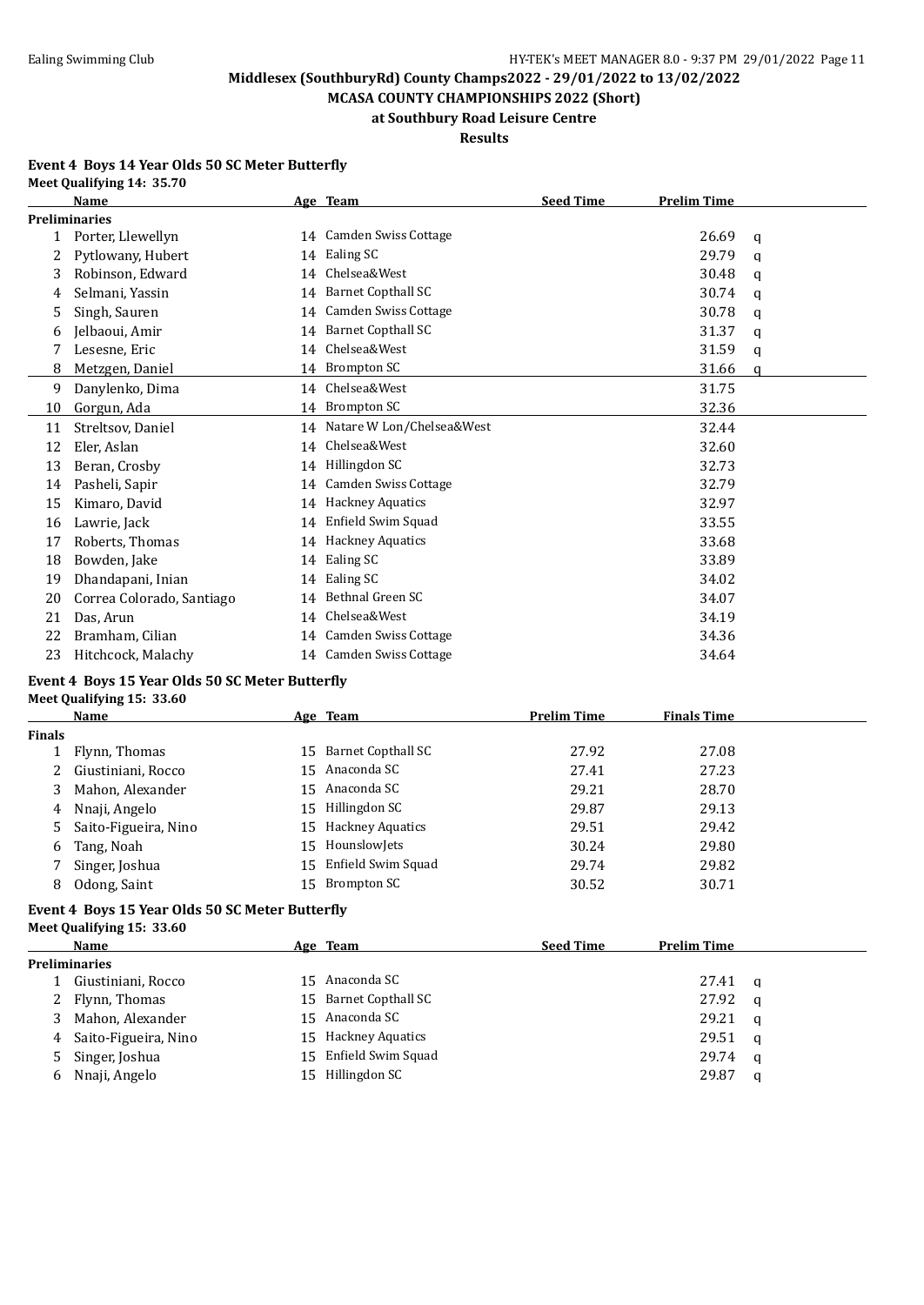**MCASA COUNTY CHAMPIONSHIPS 2022 (Short) at Southbury Road Leisure Centre**

**Results**

### **Preliminaries ... (Event 4 Boys 15 Year Olds 50 SC Meter Butterfly)**

|       | <b>Name</b>                      |    | Age Team                    | <b>Seed Time</b> | <b>Prelim Time</b> |             |
|-------|----------------------------------|----|-----------------------------|------------------|--------------------|-------------|
| 7     | Tang, Noah                       | 15 | HounslowJets                |                  | 30.24              | $\mathbf q$ |
| 8     | Odong, Saint                     | 15 | <b>Brompton SC</b>          |                  | 30.52              | a           |
| 9     | Biggs, Lincoln                   | 15 | Hillingdon SC               |                  | 30.61              |             |
| 10    | Sethi, Sanchit                   | 15 | Bo Of Harrow                |                  | 30.75              |             |
| 11    | Bradburn, Rory                   | 15 | <b>Teddington SC</b>        |                  | 30.87              |             |
| 12    | Holder, Jakob                    | 15 | <b>Teddington SC</b>        |                  | 30.93              |             |
| 13    | May, Andrew                      | 15 | Hillingdon SC               |                  | 31.16              |             |
| 14    | Lawrence, Alfie                  | 15 | Staines SC                  |                  | 31.23              |             |
| 15    | Safonov, Greg                    | 15 | Staines SC                  |                  | 31.33              |             |
| 16    | Sapsed, Bailey                   | 15 | Hillingdon SC               |                  | 31.44              |             |
| 17    | Miceta, Damian                   | 15 | <b>Camden Swiss Cottage</b> |                  | 31.50              |             |
| 18    | Kadlubowski, Daniel              | 15 | <b>Staines SC</b>           |                  | 31.54              |             |
| 19    | O'Brien, Dennis                  | 15 | Bethnal Green SC/Camden SC  |                  | 31.60              |             |
| 20    | Cory-Wright, Arthur              | 15 | <b>Camden Swiss Cottage</b> |                  | 31.62              |             |
| 21    | Ruzicka, Freddie                 | 15 | Ealing SC                   |                  | 31.67              |             |
| 22    | Pearson, Matthew                 | 15 | Anaconda SC                 |                  | 31.71              |             |
| 23    | Bara-Taylor, Raphael             | 15 | <b>Brompton SC</b>          |                  | 31.86              |             |
| 24    | Gorelik. Lev                     | 15 | Camden Swiss Cottage        |                  | 31.97              |             |
| 25    | Wilkes, Lee                      | 15 | Hillingdon SC               |                  | 32.04              |             |
| 26    | Copliting, Jp                    | 15 | Chelsea&West                |                  | 32.06              |             |
| $*27$ | Flack, Oliver                    | 15 | <b>Teddington SC</b>        |                  | 32.08              |             |
| $*27$ | Draganov, Dimi                   | 15 | Chelsea&West                |                  | 32.08              |             |
| 29    | Sarangi, Suryansh                | 15 | Enfield Swim Squad          |                  | 32.32              |             |
| 30    | Dragicevic, Alexander            | 15 | L B Hounslow                |                  | 32.51              |             |
| 31    | Otulak, Dawid                    | 15 | Bo Of Harrow                |                  | 33.17              |             |
| ---   | Harris-Eze, Kenechukwu           | 15 | <b>Barnet Copthall SC</b>   |                  | DQ 29.97           |             |
|       | 4.4 Start before starting signal |    |                             |                  |                    |             |

#### **Event 4 Boys 16 Year Olds 50 SC Meter Butterfly Meet Qualifying 16: 30.49**

|               | Name                                            | Age Team              | <b>Prelim Time</b> | <b>Finals Time</b> |   |
|---------------|-------------------------------------------------|-----------------------|--------------------|--------------------|---|
| <b>Finals</b> |                                                 |                       |                    |                    |   |
|               | Sesson-Farre, Nicolas                           | 16 Chelsea&West       | 27.07              | 27.81              |   |
| 2             | Reder, Gabriel                                  | 16 L B Hounslow       | 29.11              | 28.66              |   |
| 3             | Obeng, Godfrey                                  | 16 Enfield Swim Squad | 29.43              | 28.84              |   |
| 4             | Remington, Alastair                             | 16 Ealing SC          | 29.50              | 29.17              |   |
| 5.            | Yee, Max                                        | 16 Brompton SC        | 29.28              | 29.24              |   |
| 6             | Peters, Matthew                                 | 16 Chelsea&West       | 29.66              | 29.41              |   |
| 7             | Bainbridge, Billy                               | 16 Teddington SC      | 29.53              | 29.43              |   |
| 8             | Thomas, Taran                                   | 16 Anaconda SC        | 30.19              | 30.27              |   |
|               | Event 4 Boys 16 Year Olds 50 SC Meter Butterfly |                       |                    |                    |   |
|               | Meet Qualifying 16: 30.49                       |                       |                    |                    |   |
|               | Name                                            | Age Team              | <b>Seed Time</b>   | <b>Prelim Time</b> |   |
|               | <b>Preliminaries</b>                            |                       |                    |                    |   |
|               | Sesson-Farre, Nicolas                           | 16 Chelsea&West       |                    | 27.07              | a |
|               | Reder, Gabriel                                  | 16 L B Hounslow       |                    | 29.11              | a |
|               | Yee, Max                                        | 16 Brompton SC        |                    | 29.28              | q |

4 Obeng, Godfrey 16 Enfield Swim Squad 29.43 q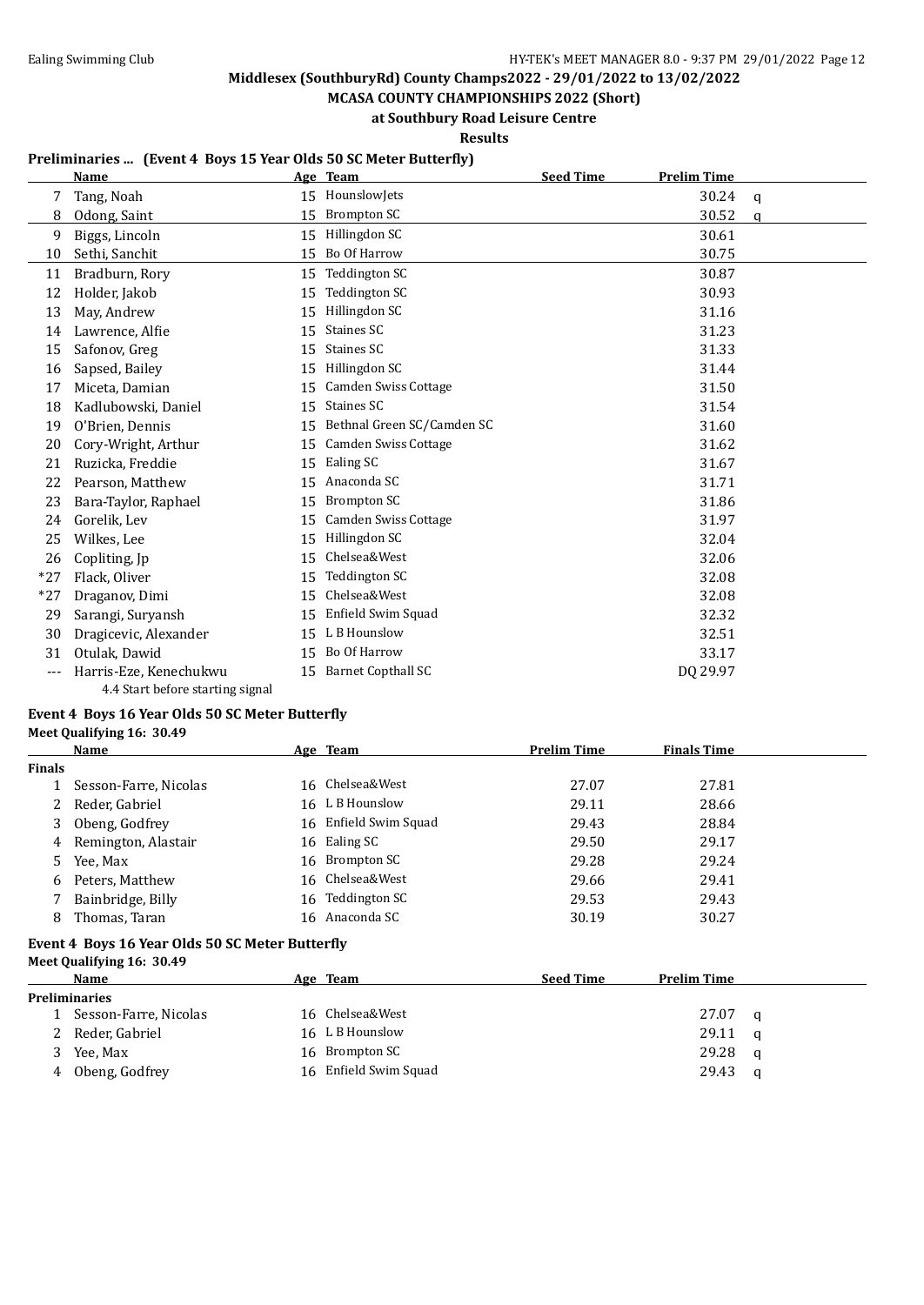**MCASA COUNTY CHAMPIONSHIPS 2022 (Short) at Southbury Road Leisure Centre**

### **Results**

#### **Preliminaries ... (Event 4 Boys 16 Year Olds 50 SC Meter Butterfly)**

|     | Name                  | Age Team              | <b>Seed Time</b> | <b>Prelim Time</b> |   |
|-----|-----------------------|-----------------------|------------------|--------------------|---|
|     | 5 Remington, Alastair | 16 Ealing SC          |                  | 29.50              | q |
|     | 6 Bainbridge, Billy   | 16 Teddington SC      |                  | 29.53              | a |
|     | Peters, Matthew       | 16 Chelsea&West       |                  | 29.66              | q |
| 8   | Thomas, Taran         | 16 Anaconda SC        |                  | 30.19              |   |
| q   | Kercher, Max          | 16 Enfield Swim Squad |                  | 30.49              |   |
| 10  | Kisic, Damjan         | 16 Chelsea&West       |                  | 30.94              |   |
| --- | Choinski, Oscar       | 16 Ealing SC          |                  | <b>NS</b>          |   |

#### **Event 4 Boys 17 & Over 50 SC Meter Butterfly**

**Meet Qualifying 17&O: 28.80**

| <b>Name</b>         |               |                             | <b>Prelim Time</b>                                                                                             | <b>Finals Time</b> |  |
|---------------------|---------------|-----------------------------|----------------------------------------------------------------------------------------------------------------|--------------------|--|
|                     |               |                             |                                                                                                                |                    |  |
| Emerton, Matthew    |               | Hillingdon SC               | 28.05                                                                                                          | 27.65              |  |
| Divet, Antoine      |               | <b>Camden Swiss Cottage</b> | 27.94                                                                                                          | 28.11              |  |
| Kelly, Josh         |               |                             | 28.15                                                                                                          | 28.16              |  |
| Adams, Kieran       |               |                             | 28.09                                                                                                          | 28.31              |  |
| Williams, Harrison  |               |                             | 27.87                                                                                                          | 28.34              |  |
| Bransby, Craig      |               |                             | 28.27                                                                                                          | 28.41              |  |
| Dawson, James       |               | Bo Of Harrow                | 28.29                                                                                                          | 28.52              |  |
| Farguhar-Smith, Tom |               | <b>Teddington SC</b>        | 28.54                                                                                                          | 28.59              |  |
|                     | <b>Finals</b> |                             | <u>Age Team</u><br>18.<br>Hillingdon SC<br>19.<br>20 Staines SC<br>18 Ealing SC<br>48 Enfield Swim Squad<br>18 |                    |  |

#### **Event 4 Boys 17 & Over 50 SC Meter Butterfly Meet Qualifying 17&O: 28.80**

|       | <b>Name</b>          |     | Age Team                | <b>Seed Time</b> | <b>Prelim Time</b> |   |
|-------|----------------------|-----|-------------------------|------------------|--------------------|---|
|       | <b>Preliminaries</b> |     |                         |                  |                    |   |
|       | Williams, Harrison   |     | 18 Ealing SC            |                  | 27.87              | a |
|       | Divet, Antoine       | 17  | Camden Swiss Cottage    |                  | 27.94              | q |
| 3     | Emerton, Matthew     | 18  | Hillingdon SC           |                  | 28.05              | a |
| 4     | Adams, Kieran        | 20  | Staines SC              |                  | 28.09              | q |
| 5.    | Kelly, Josh          | 19  | Hillingdon SC           |                  | 28.15              | a |
| b     | Bransby, Craig       | 48  | Enfield Swim Squad      |                  | 28.27              | a |
|       | Dawson, James        | 17  | Bo Of Harrow            |                  | 28.29              | q |
| 8     | Farquhar-Smith, Tom  | 18  | <b>Teddington SC</b>    |                  | 28.54              | a |
| 9     | Markov, Danny        |     | 19 Camden Swiss Cottage |                  | 28.80              |   |
| 10    | Pixner, Jack         | 18  | Broomfield Park         |                  | 29.84              |   |
| $---$ | Din, Aryaan          | 19. | Chelsea&West            |                  | <b>NS</b>          |   |
| ---   | English, Goerge      |     | 18 Chelsea&West         |                  | <b>NS</b>          |   |
| ---   | Smeets, Alan         | 38. | Anaconda SC             |                  | <b>NS</b>          |   |
| ---   | Mahmutoglu, Jason    |     | 18 Chelsea&West         |                  | NS                 |   |

### **Event 5 Girls 10-11 50 SC Meter Backstroke**

#### **Meet Qualifying 10-11: 43.15**

|        | Name            |     | Age Team              | <b>Prelim Time</b> | <b>Finals Time</b> |
|--------|-----------------|-----|-----------------------|--------------------|--------------------|
| Finals |                 |     |                       |                    |                    |
|        | Garner, Mia     |     | 11 Bo Of Harrow       | 37.46              | 36.79              |
|        | Orfanidis, Maya | 10. | Chelsea&West          | 37.56              | 36.89              |
|        | Hurcombe, Lulu  | 11  | Haringey Aquatics     | 37.71              | 37.37              |
| 4      | Mirza, Amelie   |     | 10 Barnet Copthall SC | 38.63              | 38.64              |
| 5      | Jelbaoui, Leyla | 11  | Barnet Copthall SC    | 39.26              | 38.74              |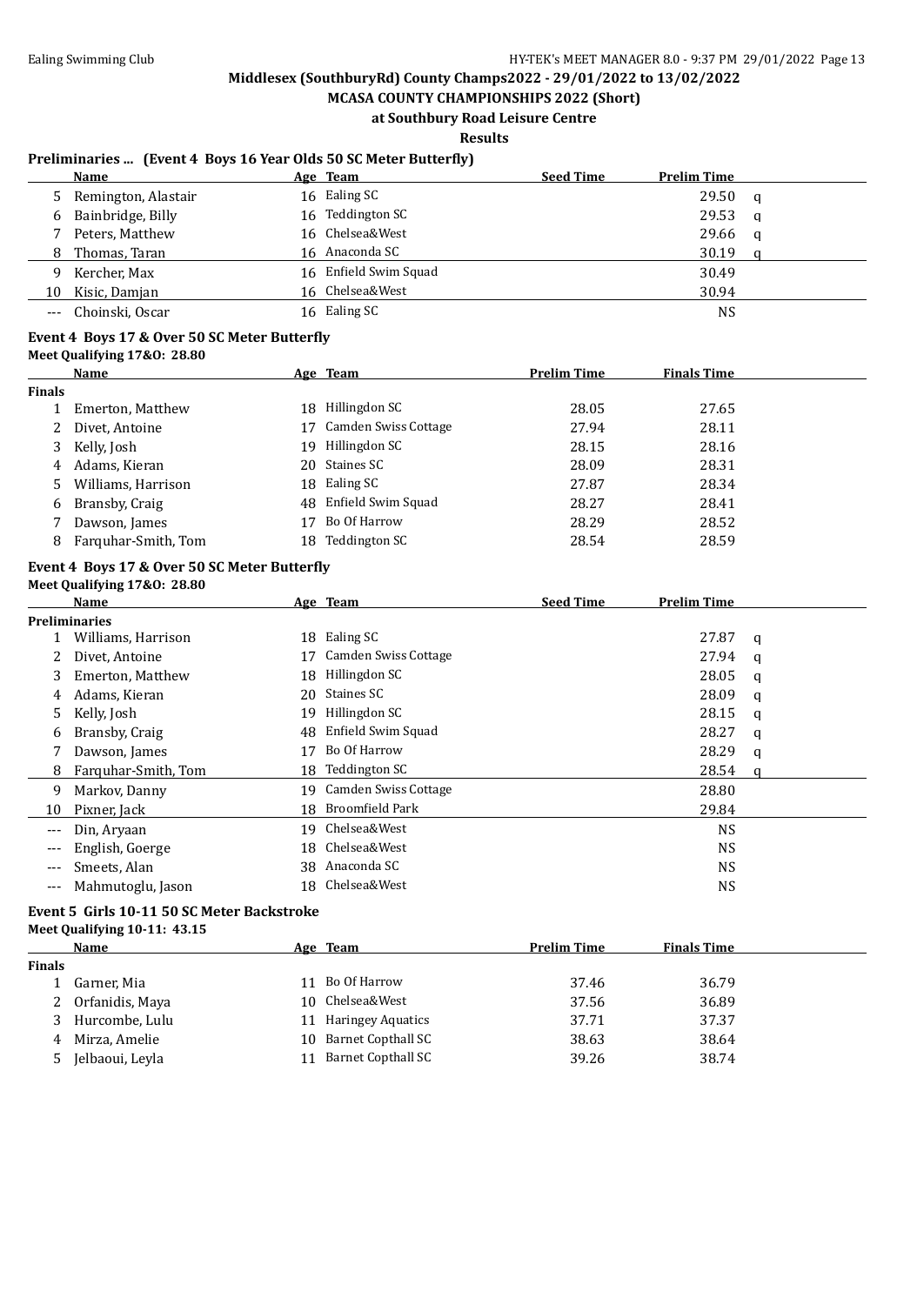**MCASA COUNTY CHAMPIONSHIPS 2022 (Short) at Southbury Road Leisure Centre**

#### **Results**

|                                            | Finals  (Event 5 Girls 10-11 50 SC Meter Backstroke) |    |                             |                    |                    |          |  |
|--------------------------------------------|------------------------------------------------------|----|-----------------------------|--------------------|--------------------|----------|--|
|                                            | Name                                                 |    | Age Team                    | <b>Prelim Time</b> | <b>Finals Time</b> |          |  |
| 6                                          | Da Silva, Jemima                                     |    | 11 Camden Swiss Cottage     | 39.36              | 38.76              |          |  |
| 7                                          | Colquhoun, Maia                                      |    | 11 Chelsea&West             | 39.11              | 38.91              |          |  |
| 8                                          | Kuzak, Julia                                         |    | 10 Hillingdon SC            | 38.43              | 38.98              |          |  |
| Event 5 Girls 10-11 50 SC Meter Backstroke |                                                      |    |                             |                    |                    |          |  |
|                                            | Meet Qualifying 10-11: 43.15                         |    |                             |                    |                    |          |  |
|                                            | <b>Name</b>                                          |    | Age Team                    | <b>Seed Time</b>   | <b>Prelim Time</b> |          |  |
|                                            | <b>Preliminaries</b>                                 |    |                             |                    |                    |          |  |
| $\mathbf{1}$                               | Garner, Mia                                          |    | 11 Bo Of Harrow             |                    | 37.46              | q        |  |
| 2                                          | Orfanidis, Maya                                      | 10 | Chelsea&West                |                    | 37.56              | q        |  |
| 3                                          | Hurcombe, Lulu                                       |    | 11 Haringey Aquatics        |                    | 37.71              | q        |  |
| 4                                          | Kuzak, Julia                                         |    | 10 Hillingdon SC            |                    | 38.43              | q        |  |
| 5                                          | Mirza, Amelie                                        |    | 10 Barnet Copthall SC       |                    | 38.63              | q        |  |
| 6                                          | Colquhoun, Maia                                      | 11 | Chelsea&West                |                    | 39.11              | q        |  |
| 7                                          | Jelbaoui, Leyla                                      |    | 11 Barnet Copthall SC       |                    | 39.26              | q        |  |
| 8                                          | Da Silva, Jemima                                     | 11 | Camden Swiss Cottage        |                    | 39.36              | $\alpha$ |  |
| 9                                          | Porter, Eleanor                                      |    | 11 Camden Swiss Cottage     |                    | 39.47              |          |  |
| 10                                         | North, Zara                                          |    | 11 Chelsea&West             |                    | 40.22              |          |  |
| 11                                         | Thomson, Alia                                        |    | 11 Hillingdon SC            |                    | 40.96              |          |  |
| 12                                         | Nosinova, Sofia                                      | 11 | <b>Barnet Copthall SC</b>   |                    | 41.12              |          |  |
| 13                                         | Woodhouse, Christie                                  |    | 11 Hillingdon SC            |                    | 41.15              |          |  |
| 14                                         | Donnelly, Amelia                                     | 10 | Camden Swiss Cottage        |                    | 41.19              |          |  |
| 15                                         | Chirita, Ivy                                         |    | 10 Hillingdon SC            |                    | 41.26              |          |  |
| 16                                         | Muralidhar, Violet                                   | 10 | HounslowJets                |                    | 41.68              |          |  |
| 17                                         | Hayakawa, Jui                                        |    | 11 Barnet Copthall SC       |                    | 41.73              |          |  |
| 18                                         | Forsyth, Margarita                                   |    | 11 Enfield Swim Squad       |                    | 43.04              |          |  |
| $---$                                      | Baraibar, Martina                                    |    | 11 Camden Swiss Cottage     |                    | <b>NS</b>          |          |  |
|                                            | Event 5 Girls 12 Year Olds 50 SC Meter Backstroke    |    |                             |                    |                    |          |  |
|                                            | Meet Qualifying 12: 40.89                            |    |                             |                    |                    |          |  |
|                                            | Name                                                 |    | Age Team                    | <b>Prelim Time</b> | <b>Finals Time</b> |          |  |
| <b>Finals</b>                              |                                                      |    |                             |                    |                    |          |  |
| 1                                          | Shao, Charlotte                                      |    | 12 Camden Swiss Cottage     | 34.98              | 33.55              |          |  |
| 2                                          | Nurney, Alexandra                                    | 12 | <b>Camden Swiss Cottage</b> | 34.28              | 33.82              |          |  |
| 3                                          | Paisley, Delilah                                     | 12 | Teddington SC               | 34.56              | 34.60              |          |  |
| 4                                          | Baring, Olivia                                       | 12 | <b>Brompton SC</b>          | 36.22              | 36.09              |          |  |
| 5                                          | Fielding, Amy                                        |    | 12 Camden Swiss Cottage     | 36.71              | 36.48              |          |  |
| 6                                          | Ingleton, Isobella                                   |    | 12 Ealing SC                | 36.57              | 36.55              |          |  |
| 7                                          | Merifield, Hannah                                    | 12 | <b>Broomfield Park</b>      | 37.00              | 37.05              |          |  |
| 8                                          | Ruzzaman, Ruby                                       |    | 12 Camden Swiss Cottage     | 36.49              | 37.47              |          |  |

#### **Event 5 Girls 12 Year Olds 50 SC Meter Backstroke Meet Qualifying 12: 40.89**

|    | Name                 | Age Team                | <b>Seed Time</b> | <b>Prelim Time</b> |   |
|----|----------------------|-------------------------|------------------|--------------------|---|
|    | <b>Preliminaries</b> |                         |                  |                    |   |
|    | Nurney, Alexandra    | 12 Camden Swiss Cottage |                  | 34.28              | q |
|    | 2 Paisley, Delilah   | 12 Teddington SC        |                  | 34.56              | a |
| 3. | Shao, Charlotte      | 12 Camden Swiss Cottage |                  | 34.98              | q |
|    | 4 Baring, Olivia     | 12 Brompton SC          |                  | 36.22              | a |
|    | 5 Ruzzaman, Ruby     | 12 Camden Swiss Cottage |                  | 36.49              | a |
|    |                      |                         |                  |                    |   |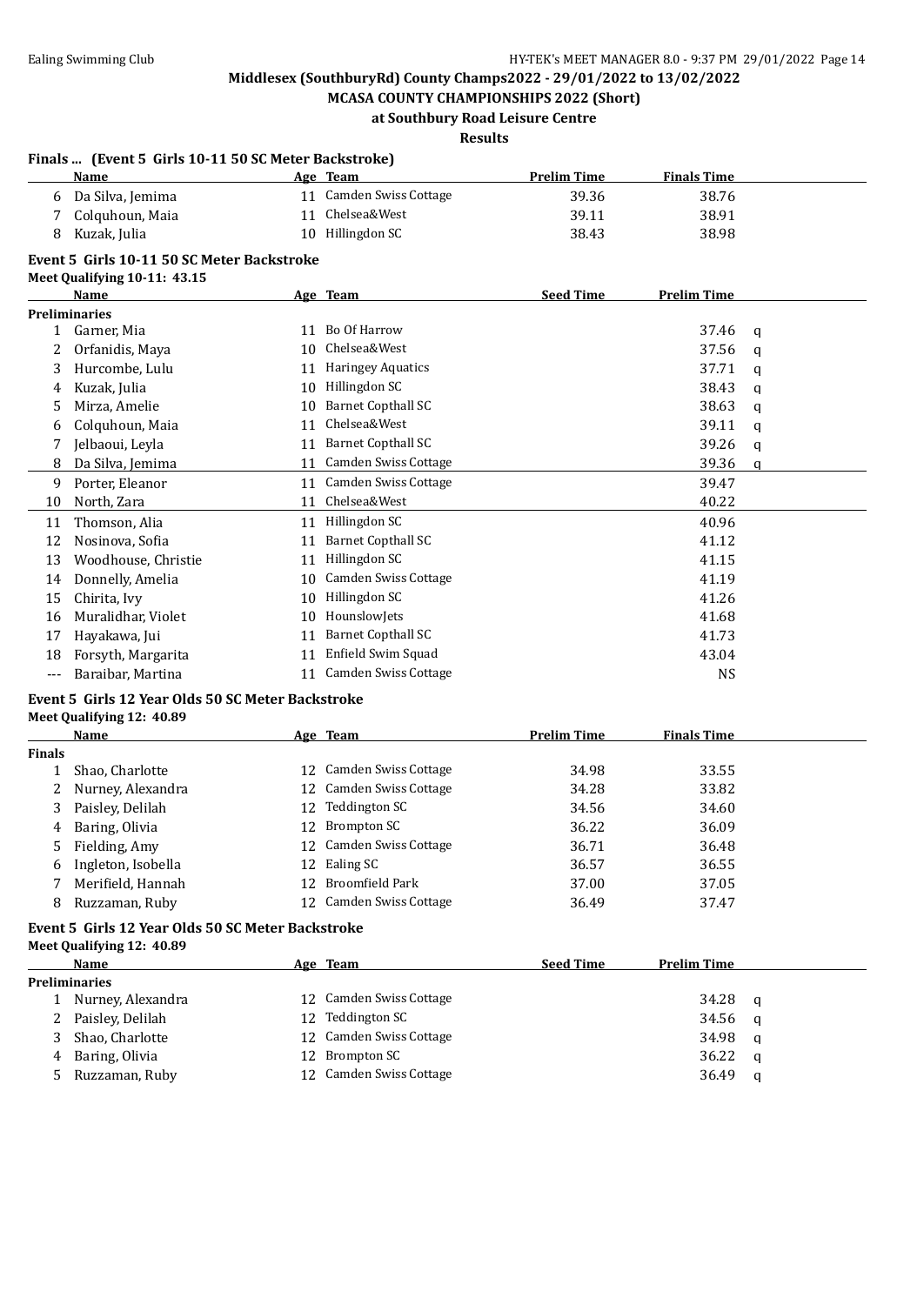**MCASA COUNTY CHAMPIONSHIPS 2022 (Short) at Southbury Road Leisure Centre**

**Results**

### **Preliminaries ... (Event 5 Girls 12 Year Olds 50 SC Meter Backstroke)**

|    | <b>Name</b>         |    | Age Team                    | <b>Seed Time</b> | <b>Prelim Time</b> |   |
|----|---------------------|----|-----------------------------|------------------|--------------------|---|
| 6  | Ingleton, Isobella  | 12 | Ealing SC                   |                  | 36.57              | a |
|    | Fielding, Amy       | 12 | Camden Swiss Cottage        |                  | 36.71              | q |
| 8  | Merifield, Hannah   | 12 | Broomfield Park             |                  | 37.00              | a |
| 9  | Olszewska, Nadia    | 12 | <b>Barnet Copthall SC</b>   |                  | 37.27              |   |
| 10 | Hayakawa, Mei       | 12 | <b>Barnet Copthall SC</b>   |                  | 37.45              |   |
| 11 | Tiller, Lily - Rose | 12 | Staines SC                  |                  | 37.77              |   |
| 12 | Singer, Eleanor     | 12 | Enfield Swim Squad          |                  | 37.82              |   |
| 13 | Storey, India       | 12 | Brompton SC                 |                  | 38.03              |   |
| 14 | Awan, Zahra         | 12 | Enfield Swim Squad          |                  | 38.55              |   |
| 15 | Quarrell, Orlagh    | 12 | <b>Broomfield Park</b>      |                  | 38.65              |   |
| 16 | Hovell, Tamar       | 12 | Ealing SC                   |                  | 38.67              |   |
| 17 | Kennedy, Marina     | 12 | Camden Swiss Cottage        |                  | 38.78              |   |
| 18 | Yardley, Grace      | 12 | Brompton SC                 |                  | 39.10              |   |
| 19 | Chadwick, Millie    | 12 | Teddington SC               |                  | 39.18              |   |
| 20 | Fuzesi, Eva         | 12 | <b>Camden Swiss Cottage</b> |                  | 39.52              |   |
| 21 | Daniels, Sakura     | 12 | Bethnal Green SC            |                  | 39.55              |   |
| 22 | Bunimovich, Olivia  | 12 | Chelsea&West                |                  | 39.61              |   |
| 23 | Alden, Amelia       | 12 | <b>Barnet Copthall SC</b>   |                  | 39.64              |   |
| 24 | Byron Nour, Laila   | 12 | Bo Of Harrow                |                  | 39.71              |   |
| 25 | Yee, Lexie          | 12 | Brompton SC                 |                  | 40.63              |   |
| 26 | Gargett, Ava        | 12 | <b>Hackney Aquatics</b>     |                  | 41.89              |   |

# **Event 5 Girls 13 Year Olds 50 SC Meter Backstroke**

**Meet Qualifying 13: 38.21**

|        | Name                    |     | Age Team                | <b>Prelim Time</b> | <b>Finals Time</b> |
|--------|-------------------------|-----|-------------------------|--------------------|--------------------|
| Finals |                         |     |                         |                    |                    |
|        | Thanassoulas, Isabella  | 13. | Camden Swiss Cottage    | 34.48              | 33.94              |
|        | 2 Hernandez Taylor, Ivy | 13. | <b>Hackney Aquatics</b> | 34.29              | 34.01              |
| 3      | Sharrock, Alice         | 13. | Bo Of Harrow            | 34.70              | 34.08              |
| 4      | Main, Rosie             | 13  | Brompton SC             | 34.71              | 34.99              |
|        | 5 Zaimi, Chloe          | 13  | Chelsea&West            | 35.55              | 35.56              |
| 6      | Kuduma, Elizabete       |     | 13 Brompton SC          | 35.52              | 35.81              |
|        | Jackson, Tess           |     | 13 Camden Swiss Cottage | 35.87              | 36.17              |
| 8      | Zoumidou, Carla         | 13. | Ealing SC               | 36.13              | 37.33              |

#### **Event 5 Girls 13 Year Olds 50 SC Meter Backstroke**

**Meet Qualifying 13: 38.21**

|    | Name                   |     | Age Team                | <b>Seed Time</b> | <b>Prelim Time</b> |              |
|----|------------------------|-----|-------------------------|------------------|--------------------|--------------|
|    | <b>Preliminaries</b>   |     |                         |                  |                    |              |
|    | Hernandez Taylor, Ivy  | 13  | <b>Hackney Aquatics</b> |                  | 34.29              | q            |
|    | Thanassoulas, Isabella |     | 13 Camden Swiss Cottage |                  | 34.48              | a            |
|    | Sharrock, Alice        | 13. | Bo Of Harrow            |                  | 34.70              | q            |
| 4  | Main, Rosie            | 13  | Brompton SC             |                  | 34.71              | <b>q</b>     |
|    | Kuduma, Elizabete      | 13  | Brompton SC             |                  | 35.52              | $\mathbf{q}$ |
| 6  | Zaimi, Chloe           |     | 13 Chelsea&West         |                  | 35.55              | q            |
|    | Jackson, Tess          |     | 13 Camden Swiss Cottage |                  | 35.87              | q            |
| 8. | Zoumidou, Carla        | 13. | Ealing SC               |                  | 36.13              |              |
| q  | Man, Alice             | 13  | Natare W Lon/Brompton   |                  | 36.25              |              |
| 10 | Cradock, Phe           | 13. | Teddington SC           |                  | 36.40              |              |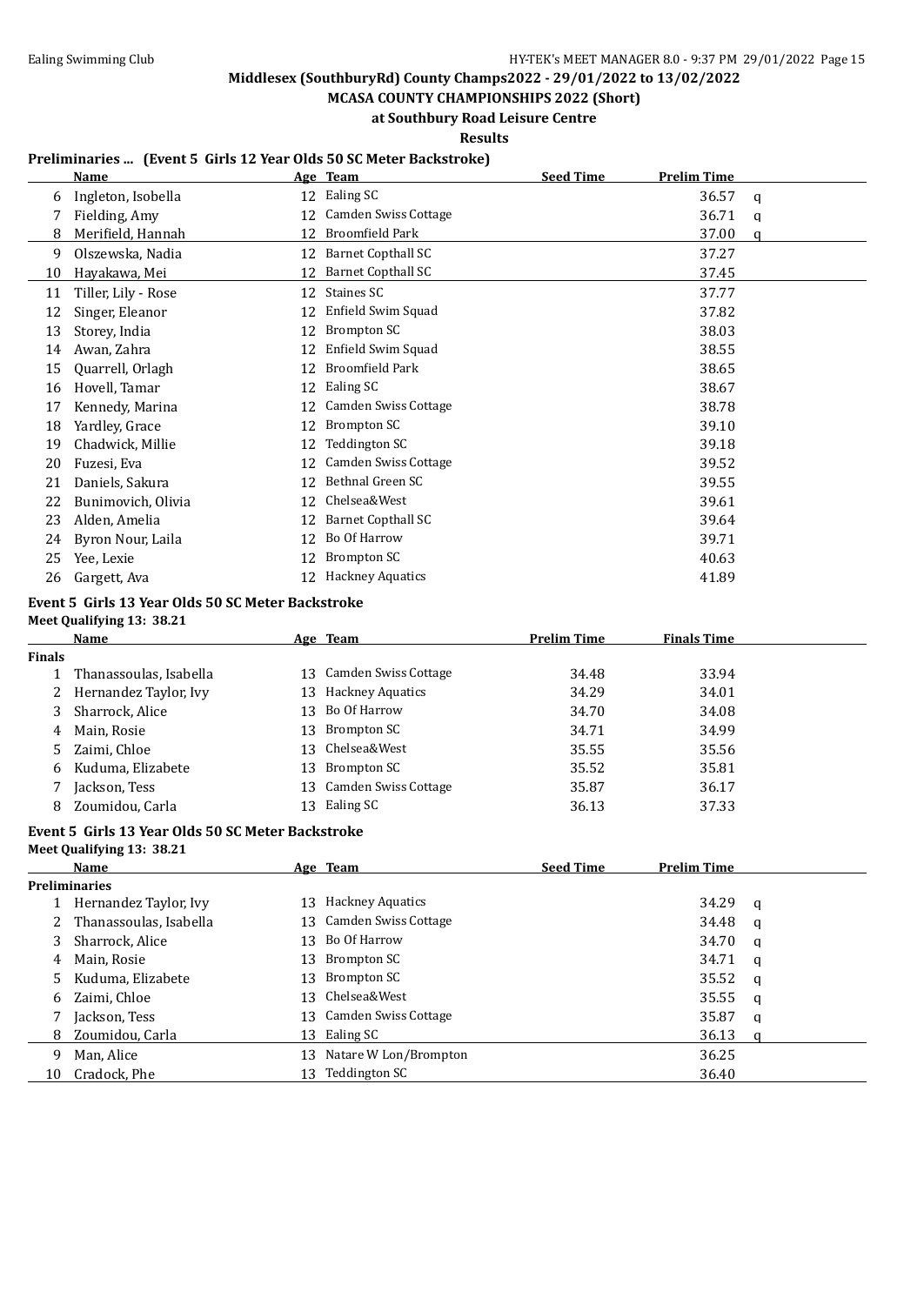**MCASA COUNTY CHAMPIONSHIPS 2022 (Short) at Southbury Road Leisure Centre**

**Results**

### **Preliminaries ... (Event 5 Girls 13 Year Olds 50 SC Meter Backstroke)**

|    | Name            |     | Age Team                | <b>Seed Time</b> | <b>Prelim Time</b> |
|----|-----------------|-----|-------------------------|------------------|--------------------|
| 11 | Allen, Eve      | 13. | Hillingdon SC           |                  | 36.57              |
| 12 | Maclean, Daisy  |     | 13 Camden Swiss Cottage |                  | 36.58              |
| 13 | Riach, Rebecca  |     | 13 Hillingdon SC        |                  | 36.78              |
|    | 14 Kc, Evanshui |     | 13 Ealing SC            |                  | 37.46              |
| 15 | Zobek, Olivia   |     | 13 Chelsea&West         |                  | 37.75              |
| 16 | Dramitinos, Eva |     | 13 Chelsea&West         |                  | 37.84              |
| 17 | Barrios, Hannah |     | 13 Bo Of Harrow         |                  | 38.02              |

#### **Event 5 Girls 14 Year Olds 50 SC Meter Backstroke**

| Meet Qualifying 14: 37.00 |  |
|---------------------------|--|
|                           |  |

|        | Name                  |        | Age Team                 | <b>Prelim Time</b> | <b>Finals Time</b> |  |
|--------|-----------------------|--------|--------------------------|--------------------|--------------------|--|
| Finals |                       |        |                          |                    |                    |  |
|        | Guimond-Beetham, Ines |        | 14 Camden Swiss Cottage  | 32.44              | 31.58              |  |
| 2      | Jenkins, Clare        |        | 14 Natare W Lon/Brompton | 32.62              | 32.37              |  |
|        | Shchepovskikh, Ksenia |        | 14 Camden Swiss Cottage  | 32.86              | 32.57              |  |
| 4      | Jamal, Bianca         |        | 14 Camden Swiss Cottage  | 33.24              | 32.92              |  |
| 5.     | Hesketh, Josie        |        | 14 Haringey Aquatics     | 33.45              | 33.28              |  |
| 6      | Bowman, Agynes        |        | 14 Hackney Aquatics      | 33.81              | 33.71              |  |
|        | Chadwick, Phoebe      | 14     | Teddington SC            | 33.91              | 33.73              |  |
| 8      | Wagjiani, Ayla        | $14$ . | Hillingdon SC            | 33.19              | 33.86              |  |
|        |                       |        |                          |                    |                    |  |

# **Event 5 Girls 14 Year Olds 50 SC Meter Backstroke Meet Qualifying 14: 37.00**

|                       |    |                             |                                                                        | <b>Prelim Time</b> |             |
|-----------------------|----|-----------------------------|------------------------------------------------------------------------|--------------------|-------------|
| <b>Preliminaries</b>  |    |                             |                                                                        |                    |             |
| Guimond-Beetham, Ines |    | Camden Swiss Cottage        |                                                                        | 32.44              | a           |
| Jenkins, Clare        |    |                             |                                                                        | 32.62              | q           |
| Shchepovskikh, Ksenia | 14 | <b>Camden Swiss Cottage</b> |                                                                        | 32.86              | a           |
| Wagjiani, Ayla        | 14 | Hillingdon SC               |                                                                        | 33.19              | q           |
| Jamal, Bianca         | 14 | <b>Camden Swiss Cottage</b> |                                                                        | 33.24              | a           |
| Hesketh, Josie        | 14 | <b>Haringey Aquatics</b>    |                                                                        | 33.45              | a           |
| Bowman, Agynes        |    | <b>Hackney Aquatics</b>     |                                                                        | 33.81              | $\mathbf q$ |
| Chadwick, Phoebe      | 14 | Teddington SC               |                                                                        | 33.91              | $\alpha$    |
| Sleap, Sophie         |    | <b>Teddington SC</b>        |                                                                        | 33.96              |             |
| Fielding, Lucy        | 14 | <b>Camden Swiss Cottage</b> |                                                                        | 34.35              |             |
| Noffke, Emma          |    | Camden Swiss Cottage        |                                                                        | 34.48              |             |
| Evans, Chloe          | 14 | Brompton SC                 |                                                                        | 34.51              |             |
| Gill, Jaspreet        | 14 | Ealing SC                   |                                                                        | 34.61              |             |
| Kessler, Penny        | 14 | <b>Camden Swiss Cottage</b> |                                                                        | 34.64              |             |
| Loynes, Isabella      | 14 | Brompton SC                 |                                                                        | 34.83              |             |
| Self, Daisy           | 14 | Ealing SC                   |                                                                        | 34.90              |             |
| Stanley, Livy         | 14 | Hillingdon SC               |                                                                        | 34.95              |             |
| Tyner, Jessica        | 14 | Enfield Swim Squad          |                                                                        | 34.99              |             |
| Bonfiglio, Dahlia     | 14 | Chelsea&West                |                                                                        | 35.12              |             |
| Evered, Bella         | 14 | <b>Teddington SC</b>        |                                                                        | 35.48              |             |
| Carlos, Isabelle      | 14 | <b>Barnet Copthall SC</b>   |                                                                        | 35.56              |             |
| Stone, Issy           | 14 | Hillingdon SC               |                                                                        | 35.64              |             |
| Karagianni, Anisa     | 14 | L B Hounslow                |                                                                        | 35.75              |             |
| Leksander, Laura      |    |                             |                                                                        | 35.76              |             |
|                       |    |                             | 14<br>14 Natare W Lon/Brompton<br>14<br>14<br>14<br>Bo Of Harrow<br>14 |                    |             |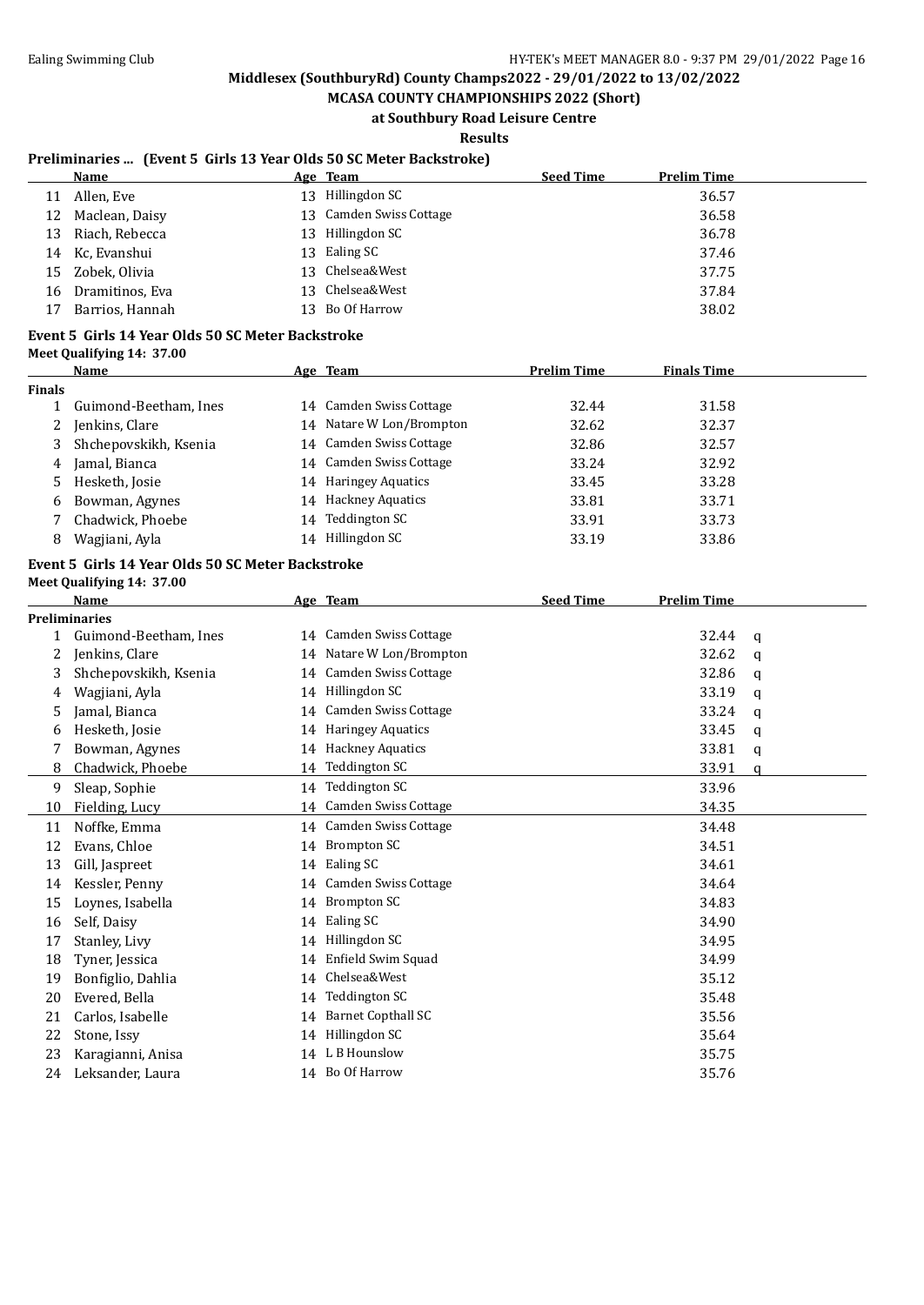### **MCASA COUNTY CHAMPIONSHIPS 2022 (Short) at Southbury Road Leisure Centre**

# **Results**

### **Preliminaries ... (Event 5 Girls 14 Year Olds 50 SC Meter Backstroke)**

| <b>Name</b> | Age                                                                                                      | <b>Seed Time</b>                                                                                                    | <b>Prelim Time</b> |
|-------------|----------------------------------------------------------------------------------------------------------|---------------------------------------------------------------------------------------------------------------------|--------------------|
|             |                                                                                                          |                                                                                                                     | 36.75              |
|             |                                                                                                          |                                                                                                                     | 37.01              |
|             |                                                                                                          |                                                                                                                     | 37.09              |
|             |                                                                                                          |                                                                                                                     | 38.03              |
|             |                                                                                                          |                                                                                                                     | NS                 |
|             | Rowbotham, Amelia<br>25<br>26 Makici, Ornea<br>Higgs-Smith, Amber<br>28 Pacyniak, Olivia<br>Mattar, Lara | Team<br>Teddington SC<br>14<br>14 Camden Swiss Cottage<br>14 Hackney Aquatics<br>14 L B Hounslow<br>14 Chelsea&West |                    |

### **Event 5 Girls 15 Year Olds 50 SC Meter Backstroke**

|  |  |  |  | <b>Meet Qualifying 15: 36.00</b> |
|--|--|--|--|----------------------------------|
|--|--|--|--|----------------------------------|

|               | Name             |    | Age Team                 | <b>Prelim Time</b> | <b>Finals Time</b> |
|---------------|------------------|----|--------------------------|--------------------|--------------------|
| <b>Finals</b> |                  |    |                          |                    |                    |
|               | Chadwick, Ellie  | 15 | Barnet Copthall SC       | 30.97              | 31.05              |
|               | 2 Holt, Ava      |    | 15 Teddington SC         | 33.34              | 33.17              |
|               | 3 Byass, Lila    |    | 15 Camden Swiss Cottage  | 33.64              | 33.90              |
|               | 4 Fletcher, Lily | 15 | Hillingdon SC            | 33.61              | 33.93              |
|               | 5 Martin, Faith  |    | 15 HounslowJets          | 34.19              | 33.97              |
| 6             | Berard, Ella     |    | 15 Brompton SC           | 33.92              | 34.07              |
|               | Man, Katie       |    | 15 Natare W Lon/Brompton | 34.12              | 34.63              |
| 8             | Zarkovic, Mia    | 15 | Brompton SC              | 33.90              | 34.82              |
|               |                  |    |                          |                    |                    |

#### **Event 5 Girls 15 Year Olds 50 SC Meter Backstroke Meet Qualifying 15: 36.00**

|              | <b>Name</b>             |    | Age Team                    | <b>Seed Time</b> | <b>Prelim Time</b> |          |
|--------------|-------------------------|----|-----------------------------|------------------|--------------------|----------|
|              | <b>Preliminaries</b>    |    |                             |                  |                    |          |
| $\mathbf{1}$ | Chadwick, Ellie         | 15 | <b>Barnet Copthall SC</b>   |                  | 30.97              | a        |
| 2            | Holt, Ava               | 15 | Teddington SC               |                  | 33.34              | q        |
| 3            | Fletcher, Lily          | 15 | Hillingdon SC               |                  | 33.61              | a        |
| 4            | Byass, Lila             | 15 | Camden Swiss Cottage        |                  | 33.64              | q        |
| 5            | Zarkovic, Mia           | 15 | <b>Brompton SC</b>          |                  | 33.90              | a        |
| 6            | Berard, Ella            | 15 | <b>Brompton SC</b>          |                  | 33.92              | q        |
|              | Man, Katie              | 15 | Natare W Lon/Brompton       |                  | 34.12              | a        |
| 8            | Martin, Faith           | 15 | HounslowJets                |                  | 34.19              | $\Omega$ |
| 9            | Rogers, Anabel          | 15 | Teddington SC               |                  | 34.65              |          |
| 10           | Down, Alexandra         | 15 | HounslowJets                |                  | 34.73              |          |
| 11           | Enright, Holly          | 15 | Hillingdon SC               |                  | 34.83              |          |
| 12           | Braun, Charlotte        | 15 | Ealing SC                   |                  | 35.05              |          |
| 13           | Newstead-Smith, Natasha | 15 | <b>Broomfield Park</b>      |                  | 35.28              |          |
| 14           | Hall, Alice             | 15 | <b>Hackney Aquatics</b>     |                  | 35.29              |          |
| 15           | Whiting, Hilda          | 15 | Anaconda SC                 |                  | 35.30              |          |
| 16           | Blumel, Ruby            | 15 | Camden Swiss Cottage        |                  | 35.51              |          |
| 17           | Smethurst, Evelyn       | 15 | HounslowJets                |                  | 35.71              |          |
| 18           | Mason, Isabella         | 15 | Teddington SC               |                  | 35.76              |          |
| 19           | Golding, Mia            | 15 | Staines SC                  |                  | 35.84              |          |
| 20           | Banks, Ella             | 15 | Anaconda SC                 |                  | 35.86              |          |
| 21           | Andrews, Erin           | 15 | <b>Camden Swiss Cottage</b> |                  | 36.21              |          |
| 22           | Todorova, Yoana         | 15 | Bethnal Green SC            |                  | 36.43              |          |
| 23           | Shah, Mahi              | 15 | Bo Of Harrow                |                  | 36.57              |          |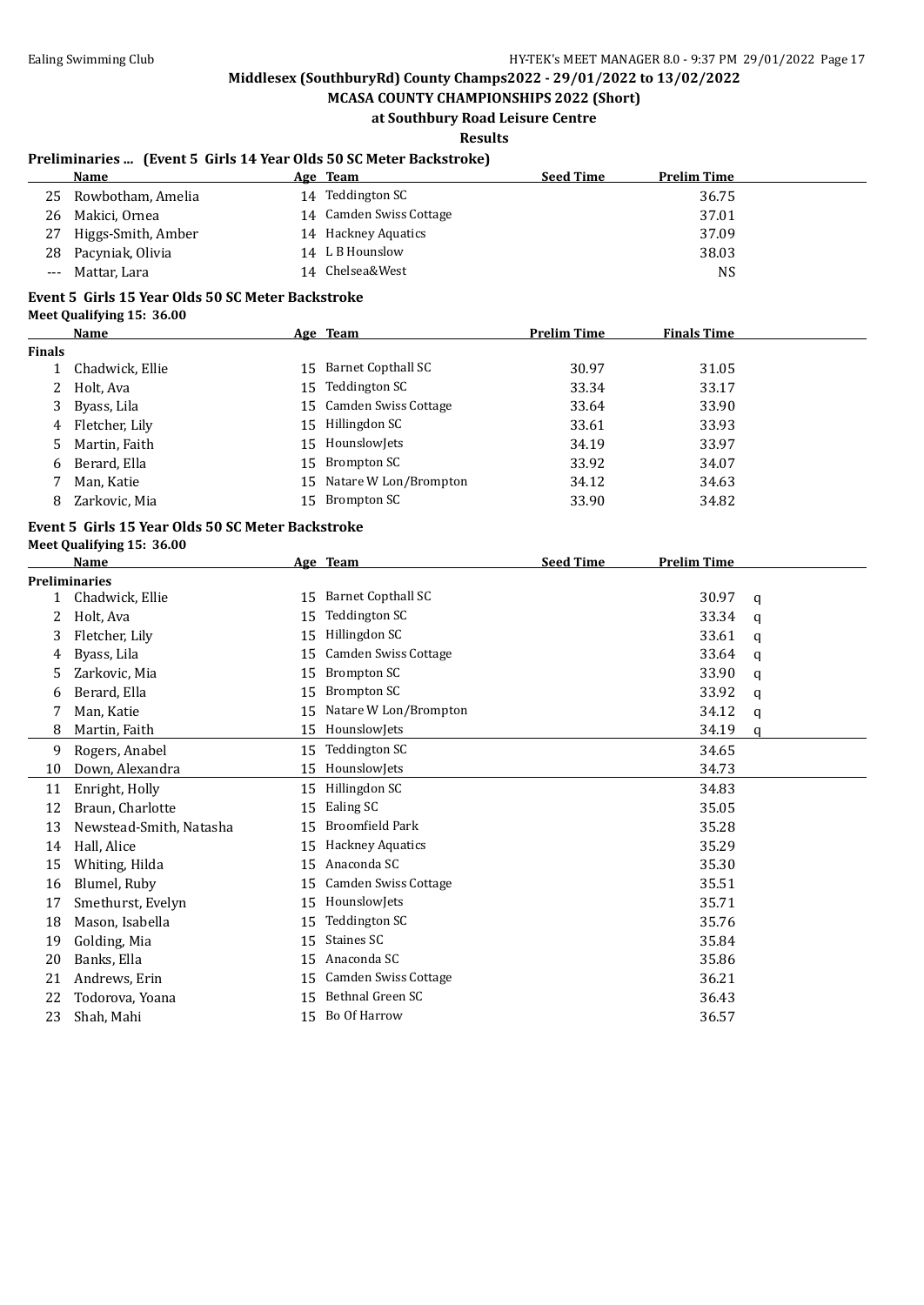**MCASA COUNTY CHAMPIONSHIPS 2022 (Short) at Southbury Road Leisure Centre**

**Results**

#### **Event 5 Girls 16 Year Olds 50 SC Meter Backstroke Meet Qualifying 16: 34.50**

|               | Name              | Age Team                | <b>Prelim Time</b> | <b>Finals Time</b> |
|---------------|-------------------|-------------------------|--------------------|--------------------|
| <b>Finals</b> |                   |                         |                    |                    |
|               | Hayes, Mabel      | 16 Anaconda SC          | 30.80              | 30.99              |
|               | Adelaja, Toluwani | 16 Barnet Copthall SC   | 30.40              | 31.09              |
| 3             | Grove, Thomasina  | 16 Chelsea&West         | 30.93              | 31.10              |
| 4             | Dewhurst, Annabel | 16 Anaconda SC          | 32.10              | 32.25              |
|               | 5 Van Zyl, Kayla  | 16 Hillingdon SC        | 32.77              | 32.74              |
| 6             | De Alwis, Malika  | 16 Hillingdon SC        | 33.50              | 32.90              |
|               | Pama, Charlotte   | 16 Camden Swiss Cottage | 33.85              | 33.76              |
| 8             | Hughes, Niamh     | 16 Hillingdon SC        | 34.24              | 34.34              |
|               |                   |                         |                    |                    |

### **Event 5 Girls 16 Year Olds 50 SC Meter Backstroke**

| Meet Qualifying 16: 34.50 |  |
|---------------------------|--|
|                           |  |

|    | <b>Name</b>        | Age Team                | <b>Seed Time</b> | <b>Prelim Time</b> |          |
|----|--------------------|-------------------------|------------------|--------------------|----------|
|    | Preliminaries      |                         |                  |                    |          |
|    | Adelaja, Toluwani  | 16 Barnet Copthall SC   |                  | 30.40              | <b>a</b> |
| 2  | Hayes, Mabel       | 16 Anaconda SC          |                  | 30.80              | q        |
|    | 3 Grove, Thomasina | 16 Chelsea&West         |                  | 30.93              | <b>a</b> |
| 4  | Dewhurst, Annabel  | 16 Anaconda SC          |                  | 32.10              | q        |
| 5. | Van Zyl, Kayla     | 16 Hillingdon SC        |                  | 32.77              | a        |
| 6  | De Alwis, Malika   | 16 Hillingdon SC        |                  | 33.50              | q        |
|    | Pama, Charlotte    | 16 Camden Swiss Cottage |                  | 33.85              | q        |
| 8  | Hughes, Niamh      | 16 Hillingdon SC        |                  | 34.24              | ി        |
| 9  | O'Leary, Aoife     | 16 Hillingdon SC        |                  | 34.41              |          |
|    | 10 Crider, Eleanor | 16 Brompton SC          |                  | 34.60              |          |
|    | --- Pattle, Grace  | 16 Chelsea&West         |                  | <b>NS</b>          |          |

#### **Event 5 Girls 17 & Over 50 SC Meter Backstroke Meet Qualifying 17&O: 34.00**

| vicci Qualitying 17 |  |
|---------------------|--|
|                     |  |

|               | Name                     |    | Age Team                | <b>Prelim Time</b> | <b>Finals Time</b> |
|---------------|--------------------------|----|-------------------------|--------------------|--------------------|
| <b>Finals</b> |                          |    |                         |                    |                    |
|               | Bureau, Scarlet          |    | 18 Camden Swiss Cottage | 32.40              | 32.02              |
|               | 2 Cole, Evelyn           |    | Anaconda SC             | 32.34              | 32.39              |
|               | 3 Train, Ella            |    | 18 Ealing SC            | 32.59              | 32.79              |
|               | 4 Thomas, Hannah         |    | 26 Enfield Swim Squad   | 33.66              | 33.31              |
|               | 5 Beletskaya, Anastassia | 17 | Enfield Swim Squad      | 33.68              | 33.83              |
| 6             | Poaros, Rhea             |    | 18 Teddington SC        | 34.45              | 34.56              |

#### **Event 5 Girls 17 & Over 50 SC Meter Backstroke Meet Qualifying 17&O: 34.00**

|   | Name                     |      | <u>Age Team</u>              | <b>Seed Time</b> | <b>Prelim Time</b> |     |
|---|--------------------------|------|------------------------------|------------------|--------------------|-----|
|   | <b>Preliminaries</b>     |      |                              |                  |                    |     |
|   | Cole, Evelyn             | 17   | Anaconda SC                  |                  | $32.34$ q          |     |
|   | 2 Bureau, Scarlet        |      | 18 Camden Swiss Cottage      |                  | 32.40              | - a |
| 3 | Train, Ella              |      | 18 Ealing SC                 |                  | 32.59              | - a |
|   | 4 Thomas, Hannah         |      | 26 Enfield Swim Squad        |                  | 33.66              | - a |
|   | 5 Beletskaya, Anastassia | 17   | Enfield Swim Squad           |                  | 33.68              | - a |
| 6 | Poaros, Rhea             | 18 - | <b>Teddington SC</b>         |                  | 34.45              | - a |
|   | --- Paisley, Tallulah    |      | 18 Natare W Lon/Chelsea&West |                  | NS                 |     |
|   |                          |      |                              |                  |                    |     |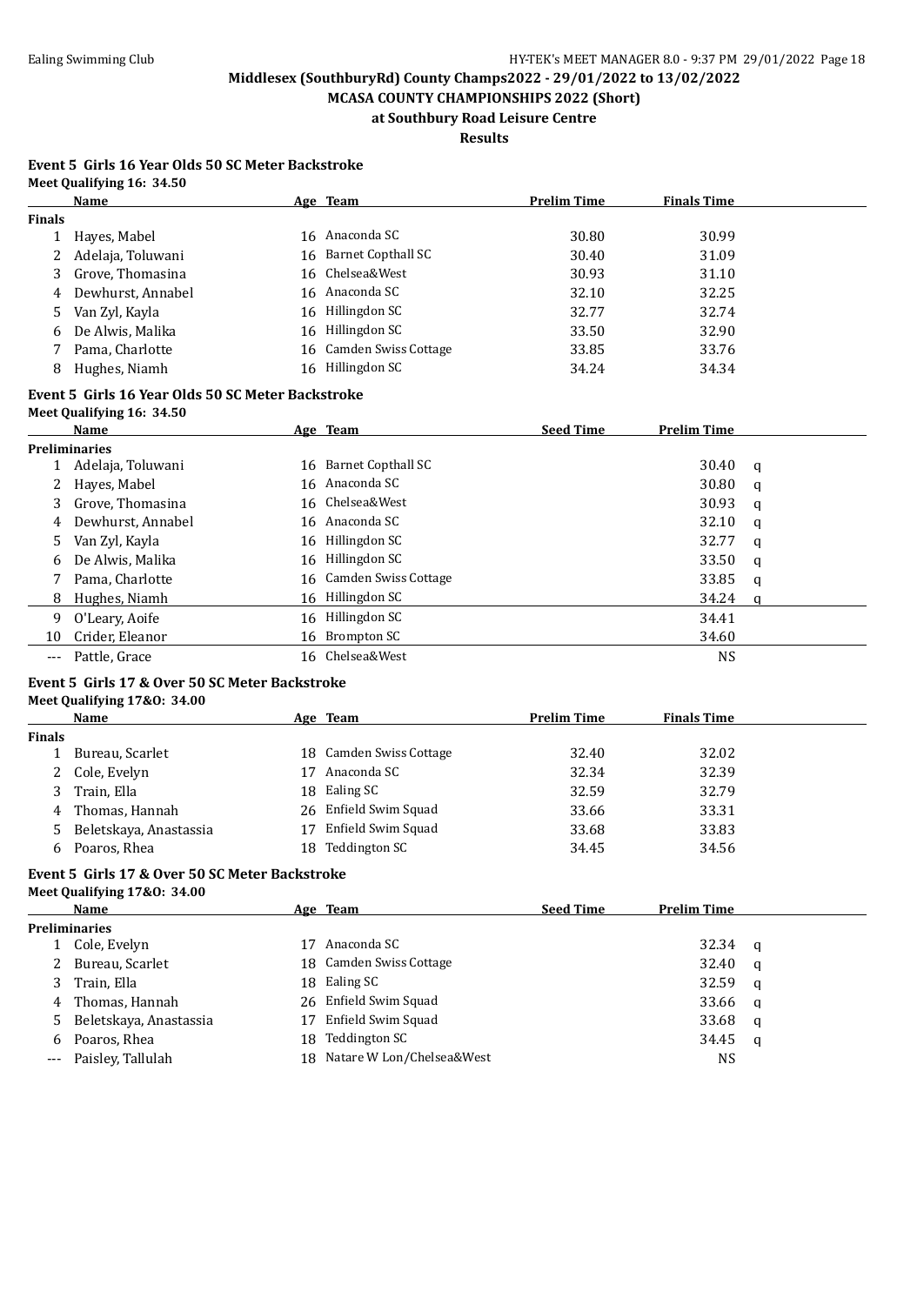**MCASA COUNTY CHAMPIONSHIPS 2022 (Short) at Southbury Road Leisure Centre**

**Results**

#### **Event 6 Boys 10-11 50 SC Meter Backstroke Meet Qualifying 10-11: 42.55**

|                       | Name                   |    | Age Team                  | <b>Prelim Time</b> | <b>Finals Time</b> |  |
|-----------------------|------------------------|----|---------------------------|--------------------|--------------------|--|
| <b>Finals</b>         |                        |    |                           |                    |                    |  |
|                       | Ares, Michael          | 11 | Chelsea&West              | 38.70              | 38.65              |  |
| $\mathbf{2}^{\prime}$ | Hernandez Taylor, Boaz | 11 | <b>Hackney Aquatics</b>   | 38.83              | 38.78              |  |
| 3                     | Venuti, Nicolas        | 11 | Chelsea&West              | 39.47              | 39.13              |  |
| 4                     | Eler, Kaplan           | 11 | Chelsea&West              | 40.53              | 40.37              |  |
| 5                     | Stehr, Jager           | 11 | Broomfield Park           | 39.85              | 40.61              |  |
| b                     | Iojan, Ioan            | 11 | Barnet Copthall SC        | 40.36              | 40.94              |  |
|                       | Nicorici, Alex         | 10 | Camden Swiss Cottage      | 40.48              | 40.97              |  |
| 8                     | Ritchie, Alfie         |    | <b>Barnet Copthall SC</b> | 40.33              | 41.12              |  |

#### **Event 6 Boys 10-11 50 SC Meter Backstroke Meet Qualifying 10-11: 42.55**

|    | $1.1000$ $\sqrt{0.00111}$ , $1.0001$ , $1.0001$ |    |                         |                  |                    |   |  |
|----|-------------------------------------------------|----|-------------------------|------------------|--------------------|---|--|
|    | Name                                            |    | Age Team                | <b>Seed Time</b> | <b>Prelim Time</b> |   |  |
|    | <b>Preliminaries</b>                            |    |                         |                  |                    |   |  |
|    | Ares, Michael                                   | 11 | Chelsea&West            |                  | 38.70              | a |  |
|    | Hernandez Taylor, Boaz                          | 11 | <b>Hackney Aquatics</b> |                  | 38.83              | a |  |
| 3  | Venuti, Nicolas                                 | 11 | Chelsea&West            |                  | 39.47              | a |  |
| 4  | Stehr, Jager                                    | 11 | <b>Broomfield Park</b>  |                  | 39.85              | a |  |
| 5. | Ritchie, Alfie                                  |    | 11 Barnet Copthall SC   |                  | 40.33              | a |  |
| 6  | Iojan, Ioan                                     | 11 | Barnet Copthall SC      |                  | 40.36              | q |  |
|    | Nicorici, Alex                                  |    | 10 Camden Swiss Cottage |                  | 40.48              | q |  |
| 8  | Eler, Kaplan                                    | 11 | Chelsea&West            |                  | 40.53              | a |  |
| 9  | Alhashash, Saleh                                | 11 | Camden Swiss Cottage    |                  | 42.14              |   |  |
| 10 | Daly, Daniel                                    | 11 | Barnet Copthall SC      |                  | 42.63              |   |  |
| 11 | Thanassoulas, Alexander                         |    | Camden Swiss Cottage    |                  | 43.21              |   |  |

# **Event 6 Boys 12 Year Olds 50 SC Meter Backstroke Meet Qualifying 12: 41.21**

|               | Name                  |    | Age Team                | <b>Prelim Time</b> | <b>Finals Time</b> |  |
|---------------|-----------------------|----|-------------------------|--------------------|--------------------|--|
| <b>Finals</b> |                       |    |                         |                    |                    |  |
|               | Arandjelovic, Bogdan  |    | 12 Ealing SC            | 34.82              | 34.10              |  |
|               | 2 Winpenny, Alfie     |    | 12 Teddington SC        | 35.13              | 34.47              |  |
|               | 3 Podurgiel, Benjamin |    | 12 Chelsea&West         | 35.37              | 34.78              |  |
|               | 4 Shearman, Enzo      |    | 12 Hackney Aquatics     | 35.66              | 34.93              |  |
|               | 5 Pawlik, Ben         |    | 12 Hillingdon SC        | 36.58              | 35.78              |  |
|               | 6 Vermaat, Marty      |    | 12 Camden Swiss Cottage | 36.10              | 36.06              |  |
|               | Pryce-Jones, Luke     |    | 12 Chelsea&West         | 36.67              | 36.76              |  |
| 8             | Fidan, Zachary        | 12 | Teddington SC           | 36.65              | 36.97              |  |

### **Event 6 Boys 12 Year Olds 50 SC Meter Backstroke**

**Meet Qualifying 12: 41.21 Name Age Team Seed Time Prelim Time Preliminaries** 1 Arandielovic, Bogdan 12 Ealing SC 34.82 q 2 Winpenny, Alfie 12 Teddington SC 35.13 q 3 Podurgiel, Benjamin 12 Chelsea&West 35.37 q 4 Shearman, Enzo 12 Hackney Aquatics 35.66 q 5 Vermaat, Marty 12 Camden Swiss Cottage 36.10 q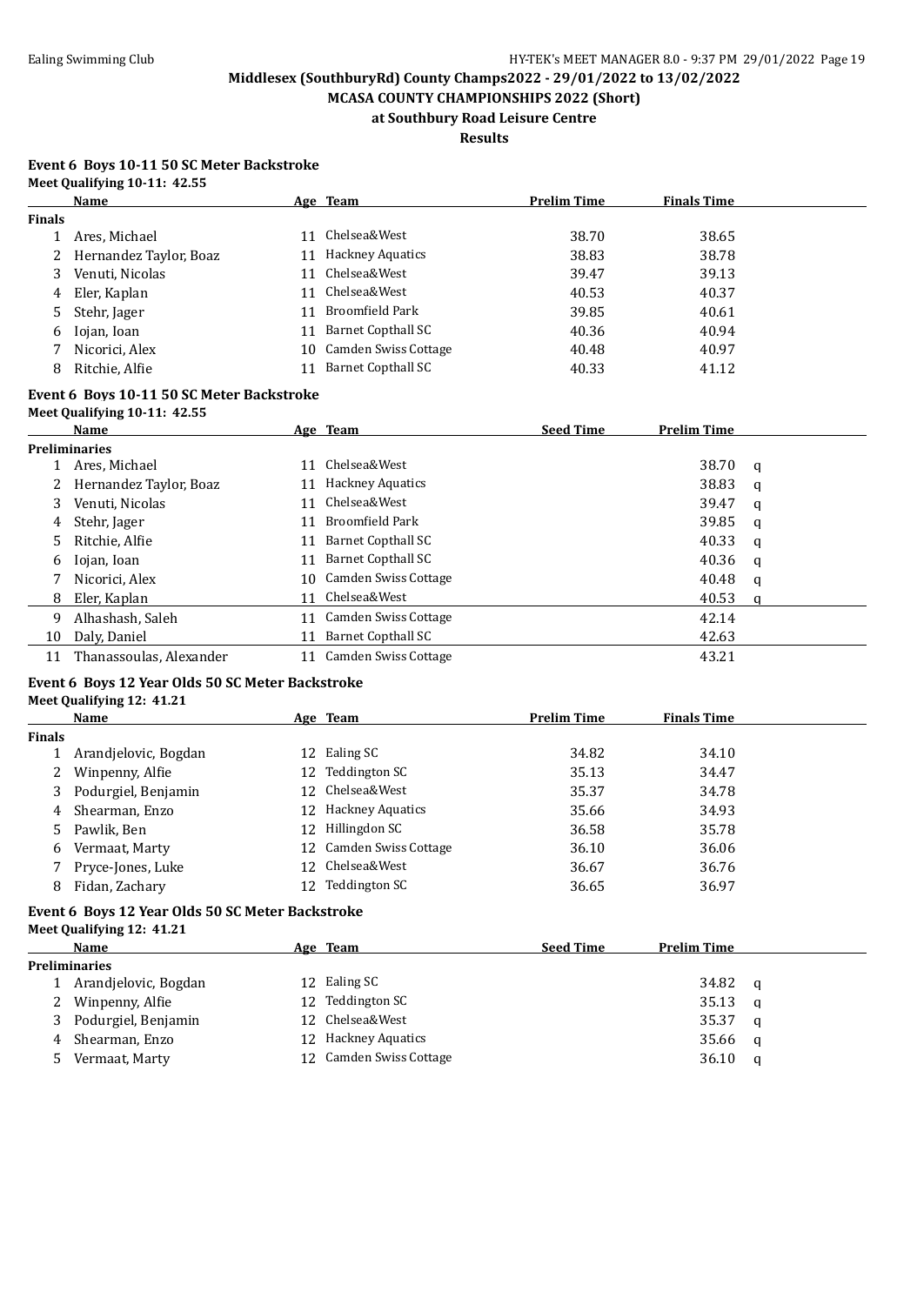**MCASA COUNTY CHAMPIONSHIPS 2022 (Short) at Southbury Road Leisure Centre**

**Results**

### **Preliminaries ... (Event 6 Boys 12 Year Olds 50 SC Meter Backstroke)**

|     | <b>Name</b>                   |    | Age Team                     | <b>Seed Time</b> | <b>Prelim Time</b> |   |
|-----|-------------------------------|----|------------------------------|------------------|--------------------|---|
| 6   | Pawlik, Ben                   | 12 | Hillingdon SC                |                  | 36.58              | a |
|     | Fidan, Zachary                | 12 | Teddington SC                |                  | 36.65              | q |
| 8   | Pryce-Jones, Luke             | 12 | Chelsea&West                 |                  | 36.67              | a |
| 9   | Frainer-Law, Leon             |    | 12 Ealing SC                 |                  | 37.06              |   |
| 10  | Zeqiri, Gert                  | 12 | Bo Of Harrow                 |                  | 37.27              |   |
| 11  | Gillam, Henry                 | 12 | Camden Swiss Cottage         |                  | 37.81              |   |
| 12  | Rowbotham, Harry              | 12 | Teddington SC                |                  | 37.96              |   |
| 13  | Winpenny, Dylan               | 12 | Teddington SC                |                  | 37.98              |   |
| 14  | Bhatia, Advay                 | 12 | Hillingdon SC                |                  | 38.58              |   |
| 15  | Kaemmerer, Konstantin         | 12 | Chelsea&West                 |                  | 38.66              |   |
| 16  | Finch, Ollie                  | 12 | <b>Camden Swiss Cottage</b>  |                  | 38.72              |   |
| 17  | Selmani, Amar                 | 12 | <b>Barnet Copthall SC</b>    |                  | 39.03              |   |
| 18  | Willey, George                | 12 | Enfield Swim Squad           |                  | 39.17              |   |
| 19  | Malik, Ro                     | 12 | Brompton SC                  |                  | 39.49              |   |
| 20  | Minerva, Lorenzo              | 12 | Chelsea&West                 |                  | 39.56              |   |
| 21  | Amdor, Felix                  | 12 | <b>Broomfield Park</b>       |                  | 39.57              |   |
| 22  | Kay, Alp                      | 12 | <b>Barnet Copthall SC</b>    |                  | 39.83              |   |
| 23  | Redford, Jack                 | 12 | Barnet Copthall SC/Camden SC |                  | 39.91              |   |
| 24  | Boulting, Leon                | 12 | Ealing SC                    |                  | 40.03              |   |
| 25  | Guest, Finley                 | 12 | Hillingdon SC                |                  | 41.60              |   |
| --- | Weerasinghe, Seth             | 12 | <b>Barnet Copthall SC</b>    |                  | DQ 38.57           |   |
|     | 6.5 Not on the back at finish |    |                              |                  |                    |   |
|     | Lessard, Aneirin              | 12 | <b>Hackney Aquatics</b>      |                  | DQ 40.85           |   |
|     | 6.5 Not on the back at finish |    |                              |                  |                    |   |

#### **Event 6 Boys 13 Year Olds 50 SC Meter Backstroke Meet Qualifying 13: 38.99**

|                       | <b>Name</b>         |     | Age Team                | <b>Prelim Time</b> | <b>Finals Time</b> |
|-----------------------|---------------------|-----|-------------------------|--------------------|--------------------|
| Finals                |                     |     |                         |                    |                    |
|                       | Chirita, Josh       | 13. | Hillingdon SC           | 31.19              | 30.93              |
| $\mathbf{2}^{\prime}$ | Knight, Luke        |     | 13 Brompton SC          | 32.88              | 31.73              |
| 3                     | Hall, Samuel        | 13. | Teddington SC           | 32.70              | 32.57              |
| 4                     | Biss, Leon          |     | 13 Camden Swiss Cottage | 32.74              | 32.77              |
| 5.                    | Lam, Yin Fung       |     | 13 Bo Of Harrow         | 33.35              | 32.87              |
| 6                     | Greenwalker, Arthur | 13  | Teddington SC           | 33.55              | 33.08              |
|                       | Awan, Rayan         |     | 13 Enfield Swim Squad   | 33.78              | 33.77              |
| 8                     | Keers, Jack         | 13  | Teddington SC           | 34.01              | 33.95              |
|                       |                     |     |                         |                    |                    |

#### **Event 6 Boys 13 Year Olds 50 SC Meter Backstroke Meet Qualifying 13: 38.99**

| Name                  |     | <u>Age Team</u>         | <b>Seed Time</b> | <b>Prelim Time</b> |          |
|-----------------------|-----|-------------------------|------------------|--------------------|----------|
| <b>Preliminaries</b>  |     |                         |                  |                    |          |
| 1 Chirita, Josh       | 13. | Hillingdon SC           |                  | 31.19              | <b>a</b> |
| 2 Hall, Samuel        | 13. | Teddington SC           |                  | 32.70              | <b>a</b> |
| 3 Biss, Leon          |     | 13 Camden Swiss Cottage |                  | 32.74              | <b>a</b> |
| 4 Knight, Luke        | 13. | Brompton SC             |                  | 32.88              | <b>q</b> |
| 5 Lam, Yin Fung       | 13. | Bo Of Harrow            |                  | 33.35              | <b>q</b> |
| 6 Greenwalker, Arthur | 13. | Teddington SC           |                  | 33.55              | q        |
| Awan, Rayan           | 13. | Enfield Swim Squad      |                  | 33.78              | q        |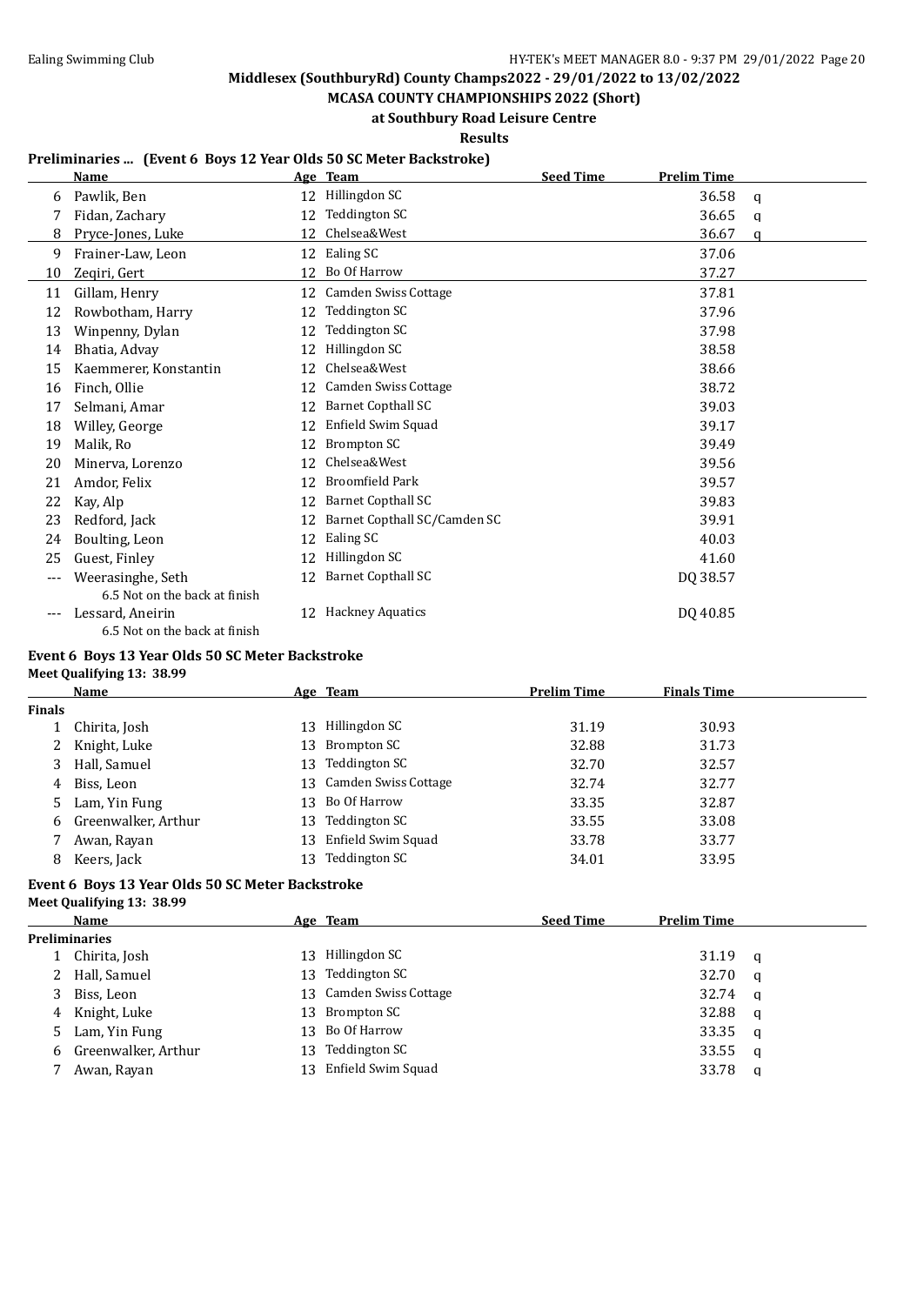**MCASA COUNTY CHAMPIONSHIPS 2022 (Short) at Southbury Road Leisure Centre**

### **Results**

### **Preliminaries ... (Event 6 Boys 13 Year Olds 50 SC Meter Backstroke)**

|    | Name                |    | Age Team                  | <b>Seed Time</b> | <b>Prelim Time</b> |   |
|----|---------------------|----|---------------------------|------------------|--------------------|---|
| 8  | Keers, Jack         | 13 | Teddington SC             |                  | 34.01              | a |
| 9  | Waissman, Louis     | 13 | Bo Of Harrow              |                  | 34.59              |   |
| 10 | Jazebi, Daniel      | 13 | Chelsea&West              |                  | 35.60              |   |
| 11 | Tatanov, Zdravko    | 13 | Enfield Swim Squad        |                  | 35.99              |   |
| 12 | Krol, Mateusz       | 13 | Chelsea&West              |                  | 36.32              |   |
| 13 | Kaye, Joe           | 13 | <b>Barnet Copthall SC</b> |                  | 36.64              |   |
| 14 | Toth, Kristof       | 13 | Hillingdon SC             |                  | 36.87              |   |
| 15 | Taboada, Sander     | 13 | Camden Swiss Cottage      |                  | 36.89              |   |
| 16 | Morgan, Malakai     | 13 | Enfield Swim Squad        |                  | 37.05              |   |
| 17 | Carstairs, Adam     | 13 | Bo Of Harrow              |                  | 37.44              |   |
| 18 | Gholami, Jason      |    | 13 Camden Swiss Cottage   |                  | 37.57              |   |
| 19 | Lonnen, Frederick   | 13 | HounslowJets              |                  | 37.83              |   |
| 20 | Cinquegrana, Ciaran | 13 | Staines SC                |                  | 37.92              |   |
| 21 | Quinn, Logan        | 13 | Hillingdon SC             |                  | 38.36              |   |

# **Event 6 Boys 14 Year Olds 50 SC Meter Backstroke**

| Meet Qualifying 14: 36.92 |  |
|---------------------------|--|
|---------------------------|--|

|               | Name              |    | Age Team                | <b>Prelim Time</b> | <b>Finals Time</b> |  |
|---------------|-------------------|----|-------------------------|--------------------|--------------------|--|
| <b>Finals</b> |                   |    |                         |                    |                    |  |
|               | Porter, Llewellyn |    | 14 Camden Swiss Cottage | 29.08              | 28.93              |  |
|               | Roberts, Owen     |    | 14 Bo Of Harrow         | 30.22              | 29.34              |  |
| 3             | Pama, Charlie     |    | 14 Camden Swiss Cottage | 31.38              | 31.60              |  |
| 4             | Jelbaoui, Amir    |    | 14 Barnet Copthall SC   | 32.27              | 31.72              |  |
| 5             | Eler, Aslan       |    | 14 Chelsea&West         | 33.42              | 32.85              |  |
| 6.            | Pasheli, Sapir    |    | 14 Camden Swiss Cottage | 32.50              | 32.86              |  |
|               | Robinson, Edward  |    | 14 Chelsea&West         | 33.45              | 33.73              |  |
|               | Selmani, Yassin   | 14 | Barnet Copthall SC      | 33.28              | 33.75              |  |

#### **Event 6 Boys 14 Year Olds 50 SC Meter Backstroke**

#### **Meet Qualifying 14: 36.92**

|    | Name                      |    | Age Team                     | <b>Seed Time</b> | <b>Prelim Time</b> |   |
|----|---------------------------|----|------------------------------|------------------|--------------------|---|
|    | <b>Preliminaries</b>      |    |                              |                  |                    |   |
|    | Porter, Llewellyn         |    | 14 Camden Swiss Cottage      |                  | 29.08              | a |
|    | Roberts, Owen             | 14 | Bo Of Harrow                 |                  | 30.22              | a |
| 3  | Pama, Charlie             |    | 14 Camden Swiss Cottage      |                  | 31.38              | a |
| 4  | Jelbaoui, Amir            |    | 14 Barnet Copthall SC        |                  | 32.27              | q |
| 5  | Pasheli, Sapir            |    | 14 Camden Swiss Cottage      |                  | 32.50              | a |
| 6  | Selmani, Yassin           |    | 14 Barnet Copthall SC        |                  | 33.28              | q |
|    | Eler, Aslan               |    | 14 Chelsea&West              |                  | 33.42              | a |
| 8  | Robinson, Edward          |    | 14 Chelsea&West              |                  | 33.45              | a |
| 9  | Singh, Sauren             |    | 14 Camden Swiss Cottage      |                  | 33.79              |   |
| 10 | Roberts, Thomas           |    | 14 Hackney Aquatics          |                  | 33.95              |   |
| 11 | Mccarthy, Cian            |    | 14 Anaconda SC               |                  | 33.98              |   |
| 12 | Streltsov, Daniel         |    | 14 Natare W Lon/Chelsea&West |                  | 34.25              |   |
| 13 | Metzgen, Daniel           |    | 14 Brompton SC               |                  | 34.40              |   |
| 14 | Hitchcock, Malachy        |    | 14 Camden Swiss Cottage      |                  | 34.60              |   |
| 15 | Rasil, Danus              |    | 14 Hillingdon SC             |                  | 34.63              |   |
| 16 | Preston, Christopher      | 14 | Brompton SC                  |                  | 34.77              |   |
| 17 | Correa Colorado, Santiago |    | 14 Bethnal Green SC          |                  | 34.83              |   |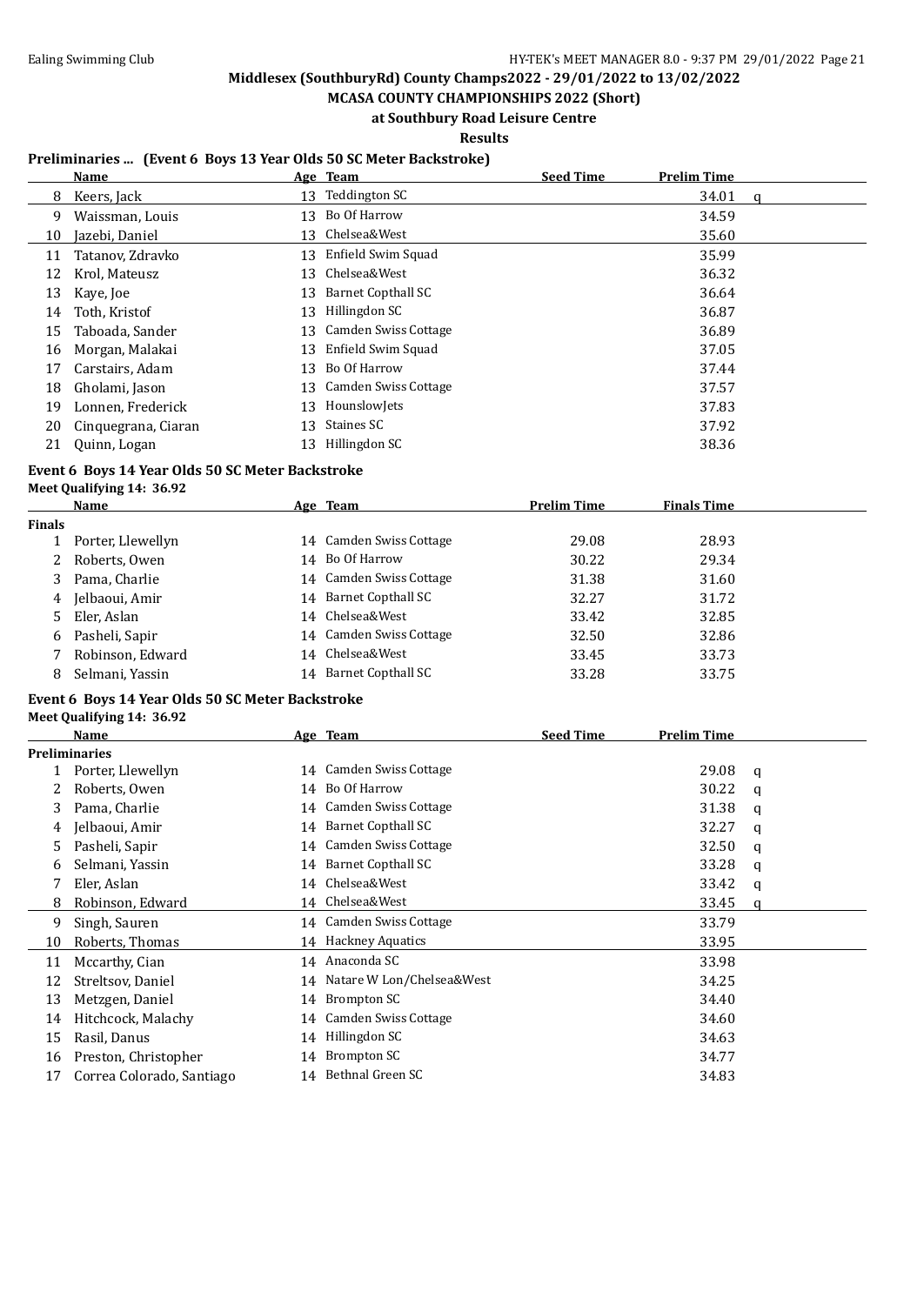$\overline{a}$ 

# **Middlesex (SouthburyRd) County Champs2022 - 29/01/2022 to 13/02/2022**

**MCASA COUNTY CHAMPIONSHIPS 2022 (Short) at Southbury Road Leisure Centre**

**Results**

### **Preliminaries ... (Event 6 Boys 14 Year Olds 50 SC Meter Backstroke)**

|     | Name                       |    | Age Team                 | <b>Seed Time</b> | <b>Prelim Time</b> |
|-----|----------------------------|----|--------------------------|------------------|--------------------|
| 18  | Barrett, Dylan             |    | 14 Natare W Lon/Brompton |                  | 34.90              |
| 19  | Kimaro, David              | 14 | <b>Hackney Aquatics</b>  |                  | 35.10              |
| 20  | Bramham, Cilian            |    | 14 Camden Swiss Cottage  |                  | 35.15              |
| 21  | Beran, Crosby              | 14 | Hillingdon SC            |                  | 35.25              |
| 22  | Lesesne, Eric              | 14 | Chelsea&West             |                  | 35.31              |
| 23  | Allinson-Rodrigues, Joshua | 14 | Teddington SC            |                  | 35.38              |
| 24  | Duckworth, Asher           | 14 | <b>Hackney Aquatics</b>  |                  | 35.60              |
| 25  | Fabbrani-Fearon, Luca      |    | 14 Haringey Aquatics     |                  | 35.65              |
| 26  | Lawrie, Jack               |    | 14 Enfield Swim Squad    |                  | 36.23              |
| 27  | Mihali, Patrick            | 14 | Bo Of Harrow             |                  | 36.39              |
| 28  | Baduna, Finley             | 14 | <b>Hackney Aquatics</b>  |                  | 36.70              |
| 29  | Gill, Nikita               | 14 | Chelsea&West             |                  | 36.74              |
| 30  | Bowden, Jake               | 14 | Ealing SC                |                  | 37.33              |
| --- | Kostrzak, Filip            |    | 14 Chelsea&West          |                  | NS                 |

### **Event 6 Boys 15 Year Olds 50 SC Meter Backstroke Meet Qualifying 15: 35.36**

|               | Name               | Age Team                | <b>Prelim Time</b> | <b>Finals Time</b> |  |
|---------------|--------------------|-------------------------|--------------------|--------------------|--|
| <b>Finals</b> |                    |                         |                    |                    |  |
|               | 1 Flynn, Thomas    | 15 Barnet Copthall SC   | 29.92              | 29.52              |  |
|               | 2 Holder, Jakob    | 15 Teddington SC        | 31.01              | 30.83              |  |
|               | 3 Singer, Joshua   | 15 Enfield Swim Squad   | 31.76              | 31.29              |  |
|               | 4 Safonov, Greg    | 15 Staines SC           | 32.62              | 31.81              |  |
|               | 5 Barrot, Gabriel  | 15 Camden Swiss Cottage | 32.11              | 32.05              |  |
|               | 6 Odong, Saint     | 15 Brompton SC          | 32.24              | 32.65              |  |
|               | Mackintosh, Gustav | 15 Chelsea&West         | 32.39              | 32.73              |  |
| 8             | Biggs, Lincoln     | 15 Hillingdon SC        | 32.26              | 32.81              |  |

### **Event 6 Boys 15 Year Olds 50 SC Meter Backstroke**

**Meet Qualifying 15: 35.36**

|    | <b>Name</b>            |    | Age Team                  | <b>Seed Time</b> | <b>Prelim Time</b> |   |
|----|------------------------|----|---------------------------|------------------|--------------------|---|
|    | <b>Preliminaries</b>   |    |                           |                  |                    |   |
|    | Flynn, Thomas          | 15 | Barnet Copthall SC        |                  | 29.92              | a |
|    | Holder, Jakob          | 15 | Teddington SC             |                  | 31.01              | a |
| 3  | Singer, Joshua         | 15 | Enfield Swim Squad        |                  | 31.76              | a |
| 4  | Barrot, Gabriel        | 15 | Camden Swiss Cottage      |                  | 32.11              | q |
| 5. | Odong, Saint           | 15 | Brompton SC               |                  | 32.24              | a |
| b  | Biggs, Lincoln         | 15 | Hillingdon SC             |                  | 32.26              | q |
|    | Mackintosh, Gustav     | 15 | Chelsea&West              |                  | 32.39              | q |
| 8  | Safonov, Greg          | 15 | Staines SC                |                  | 32.62              | a |
| 9  | Draganov, Dimi         | 15 | Chelsea&West              |                  | 32.89              |   |
| 10 | Sethi, Sanchit         | 15 | Bo Of Harrow              |                  | 32.94              |   |
| 11 | Dubey, Akash           | 15 | Hillingdon SC             |                  | 33.21              |   |
| 12 | Harris-Eze, Kenechukwu | 15 | <b>Barnet Copthall SC</b> |                  | 33.22              |   |
| 13 | Nnaji, Angelo          | 15 | Hillingdon SC             |                  | 33.25              |   |
| 14 | Wilkes, Lee            | 15 | Hillingdon SC             |                  | 33.32              |   |
| 15 | Miceta, Damian         | 15 | Camden Swiss Cottage      |                  | 33.43              |   |
| 16 | Pearson, Matthew       | 15 | Anaconda SC               |                  | 33.59              |   |
| 17 | Barrios, Joshua        | 15 | Bo Of Harrow              |                  | 33.88              |   |
|    |                        |    |                           |                  |                    |   |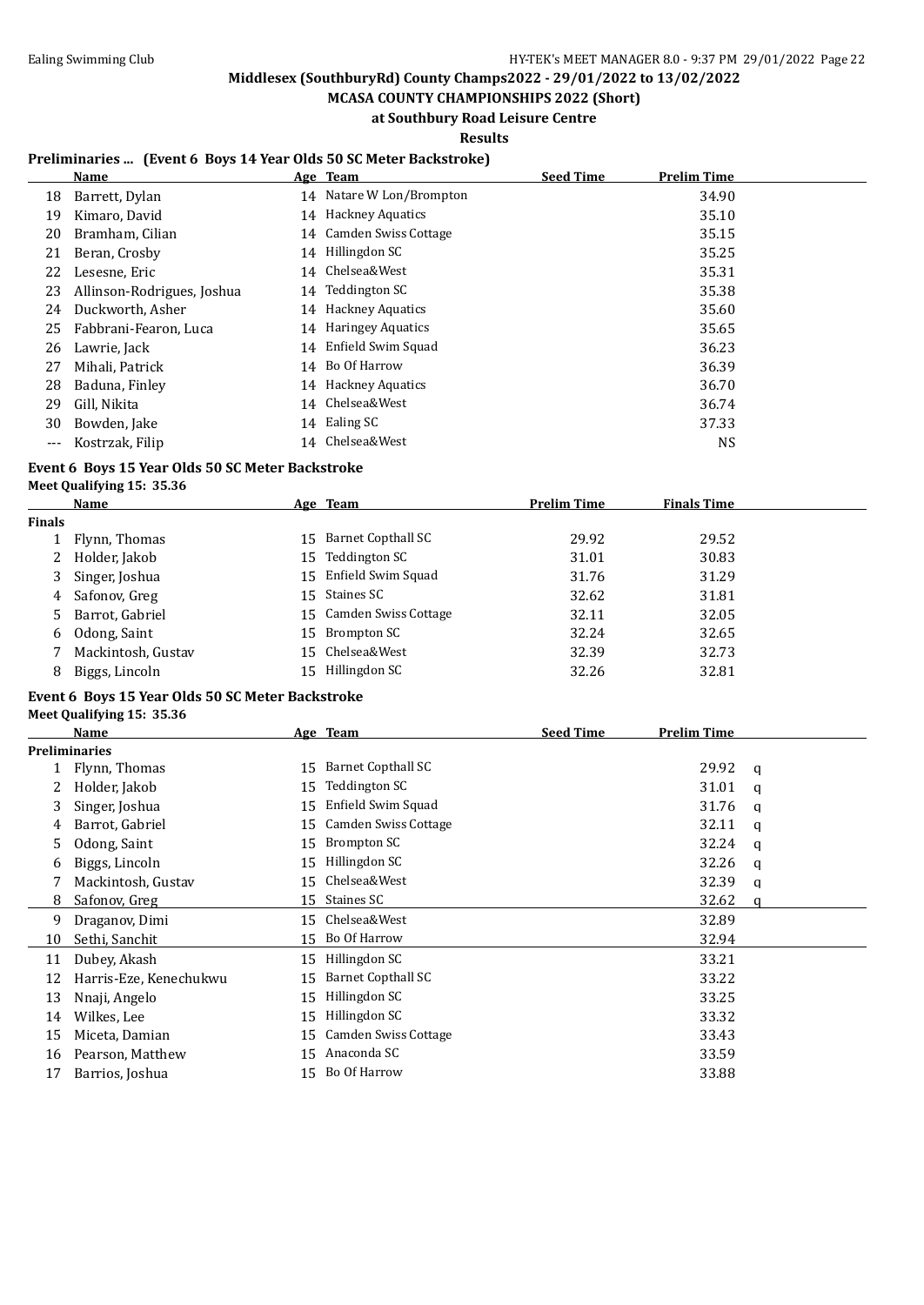### **MCASA COUNTY CHAMPIONSHIPS 2022 (Short) at Southbury Road Leisure Centre**

**Results**

### **Preliminaries ... (Event 6 Boys 15 Year Olds 50 SC Meter Backstroke)**

|    | Name                 | <u>Age Team</u>       | <b>Seed Time</b> | <b>Prelim Time</b> |
|----|----------------------|-----------------------|------------------|--------------------|
| 18 | Otulak, Dawid        | 15 Bo Of Harrow       |                  | 34.57              |
|    | 19 May, Andrew       | 15 Hillingdon SC      |                  | 34.63              |
|    | 20 Sarangi, Suryansh | 15 Enfield Swim Squad |                  | 34.74              |
|    | 21 Gohar, Fabio      | 15 Teddington SC      |                  | 35.34              |
|    | 22 Sapsed, Bailey    | 15 Hillingdon SC      |                  | 35.63              |

#### **Event 6 Boys 16 Year Olds 50 SC Meter Backstroke**

**Meet Qualifying 16: 33.15**

|               | Name                        | Age Team              | <b>Prelim Time</b> | <b>Finals Time</b> |  |
|---------------|-----------------------------|-----------------------|--------------------|--------------------|--|
| <b>Finals</b> |                             |                       |                    |                    |  |
|               | Sesson-Farre, Nicolas       | 16 Chelsea&West       | 29.82              | 29.45              |  |
|               | 2 Pratt, Lanre              | 16 Chelsea&West       | 30.46              | 30.43              |  |
|               | 3 Thomas, Taran             | 16 Anaconda SC        | 30.98              | 30.55              |  |
|               | 4 Al-Khudairy, Yahya        | 16 Teddington SC      | 30.57              | 30.68              |  |
|               | 5 Griffith-Preprah, Kyrique | 16 Haringey Aquatics  | 31.19              | 31.47              |  |
| 6.            | Obeng, Godfrey              | 16 Enfield Swim Squad | 32.64              | 31.91              |  |
|               | Selwyn, Alec                | 16 Anaconda SC        | 33.44              | 33.04              |  |

#### **Event 6 Boys 16 Year Olds 50 SC Meter Backstroke**

#### **Meet Qualifying 16: 33.15**

|                      | Name                        |    | Age Team              | <b>Seed Time</b> | <b>Prelim Time</b> |              |
|----------------------|-----------------------------|----|-----------------------|------------------|--------------------|--------------|
| <b>Preliminaries</b> |                             |    |                       |                  |                    |              |
| $1 \quad$            | Sesson-Farre, Nicolas       |    | 16 Chelsea&West       |                  | 29.82              | $\mathbf{q}$ |
| 2                    | Pratt, Lanre                |    | 16 Chelsea&West       |                  | 30.46              | $\mathbf{q}$ |
|                      | 3 Al-Khudairy, Yahya        |    | 16 Teddington SC      |                  | 30.57              | q            |
| 4                    | Thomas, Taran               |    | 16 Anaconda SC        |                  | 30.98              | q            |
|                      | 5 Kisic, Damjan             |    | 16 Chelsea&West       |                  | 31.01              | q            |
|                      | 6 Griffith-Preprah, Kyrique |    | 16 Haringey Aquatics  |                  | 31.19              | q            |
|                      | Peters, Matthew             |    | 16 Chelsea&West       |                  | 31.53              | q            |
|                      | 8 Obeng, Godfrey            |    | 16 Enfield Swim Squad |                  | 32.64              | a            |
| 9                    | Remington, Alastair         | 16 | Ealing SC             |                  | 32.71              |              |
| 10                   | Selwyn, Alec                |    | 16 Anaconda SC        |                  | 33.44              |              |

#### **Event 6 Boys 17 & Over 50 SC Meter Backstroke**

#### **Meet Qualifying 17&O: 30.50**

|               | Name                 |     | Age Team             | <b>Prelim Time</b> | <b>Finals Time</b> |  |
|---------------|----------------------|-----|----------------------|--------------------|--------------------|--|
| <b>Finals</b> |                      |     |                      |                    |                    |  |
|               | Soulas, Oskar        | 21  | Enfield Swim Squad   | 27.25              | 27.78              |  |
| 2             | Biss, Brandon        | 17  | Camden Swiss Cottage | 28.11              | 27.99              |  |
|               | Overton, Joe         | 18. | Enfield Swim Squad   | 28.48              | 28.52              |  |
|               | 4 Rudd, Jonathan     | 17  | Chelsea&West         | 28.99              | 29.13              |  |
|               | 5 Morgan, Aaron      |     | 25 Ealing SC         | 28.79              | 29.19              |  |
| 6.            | Williams, Harrison   | 18  | Ealing SC            | 29.68              | 29.55              |  |
|               | Divet, Antoine       |     | Camden Swiss Cottage | 30.31              | 30.17              |  |
|               | Brenner Tran, Thomas |     | Teddington SC        | 30.10              | 30.50              |  |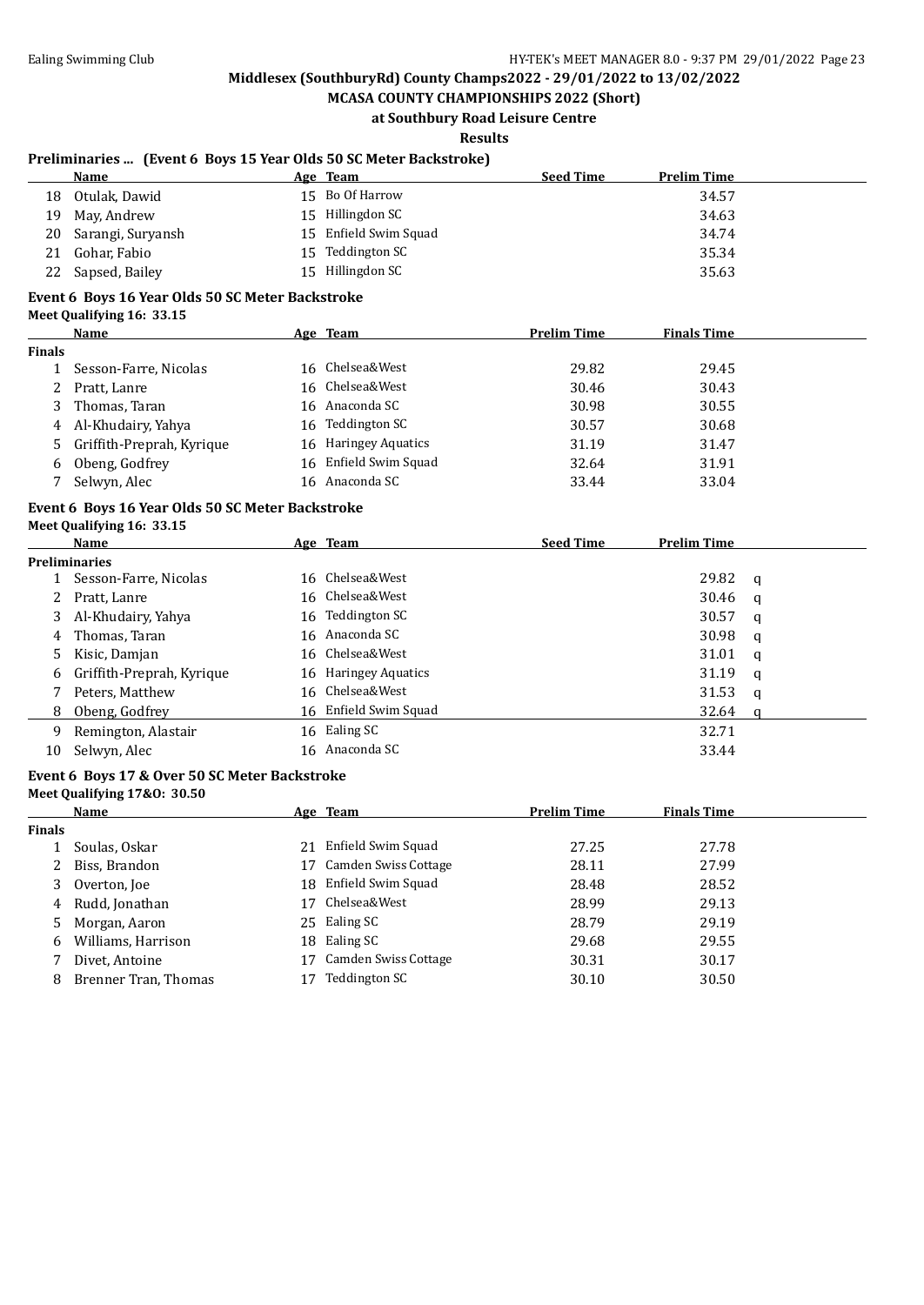**MCASA COUNTY CHAMPIONSHIPS 2022 (Short) at Southbury Road Leisure Centre**

## **Results**

#### **Event 6 Boys 17 & Over 50 SC Meter Backstroke Meet Qualifying 17&O: 30.50**

|          | <b>Name</b>          |    | Age Team             | <b>Seed Time</b> | <b>Prelim Time</b> |   |
|----------|----------------------|----|----------------------|------------------|--------------------|---|
|          | <b>Preliminaries</b> |    |                      |                  |                    |   |
|          | Soulas, Oskar        | 21 | Enfield Swim Squad   |                  | 27.25              | a |
|          | Biss, Brandon        | 17 | Camden Swiss Cottage |                  | 28.11              | q |
| 3        | Overton, Joe         | 18 | Enfield Swim Squad   |                  | 28.48              | a |
| 4        | Morgan, Aaron        |    | 25 Ealing SC         |                  | 28.79              | a |
| 5        | Rudd, Jonathan       | 17 | Chelsea&West         |                  | 28.99              | a |
| 6        | Williams, Harrison   | 18 | Ealing SC            |                  | 29.68              | q |
|          | Brenner Tran, Thomas | 17 | Teddington SC        |                  | 30.10              | a |
| 8        | Divet, Antoine       | 17 | Camden Swiss Cottage |                  | 30.31              | a |
| 9        | Emerton, Matthew     | 18 | Hillingdon SC        |                  | 30.79              |   |
| 10       | Kelly, Josh          | 19 | Hillingdon SC        |                  | 31.12              |   |
| $\cdots$ | Mahmutoglu, Jason    | 18 | Chelsea&West         |                  | <b>NS</b>          |   |

#### **Event 7 Girls 10-11 100 SC Meter IM**

#### **Meet Qualifying 10-11: 1:37.50**

|               | Name                  |     | Age Team                 | <b>Prelim Time</b> | <b>Finals Time</b> |
|---------------|-----------------------|-----|--------------------------|--------------------|--------------------|
| <b>Finals</b> |                       |     |                          |                    |                    |
|               | Orfanidis, Maya       | 10. | Chelsea&West             | 1:23.41            | 1:21.60            |
|               | 2 Porter, Eleanor     | 11  | Camden Swiss Cottage     | 1:25.13            | 1:23.57            |
|               | 3 Colquhoun, Maia     | 11  | Chelsea&West             | 1:25.04            | 1:25.52            |
|               | 4 Hurcombe, Lulu      | 11  | <b>Haringey Aquatics</b> | 1:25.63            | 1:27.01            |
|               | 5 Nosinova, Sofia     | 11  | Barnet Copthall SC       | 1:25.82            | 1:27.09            |
| 6             | Willhoft-King, Phoebe | 11  | Anaconda SC              | 1:32.59            | 1:29.99            |
|               | North, Zara           | 11  | Chelsea&West             | 1:29.75            | 1:30.07            |
| 8             | Dowd, Martha          | 11  | <b>Hackney Aquatics</b>  | 1:33.75            | 1:34.99            |
|               |                       |     |                          |                    |                    |

#### **Event 7 Girls 10-11 100 SC Meter IM Meet Qualifying 10-11: 1:37.50**

 $\overline{a}$ 

|       | Name                                    |    | Age Team                                                                                   | <b>Seed Time</b> | <b>Prelim Time</b> |   |
|-------|-----------------------------------------|----|--------------------------------------------------------------------------------------------|------------------|--------------------|---|
|       | Preliminaries                           |    |                                                                                            |                  |                    |   |
|       | Orfanidis, Maya                         | 10 | Chelsea&West                                                                               |                  | 1:23.41            | a |
| 2     | Colquhoun, Maia                         | 11 | Chelsea&West                                                                               |                  | 1:25.04            | q |
| 3     | Porter, Eleanor                         |    | <b>Camden Swiss Cottage</b>                                                                |                  | 1:25.13            | q |
| 4     | Hurcombe, Lulu                          | 11 | <b>Haringey Aquatics</b>                                                                   |                  | 1:25.63            | a |
| 5     | Nosinova, Sofia                         |    | <b>Barnet Copthall SC</b>                                                                  |                  | 1:25.82            | q |
| 6     | North, Zara                             |    | Chelsea&West                                                                               |                  | 1:29.75            | a |
|       | Willhoft-King, Phoebe                   | 11 | Anaconda SC                                                                                |                  | 1:32.59            | a |
| 8     | Dowd, Martha                            |    | <b>Hackney Aquatics</b>                                                                    |                  | 1:33.75            | a |
| 9     | How, Ziggy                              | 11 | Brompton SC                                                                                |                  | 1:33.85            |   |
| $---$ | Da Silva, Jemima                        |    | Camden Swiss Cottage                                                                       |                  | DO 1:22.30         |   |
|       |                                         |    | 7.6 Did not touch at turn or finish with both hands, or touch not simultaneous or hands no |                  |                    |   |
| ---   | Garner. Mia                             |    | Bo Of Harrow                                                                               |                  | DO 1:28.14         |   |
|       | 4.4 Start before starting signal - misc |    |                                                                                            |                  |                    |   |
|       | Mahoney, Chloe                          | 10 | Brompton SC                                                                                |                  | NS                 |   |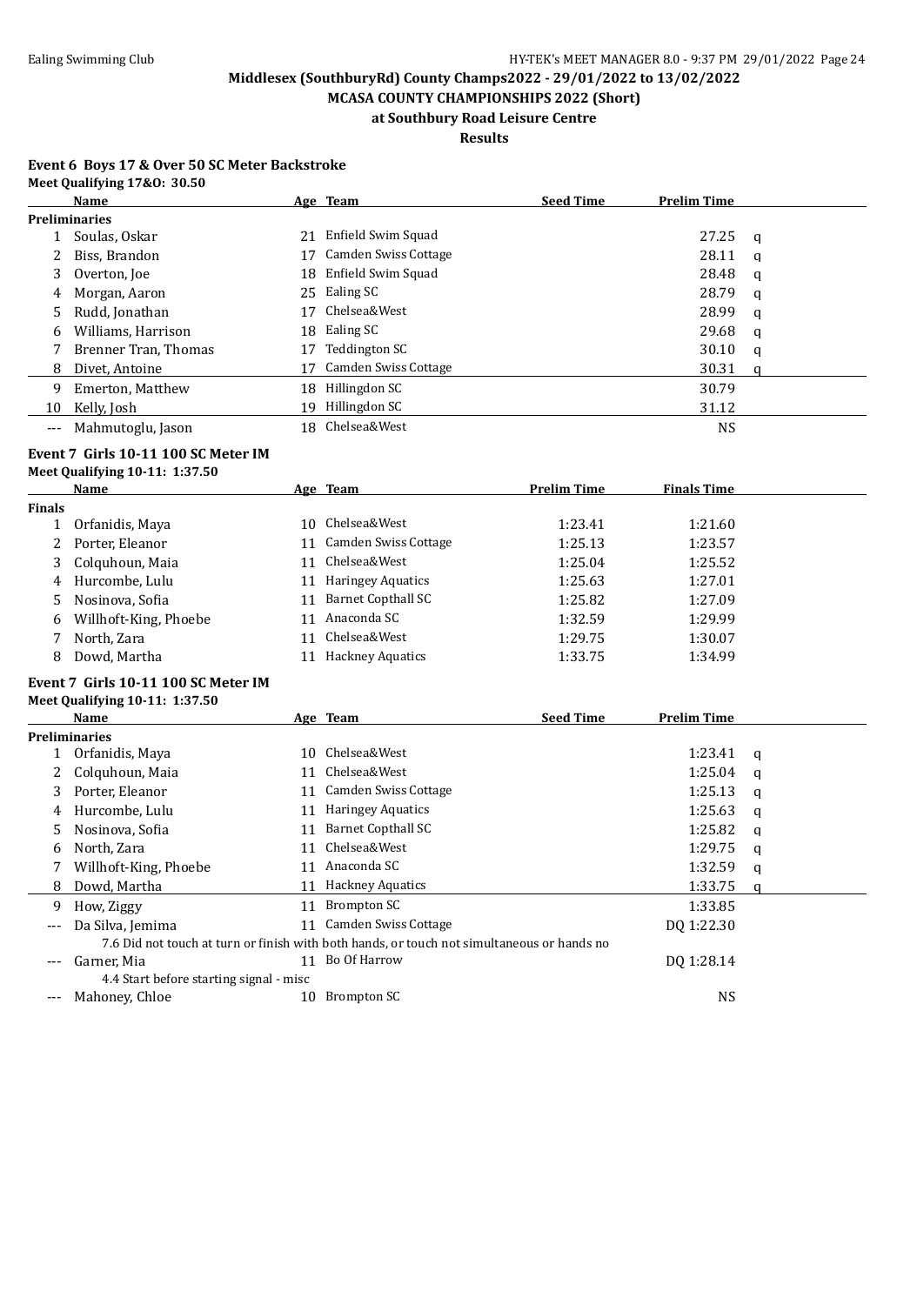**MCASA COUNTY CHAMPIONSHIPS 2022 (Short) at Southbury Road Leisure Centre**

**Results**

#### **Event 7 Girls 12 Year Olds 100 SC Meter IM Meet Qualifying 12: 1:31.50**

|               | Name                                                                                       |    | Age Team                  | <b>Prelim Time</b> | <b>Finals Time</b> |   |
|---------------|--------------------------------------------------------------------------------------------|----|---------------------------|--------------------|--------------------|---|
| <b>Finals</b> |                                                                                            |    |                           |                    |                    |   |
| 1             | Nurney, Alexandra                                                                          |    | 12 Camden Swiss Cottage   | 1:14.00            | 1:13.27            |   |
| 2             | Shao, Charlotte                                                                            |    | 12 Camden Swiss Cottage   | 1:15.51            | 1:13.83            |   |
| 3             | Fielding, Amy                                                                              |    | 12 Camden Swiss Cottage   | 1:17.39            | 1:17.56            |   |
| 4             | Paisley, Delilah                                                                           | 12 | Teddington SC             | 1:19.28            | 1:17.97            |   |
| 5             | Singer, Eleanor                                                                            | 12 | Enfield Swim Squad        | 1:22.03            | 1:19.11            |   |
| 6             | Baring, Olivia                                                                             | 12 | <b>Brompton SC</b>        | 1:18.67            | 1:20.19            |   |
| 7             | Ingleton, Isobella                                                                         | 12 | Ealing SC                 | 1:20.53            | 1:20.40            |   |
| 8             | Olszewska, Nadia                                                                           | 12 | <b>Barnet Copthall SC</b> | 1:21.74            | 1:21.14            |   |
|               | Event 7 Girls 12 Year Olds 100 SC Meter IM                                                 |    |                           |                    |                    |   |
|               | Meet Qualifying 12: 1:31.50                                                                |    |                           |                    |                    |   |
|               | Name                                                                                       |    | Age Team                  | <b>Seed Time</b>   | <b>Prelim Time</b> |   |
|               | <b>Preliminaries</b>                                                                       |    |                           |                    |                    |   |
|               | 1 Nurney, Alexandra                                                                        |    | 12 Camden Swiss Cottage   |                    | 1:14.00            | q |
| 2             | Shao, Charlotte                                                                            |    | 12 Camden Swiss Cottage   |                    | 1:15.51            | q |
| 3             | Fielding, Amy                                                                              | 12 | Camden Swiss Cottage      |                    | 1:17.39            | q |
| 4             | Baring, Olivia                                                                             |    | 12 Brompton SC            |                    | 1:18.67            | q |
| 5             | Paisley, Delilah                                                                           | 12 | <b>Teddington SC</b>      |                    | 1:19.28            | q |
| 6             | Ingleton, Isobella                                                                         |    | 12 Ealing SC              |                    | 1:20.53            | q |
| 7             | Olszewska, Nadia                                                                           |    | 12 Barnet Copthall SC     |                    | 1:21.74            | q |
| 8             | Singer, Eleanor                                                                            |    | 12 Enfield Swim Squad     |                    | 1:22.03            | a |
| 9             | Zobel, Ellie                                                                               |    | 12 Camden Swiss Cottage   |                    | 1:22.16            |   |
| 10            | Ruzzaman, Ruby                                                                             |    | 12 Camden Swiss Cottage   |                    | 1:22.35            |   |
| 11            | Hovell, Tamar                                                                              |    | 12 Ealing SC              |                    | 1:22.53            |   |
| 12            | Byron Nour, Laila                                                                          | 12 | Bo Of Harrow              |                    | 1:23.95            |   |
| 13            | Vendramin Giardina, Vittoria                                                               | 12 | Brompton SC               |                    | 1:24.01            |   |
| 14            | Yardley, Grace                                                                             |    | 12 Brompton SC            |                    | 1:24.37            |   |
| 15            | Storey, India                                                                              | 12 | <b>Brompton SC</b>        |                    | 1:25.36            |   |
| 16            | Turburan, Julia                                                                            | 12 | <b>Brompton SC</b>        |                    | 1:26.02            |   |
| 17            | Hanson, Amy                                                                                |    | 12 Haringey Aquatics      |                    | 1:26.17            |   |
| 18            | Sagar, Tabitha                                                                             | 12 | <b>Teddington SC</b>      |                    | 1:26.52            |   |
| 19            | Tiller, Lily - Rose                                                                        | 12 | Staines SC                |                    | 1:26.64            |   |
| 20            | Daniels, Sakura                                                                            | 12 | Bethnal Green SC          |                    | 1:26.91            |   |
| 21            | Trusted, Summer                                                                            | 12 | <b>Brompton SC</b>        |                    | 1:27.27            |   |
| 22            | Merifield, Hannah                                                                          | 12 | <b>Broomfield Park</b>    |                    | 1:27.51            |   |
| 23            | Alden, Amelia                                                                              |    | 12 Barnet Copthall SC     |                    | 1:27.59            |   |
| 24            | Dyakonyuk, Vasi                                                                            |    | 12 Chelsea&West           |                    | 1:27.88            |   |
| 25            | James, Francesca                                                                           | 12 | Teddington SC             |                    | 1:28.46            |   |
| 26            | Bunimovich, Olivia                                                                         | 12 | Chelsea&West              |                    | 1:29.45            |   |
| 27            | Yee, Lexie                                                                                 | 12 | <b>Brompton SC</b>        |                    | 1:30.73            |   |
| $---$         | Meges, Olivia                                                                              |    | 12 Barnet Copthall SC     |                    | DQ 1:26.91         |   |
|               | 8.4 Did not touch at turn or finish with both hands or touch not simultaneous or hands sep |    |                           |                    |                    |   |
| ---           | Whiteman, Isabella                                                                         | 12 | <b>Brompton SC</b>        |                    | <b>NS</b>          |   |
| $---$         | Pryce-Jones, Luke                                                                          |    | 12 Chelsea&West           |                    | <b>NS</b>          |   |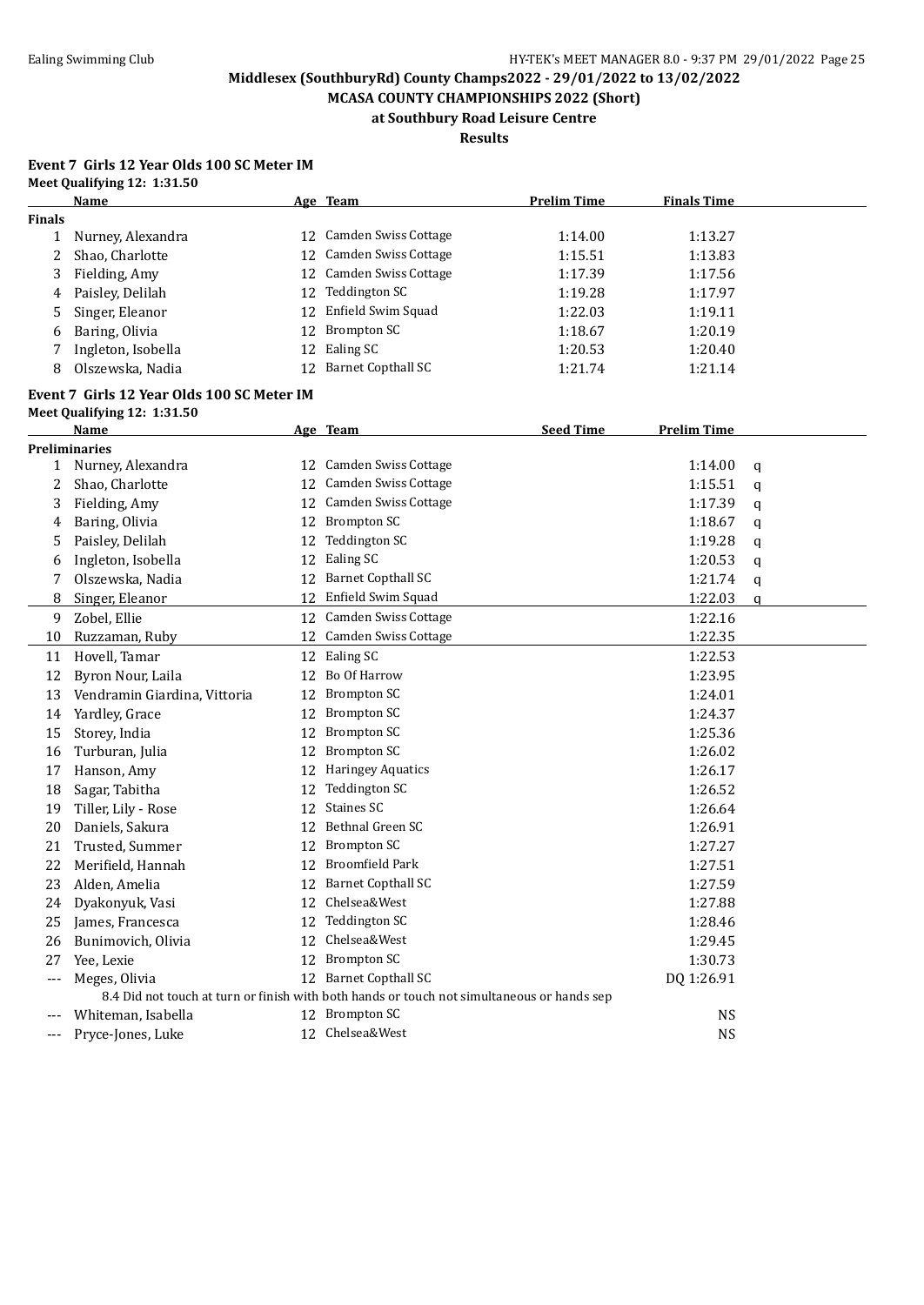**MCASA COUNTY CHAMPIONSHIPS 2022 (Short) at Southbury Road Leisure Centre**

**Results**

#### **Event 7 Girls 13 Year Olds 100 SC Meter IM Meet Qualifying 13: 1:27.50**

|                     | Name                                       |    | Age Team                                                                                   | <b>Prelim Time</b> | <b>Finals Time</b> |              |
|---------------------|--------------------------------------------|----|--------------------------------------------------------------------------------------------|--------------------|--------------------|--------------|
| <b>Finals</b>       |                                            |    |                                                                                            |                    |                    |              |
| 1                   | Thanassoulas, Isabella                     |    | 13 Camden Swiss Cottage                                                                    | 1:13.69            | 1:11.90            |              |
| 2                   | Kuduma, Elizabete                          | 13 | <b>Brompton SC</b>                                                                         | 1:18.42            | 1:16.82            |              |
| 3                   | Onobrauche, Malaika                        | 13 | <b>Barnet Copthall SC</b>                                                                  | 1:16.96            | 1:17.54            |              |
| 4                   | Zobek, Olivia                              | 13 | Chelsea&West                                                                               | 1:17.90            | 1:17.97            |              |
| 5                   | Jackson, Tess                              |    | 13 Camden Swiss Cottage                                                                    | 1:20.08            | 1:18.44            |              |
| 6                   | Kc, Evanshui                               |    | 13 Ealing SC                                                                               | 1:19.83            | 1:18.80            |              |
| 7                   | Man, Alice                                 | 13 | Natare W Lon/Brompton                                                                      | 1:19.59            | 1:19.91            |              |
| 8                   | Main, Rosie                                | 13 | <b>Brompton SC</b>                                                                         | 1:19.86            | 1:20.27            |              |
|                     | Event 7 Girls 13 Year Olds 100 SC Meter IM |    |                                                                                            |                    |                    |              |
|                     | Meet Qualifying 13: 1:27.50                |    |                                                                                            |                    |                    |              |
|                     | Name                                       |    | Age Team                                                                                   | <b>Seed Time</b>   | <b>Prelim Time</b> |              |
|                     | <b>Preliminaries</b>                       |    |                                                                                            |                    |                    |              |
| 1                   | Thanassoulas, Isabella                     |    | 13 Camden Swiss Cottage                                                                    |                    | 1:13.69            | q            |
| 2                   | Onobrauche, Malaika                        |    | 13 Barnet Copthall SC                                                                      |                    | 1:16.96            | q            |
| 3                   | Zobek, Olivia                              | 13 | Chelsea&West                                                                               |                    | 1:17.90            | q            |
| 4                   | Kuduma, Elizabete                          |    | 13 Brompton SC                                                                             |                    | 1:18.42            | q            |
| 5                   | Man, Alice                                 |    | 13 Natare W Lon/Brompton                                                                   |                    | 1:19.59            | q            |
| 6                   | Kc, Evanshui                               |    | 13 Ealing SC                                                                               |                    | 1:19.83            | q            |
| 7                   | Main, Rosie                                | 13 | <b>Brompton SC</b>                                                                         |                    | 1:19.86            | q            |
| 8                   | Jackson, Tess                              | 13 | Camden Swiss Cottage                                                                       |                    | 1:20.08            | $\mathbf{q}$ |
| 9                   | Dramitinos, Eva                            |    | 13 Chelsea&West                                                                            |                    | 1:20.15            |              |
| 10                  | Sharrock, Alice                            |    | 13 Bo Of Harrow                                                                            |                    | 1:20.40            |              |
| 11                  | Moustakas, Elizabeth                       |    | 13 Chelsea&West                                                                            |                    | 1:20.42            |              |
| 12                  | Zaimi, Chloe                               | 13 | Chelsea&West                                                                               |                    | 1:20.46            |              |
| 13                  | Mackintosh, Dudu                           | 13 | Chelsea&West                                                                               |                    | 1:20.60            |              |
| 14                  | Riach, Rebecca                             |    | 13 Hillingdon SC                                                                           |                    | 1:21.49            |              |
| 15                  | Cucu, Olivia Christie                      | 13 | <b>Barnet Copthall SC</b>                                                                  |                    | 1:21.93            |              |
| 16                  | Bellass, Rosa                              | 13 | Camden Swiss Cottage                                                                       |                    | 1:22.49            |              |
| 17                  | Allen, Eve                                 |    | 13 Hillingdon SC                                                                           |                    | 1:22.76            |              |
| 18                  | Sharman, Xanthe                            | 13 | <b>Brompton SC</b>                                                                         |                    | 1:22.78            |              |
| 19                  | Charalambous, Selena                       | 13 | <b>Haringey Aquatics</b>                                                                   |                    | 1:23.35            |              |
| 20                  | Zoumidou, Carla                            | 13 | Ealing SC                                                                                  |                    | 1:23.54            |              |
| $*21$               | Panayi, Zoe                                |    | 13 Barnet Copthall SC                                                                      |                    | 1:23.91            |              |
| $*21$               | Elias, Antonia                             |    | 13 Barnet Copthall SC                                                                      |                    | 1:23.91            |              |
| 23                  | Al Faisal, Maya                            |    | 13 Chelsea&West                                                                            |                    | 1:24.97            |              |
| 24                  | Snow, Theresa                              |    | 13 HounslowJets                                                                            |                    | 1:25.37            |              |
| 25                  | Pitzer, Alice                              | 13 | Teddington SC                                                                              |                    | 1:25.44            |              |
| 26                  | Trincano, Jade                             | 13 | Chelsea&West                                                                               |                    | 1:25.98            |              |
| 27                  | Musto, Emi                                 | 13 | Camden Swiss Cottage                                                                       |                    | 1:26.23            |              |
| 28                  | Barrios, Hannah                            |    | 13 Bo Of Harrow                                                                            |                    | 1:26.87            |              |
| $---$               | Maclean, Daisy                             |    | 13 Camden Swiss Cottage                                                                    |                    | DQ 1:21.01         |              |
|                     |                                            |    | 7.6 Did not touch at turn or finish with both hands, or touch not simultaneous or hands no |                    |                    |              |
| $\qquad \qquad - -$ | Griffin, Penelope                          |    | 13 Brompton SC                                                                             |                    | <b>NS</b>          |              |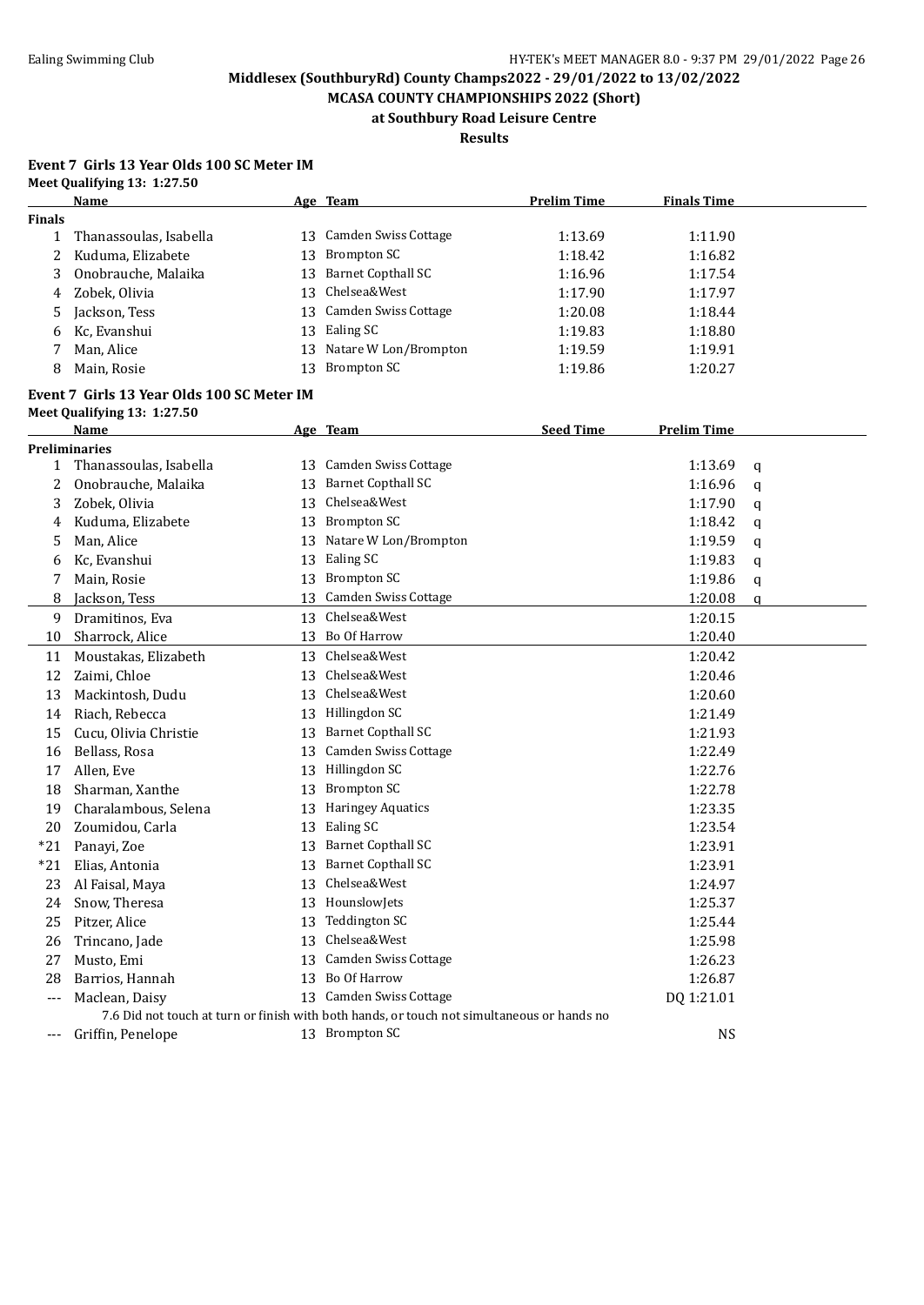**MCASA COUNTY CHAMPIONSHIPS 2022 (Short) at Southbury Road Leisure Centre**

**Results**

#### **Event 7 Girls 14 Year Olds 100 SC Meter IM Meet Qualifying 14: 1:21.50**

|               | <b>Name</b>                                |    | Age Team                                                                                   | <b>Prelim Time</b> | <b>Finals Time</b> |   |  |
|---------------|--------------------------------------------|----|--------------------------------------------------------------------------------------------|--------------------|--------------------|---|--|
| <b>Finals</b> |                                            |    |                                                                                            |                    |                    |   |  |
| $\mathbf{1}$  | Guimond-Beetham, Ines                      |    | 14 Camden Swiss Cottage                                                                    | 1:08.46            | 1:07.85            |   |  |
| 2             | Jenkins, Clare                             |    | 14 Natare W Lon/Brompton                                                                   | 1:09.82            | 1:08.62            |   |  |
| 3             | Shchepovskikh, Ksenia                      |    | 14 Camden Swiss Cottage                                                                    | 1:10.50            | 1:09.02            |   |  |
| 4             | Wagjiani, Ayla                             |    | 14 Hillingdon SC                                                                           | 1:12.09            | 1:12.27            |   |  |
| 5             | Jamal, Bianca                              |    | 14 Camden Swiss Cottage                                                                    | 1:12.29            | 1:13.16            |   |  |
| 6             | Tyner, Jessica                             |    | 14 Enfield Swim Squad                                                                      | 1:16.85            | 1:16.33            |   |  |
| 7             | Reder, Lilianna                            |    | 14 L B Hounslow                                                                            | 1:16.74            | 1:17.12            |   |  |
| 8             | Tohme, Chloe                               |    | 14 Brompton SC                                                                             | 1:17.08            | 1:18.01            |   |  |
|               | Event 7 Girls 14 Year Olds 100 SC Meter IM |    |                                                                                            |                    |                    |   |  |
|               | Meet Qualifying 14: 1:21.50                |    |                                                                                            |                    |                    |   |  |
|               | Name                                       |    | Age Team                                                                                   | <b>Seed Time</b>   | <b>Prelim Time</b> |   |  |
|               | <b>Preliminaries</b>                       |    |                                                                                            |                    |                    |   |  |
| 1             | Guimond-Beetham, Ines                      |    | 14 Camden Swiss Cottage                                                                    |                    | 1:08.46            | q |  |
| 2             | Jenkins, Clare                             |    | 14 Natare W Lon/Brompton                                                                   |                    | 1:09.82            | q |  |
| 3             | Shchepovskikh, Ksenia                      |    | 14 Camden Swiss Cottage                                                                    |                    | 1:10.50            | q |  |
| 4             | Wagjiani, Ayla                             |    | 14 Hillingdon SC                                                                           |                    | 1:12.09            | q |  |
| 5             | Jamal, Bianca                              |    | 14 Camden Swiss Cottage                                                                    |                    | 1:12.29            | q |  |
| 6             | Reder, Lilianna                            |    | 14 L B Hounslow                                                                            |                    | 1:16.74            | q |  |
| 7             | Tyner, Jessica                             |    | 14 Enfield Swim Squad                                                                      |                    | 1:16.85            | q |  |
| 8             | Tohme, Chloe                               |    | 14 Brompton SC                                                                             |                    | 1:17.08            | a |  |
| 9             | Karagianni, Anisa                          |    | 14 L B Hounslow                                                                            |                    | 1:17.22            |   |  |
| 10            | Noffke, Emma                               |    | 14 Camden Swiss Cottage                                                                    |                    | 1:17.26            |   |  |
| 11            | Osorio, Keira                              |    | 14 Chelsea&West                                                                            |                    | 1:17.64            |   |  |
| 12            | Bowman, Agynes                             |    | 14 Hackney Aquatics                                                                        |                    | 1:17.80            |   |  |
| 13            | Beletskaya, Anna                           |    | 14 Enfield Swim Squad                                                                      |                    | 1:17.88            |   |  |
| 14            | Young, Evie                                |    | 14 Teddington SC                                                                           |                    | 1:18.17            |   |  |
| $*15$         | Botha, Lila                                |    | 14 Ealing SC                                                                               |                    | 1:18.45            |   |  |
| $*15$         | Evans, Chloe                               |    | 14 Brompton SC                                                                             |                    | 1:18.45            |   |  |
| 17            | Leksander, Laura                           |    | 14 Bo Of Harrow                                                                            |                    | 1:18.48            |   |  |
| 18            | Loynes, Isabella                           |    | 14 Brompton SC                                                                             |                    | 1:18.58            |   |  |
| 19            | Bonfiglio, Dahlia                          | 14 | Chelsea&West                                                                               |                    | 1:18.86            |   |  |
| 20            | Wyatt, Eloise                              | 14 | Staines SC                                                                                 |                    | 1:18.98            |   |  |
| 21            | Self, Daisy                                |    | 14 Ealing SC                                                                               |                    | 1:19.00            |   |  |
| 22            | Kurati, Kaltrina                           |    | 14 Chelsea&West                                                                            |                    | 1:19.16            |   |  |
| 23            | Gilberti, Elena                            |    | 14 Brompton SC                                                                             |                    | 1:23.10            |   |  |
| $---$         | Spence, Indigo                             |    | 14 Chelsea&West                                                                            |                    | X1:12.42           |   |  |
| $---$         | Gill, Jaspreet                             |    | 14 Ealing SC                                                                               |                    | DQ 1:21.33         |   |  |
|               |                                            |    | 7.6 Did not touch at turn or finish with both hands, or touch not simultaneous or hands no |                    |                    |   |  |

#### **Event 7 Girls 15 Year Olds 100 SC Meter IM**

**Meet Qualifying 15: 1:19.50 Name Age Team Prelim Time Finals Time Finals** 1 Bunimovich, Victoria 15 Chelsea&West 1:13.34 1:12.24 2 Weaver, Poppy 15 Teddington SC 1:13.76 1:13.85 3 Holt, Ava 15 Teddington SC 1:15.29 1:14.94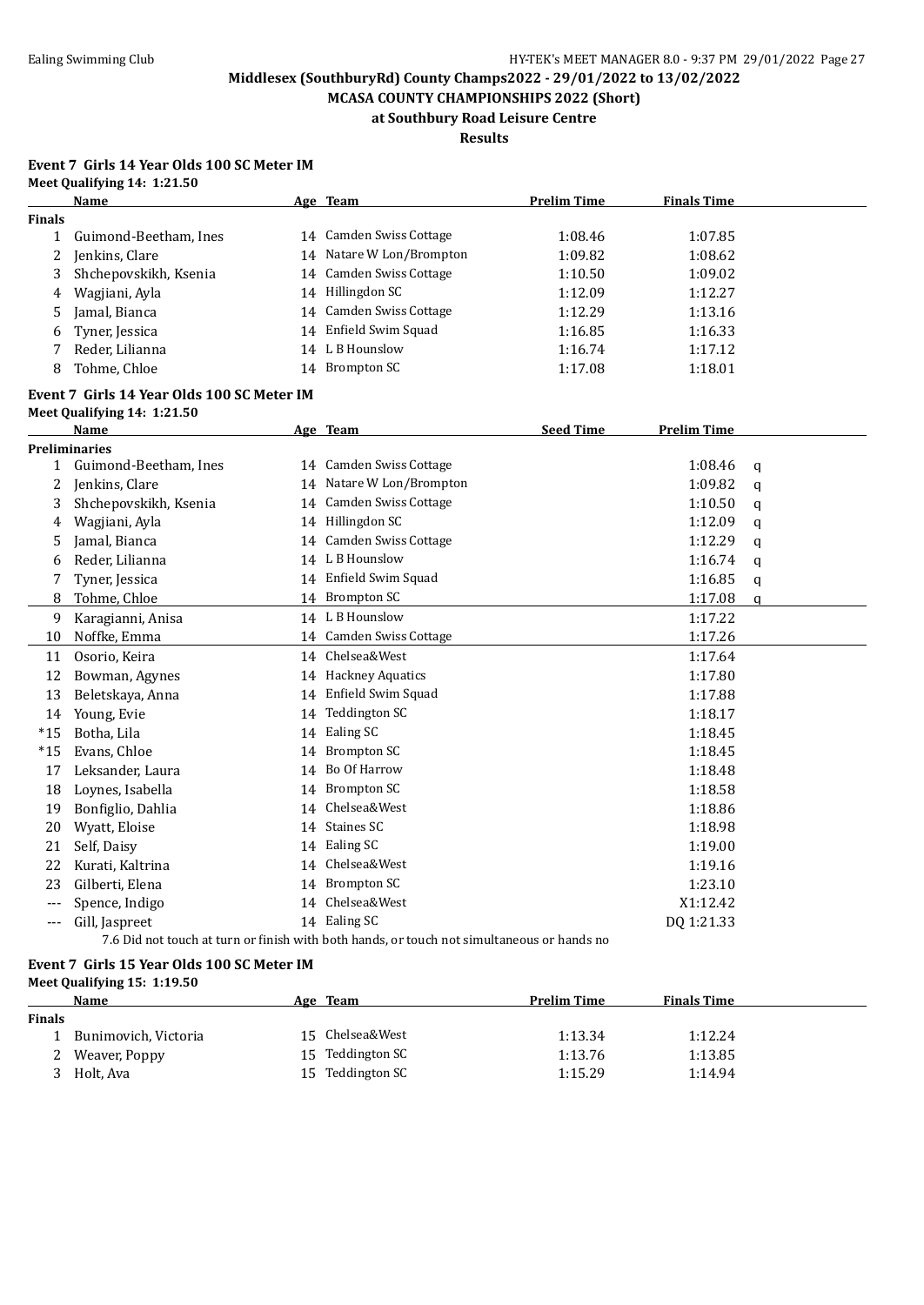**MCASA COUNTY CHAMPIONSHIPS 2022 (Short) at Southbury Road Leisure Centre**

### **Results**

#### **Finals ... (Event 7 Girls 15 Year Olds 100 SC Meter IM)**

|     | Name                                       |    | Age Team                    | <b>Prelim Time</b> | <b>Finals Time</b> |          |  |  |  |
|-----|--------------------------------------------|----|-----------------------------|--------------------|--------------------|----------|--|--|--|
| 4   | Man, Katie                                 | 15 | Natare W Lon/Brompton       | 1:16.08            | 1:15.45            |          |  |  |  |
| 5   | Enright, Holly                             | 15 | Hillingdon SC               | 1:17.40            | 1:16.52            |          |  |  |  |
| 6   | Zarkovic, Mia                              | 15 | Brompton SC                 | 1:16.15            | 1:16.86            |          |  |  |  |
|     | Grzybek, Maja                              | 15 | <b>Haringey Aquatics</b>    | 1:17.64            | 1:17.60            |          |  |  |  |
| 8   | Byass, Lila                                | 15 | Camden Swiss Cottage        | 1:17.66            | 1:18.12            |          |  |  |  |
|     | Event 7 Girls 15 Year Olds 100 SC Meter IM |    |                             |                    |                    |          |  |  |  |
|     | Meet Qualifying 15: 1:19.50                |    |                             |                    |                    |          |  |  |  |
|     | Name                                       |    | Age Team                    | <b>Seed Time</b>   | <b>Prelim Time</b> |          |  |  |  |
|     | <b>Preliminaries</b>                       |    |                             |                    |                    |          |  |  |  |
|     | Bunimovich, Victoria                       | 15 | Chelsea&West                |                    | 1:13.34            | a        |  |  |  |
| 2   | Weaver, Poppy                              | 15 | <b>Teddington SC</b>        |                    | 1:13.76            | a        |  |  |  |
| 3   | Holt, Ava                                  | 15 | <b>Teddington SC</b>        |                    | 1:15.29            | a        |  |  |  |
| 4   | Man, Katie                                 | 15 | Natare W Lon/Brompton       |                    | 1:16.08            | a        |  |  |  |
| 5   | Zarkovic, Mia                              | 15 | Brompton SC                 |                    | 1:16.15            | q        |  |  |  |
| 6   | Enright, Holly                             | 15 | Hillingdon SC               |                    | 1:17.40            | a        |  |  |  |
|     | Grzybek, Maja                              | 15 | <b>Haringey Aquatics</b>    |                    | 1:17.64            | a        |  |  |  |
| 8   | Byass, Lila                                | 15 | <b>Camden Swiss Cottage</b> |                    | 1:17.66            | $\alpha$ |  |  |  |
| 9   | Smethurst, Evelyn                          | 15 | HounslowJets                |                    | 1:18.44            |          |  |  |  |
| 10  | Adams, Holly                               | 15 | Staines SC                  |                    | 1:19.22            |          |  |  |  |
| 11  | Martin, Faith                              | 15 | HounslowJets                |                    | 1:19.65            |          |  |  |  |
| 12  | Golding, Mia                               | 15 | Staines SC                  |                    | 1:19.73            |          |  |  |  |
| 13  | Butterworth, Edie                          | 15 | Anaconda SC                 |                    | 1:19.82            |          |  |  |  |
| --- | Down, Alexandra                            | 15 | HounslowJets                |                    | DQ 1:16.96         |          |  |  |  |
|     |                                            |    |                             |                    |                    |          |  |  |  |

7.6 Did not touch at turn or finish with both hands, or touch not simultaneous or hands no

#### **Event 7 Girls 16 Year Olds 100 SC Meter IM Meet Qualifying 16: 1:17.00**

|               | Name               | Age Team              | <b>Prelim Time</b> | <b>Finals Time</b> |  |
|---------------|--------------------|-----------------------|--------------------|--------------------|--|
| <b>Finals</b> |                    |                       |                    |                    |  |
|               | Hayes, Mabel       | 16 Anaconda SC        | 1:08.77            | 1:07.68            |  |
|               | 2 Grove, Thomasina | 16 Chelsea&West       | 1:08.52            | 1:08.90            |  |
| 3             | Adelaja, Toluwani  | 16 Barnet Copthall SC | 1:11.33            | 1:10.75            |  |
| 4             | Dewhurst, Annabel  | 16 Anaconda SC        | 1:10.62            | 1:11.93            |  |
| 5.            | Waite, Lily        | 16 Anaconda SC        | 1:12.78            | 1:12.03            |  |
| 6             | Jeffs, Beatrice    | 16 Hillingdon SC      | 1:11.99            | 1:12.11            |  |
|               | Mcclune, Elizabeth | 16 Staines SC         | 1:13.25            | 1:13.87            |  |
| 8             | Van Zyl, Kayla     | 16 Hillingdon SC      | 1:13.53            | 1:14.93            |  |

#### **Event 7 Girls 16 Year Olds 100 SC Meter IM Meet Qualifying 16: 1:17.00**

|   | <b>Name</b>          |  | <u>Age Team</u>       | <b>Seed Time</b> | <b>Prelim Time</b> |   |  |  |  |
|---|----------------------|--|-----------------------|------------------|--------------------|---|--|--|--|
|   | <b>Preliminaries</b> |  |                       |                  |                    |   |  |  |  |
|   | Grove, Thomasina     |  | 16 Chelsea&West       |                  | 1:08.52            | a |  |  |  |
|   | 2 Hayes, Mabel       |  | 16 Anaconda SC        |                  | 1:08.77            | a |  |  |  |
|   | 3 Dewhurst, Annabel  |  | 16 Anaconda SC        |                  | 1:10.62            | a |  |  |  |
| 4 | Adelaja, Toluwani    |  | 16 Barnet Copthall SC |                  | 1:11.33            | a |  |  |  |
|   | 5 Jeffs, Beatrice    |  | 16 Hillingdon SC      |                  | 1:11.99            | q |  |  |  |
| 6 | Waite, Lily          |  | 16 Anaconda SC        |                  | 1:12.78            | a |  |  |  |
|   | Mcclune, Elizabeth   |  | 16 Staines SC         |                  | 1:13.25            | a |  |  |  |
|   |                      |  |                       |                  |                    |   |  |  |  |